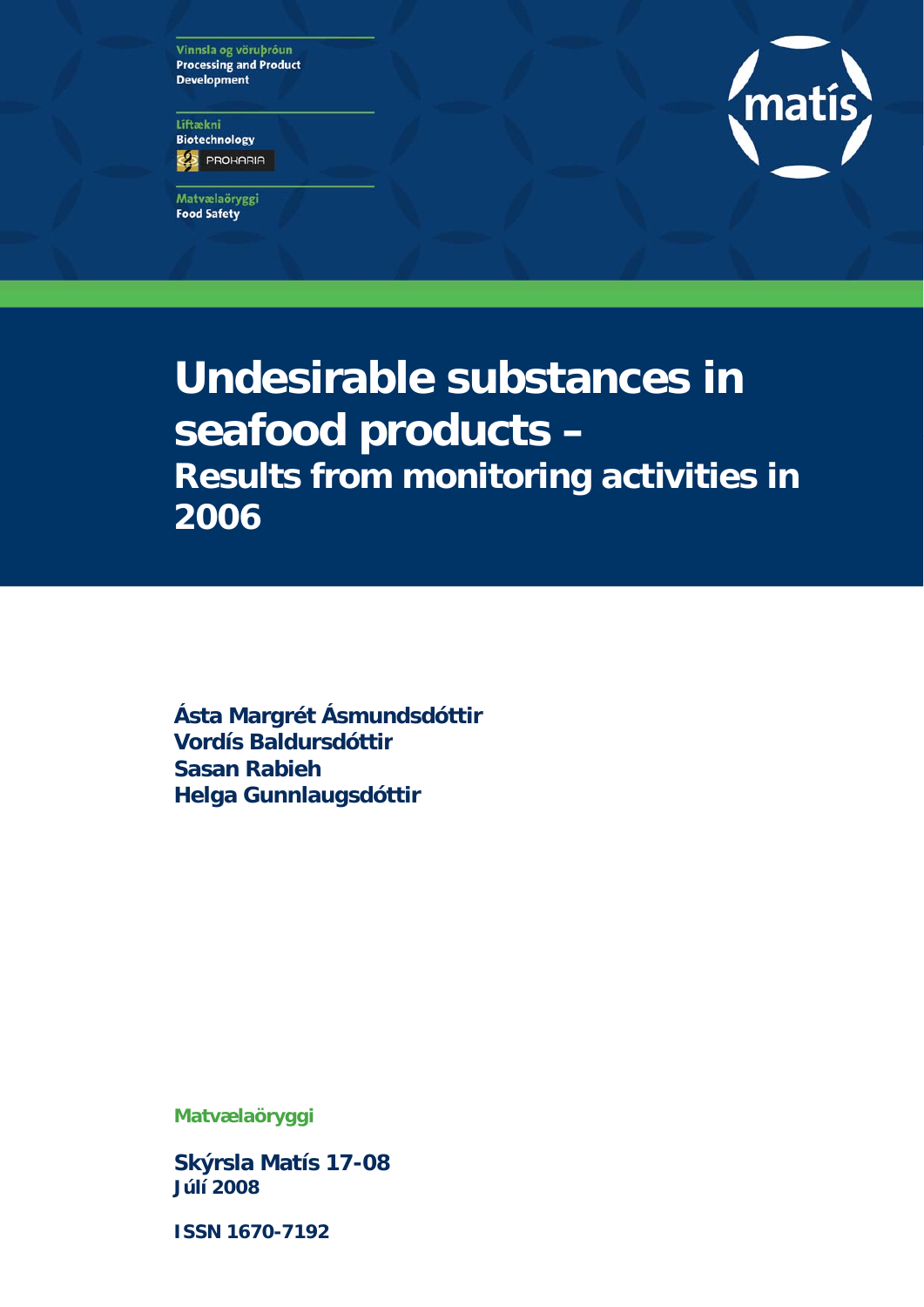## Skýrsluágrip Matís ohf<br>Matis Food Research, Innovation & Safety **Report Summary**



## ISSN: 1670-7192

| Titill / Title            | Undesirable substances in seafood products– results from the<br>monitoring activities in 2006                                                                                                                                                                                                                                                                                                                                                                                                                                                                                                                                                                      |                                                                                                                                                                                                                                                                                                             |                                                                                                                                                                                                               |  |  |  |  |
|---------------------------|--------------------------------------------------------------------------------------------------------------------------------------------------------------------------------------------------------------------------------------------------------------------------------------------------------------------------------------------------------------------------------------------------------------------------------------------------------------------------------------------------------------------------------------------------------------------------------------------------------------------------------------------------------------------|-------------------------------------------------------------------------------------------------------------------------------------------------------------------------------------------------------------------------------------------------------------------------------------------------------------|---------------------------------------------------------------------------------------------------------------------------------------------------------------------------------------------------------------|--|--|--|--|
| Höfundar / Authors        | Ásta Margrét Ásmundsdóttir, Vordís Baldursdóttir, Sasan Rabieh,<br>Helga Gunnlaugsdóttir                                                                                                                                                                                                                                                                                                                                                                                                                                                                                                                                                                           |                                                                                                                                                                                                                                                                                                             |                                                                                                                                                                                                               |  |  |  |  |
| Skýrsla / Report no.      | $17 - 08$                                                                                                                                                                                                                                                                                                                                                                                                                                                                                                                                                                                                                                                          | Útgáfudagur / Date:                                                                                                                                                                                                                                                                                         | <b>Júlí 2008</b>                                                                                                                                                                                              |  |  |  |  |
| Verknr. / project no.     | 1687                                                                                                                                                                                                                                                                                                                                                                                                                                                                                                                                                                                                                                                               |                                                                                                                                                                                                                                                                                                             |                                                                                                                                                                                                               |  |  |  |  |
| Styrktaraðilar / funding: | Ministry of fisheries                                                                                                                                                                                                                                                                                                                                                                                                                                                                                                                                                                                                                                              |                                                                                                                                                                                                                                                                                                             |                                                                                                                                                                                                               |  |  |  |  |
| Ágrip á íslensku:         | afurðum lýsis- og mjöliðnaðar.                                                                                                                                                                                                                                                                                                                                                                                                                                                                                                                                                                                                                                     |                                                                                                                                                                                                                                                                                                             | Árið 2003 hófst, að frumkvæði Sjávarútvegsráðuneytisins, vöktun á óæskilegum<br>efnum í sjávarafurðum, bæði afurðum sem ætlaðar eru til manneldis sem og                                                      |  |  |  |  |
|                           | til magns aðskotaefna.<br>óæskilegra efna t.d í Evrópu.                                                                                                                                                                                                                                                                                                                                                                                                                                                                                                                                                                                                            |                                                                                                                                                                                                                                                                                                             | Tilgangurinn með vöktuninni er að meta ástand íslenskra sjávarafurða með tilliti<br>Gögnin sem safnað er í vöktunarverkefninu verða<br>einnig notuð í áhættumati og til að hafa áhrif á setningu hámarksgilda |  |  |  |  |
|                           | Umfjöllun um aðskotaefni í sjávarafurðum, bæði í almennum fjölmiðlum og í<br>vísindaritum,<br>hefur<br>margoft krafist viðbragða íslenskra<br>stjórnvalda.<br>Nauðsynlegt er að hafa til taks vísindaniðurstöður sem sýna fram á raunverulegt<br>ástand íslenskra sjávarafurða til þess að koma í veg fyrir tjón sem af slíkri<br>umfjöllun getur hlotist. Ennfremur eru mörk aðskotaefna í sífelldri endurskoðun<br>og er mikilvægt fyrir Íslendinga að taka þátt í slíkri endurskoðun og styðja mál<br>sitt með vísindagögnum. Þetta sýnir mikilvægi þess að regluleg vöktun fari<br>fram og að á Íslandi séu stundaðar sjálfstæðar rannsóknir á eins mikilvægum |                                                                                                                                                                                                                                                                                                             |                                                                                                                                                                                                               |  |  |  |  |
|                           | málaflokki og mengun sjávarafurða er.<br>Þessi skýrsla er samantekt niðurstaðna vöktunarinnar árið 2006. Það er<br>langtímamarkmið að meta ástand íslenskra sjávarafurða m.t.t. magns óæskilegra<br>efna. Þessu markmiði verður einungis náð með sívirkri vöktun í langan tíma. Á<br>hverju ári miðast vöktunin við að bæta við þeim gögnum sem helst vantar og<br>gera gagnagrunnin þannig nákvæmari og ýtarlegri með ári hverju Árið 2006<br>voru mælddioxin, dioxinlík PCB, bendi PCB,, auk þess tíu mismunandi tegundir<br>varnarefna, þungmálmar og önnur snefilefni, í sjávarafurðum sem ætlaðar eru<br>til manneldis og í afurðum lýsis- og mjöliðnaðar.    |                                                                                                                                                                                                                                                                                                             |                                                                                                                                                                                                               |  |  |  |  |
| 1 1 1 2 2 2 1             |                                                                                                                                                                                                                                                                                                                                                                                                                                                                                                                                                                                                                                                                    | $\mathbb{R}^2$ $\mathbb{R}^2$ $\mathbb{R}^2$ $\mathbb{R}^2$ $\mathbb{R}^2$ $\mathbb{R}^2$ $\mathbb{R}^2$ $\mathbb{R}^2$ $\mathbb{R}^2$ $\mathbb{R}^2$ $\mathbb{R}^2$ $\mathbb{R}^2$ $\mathbb{R}^2$ $\mathbb{R}^2$ $\mathbb{R}^2$ $\mathbb{R}^2$ $\mathbb{R}^2$ $\mathbb{R}^2$ $\mathbb{R}^2$ $\mathbb{R}^2$ |                                                                                                                                                                                                               |  |  |  |  |

*Lykilorð á íslensku: Sjávarfang, vöktun, Díoxín, díoxínlík PCB, PCB, snefilefni ,varnarefni*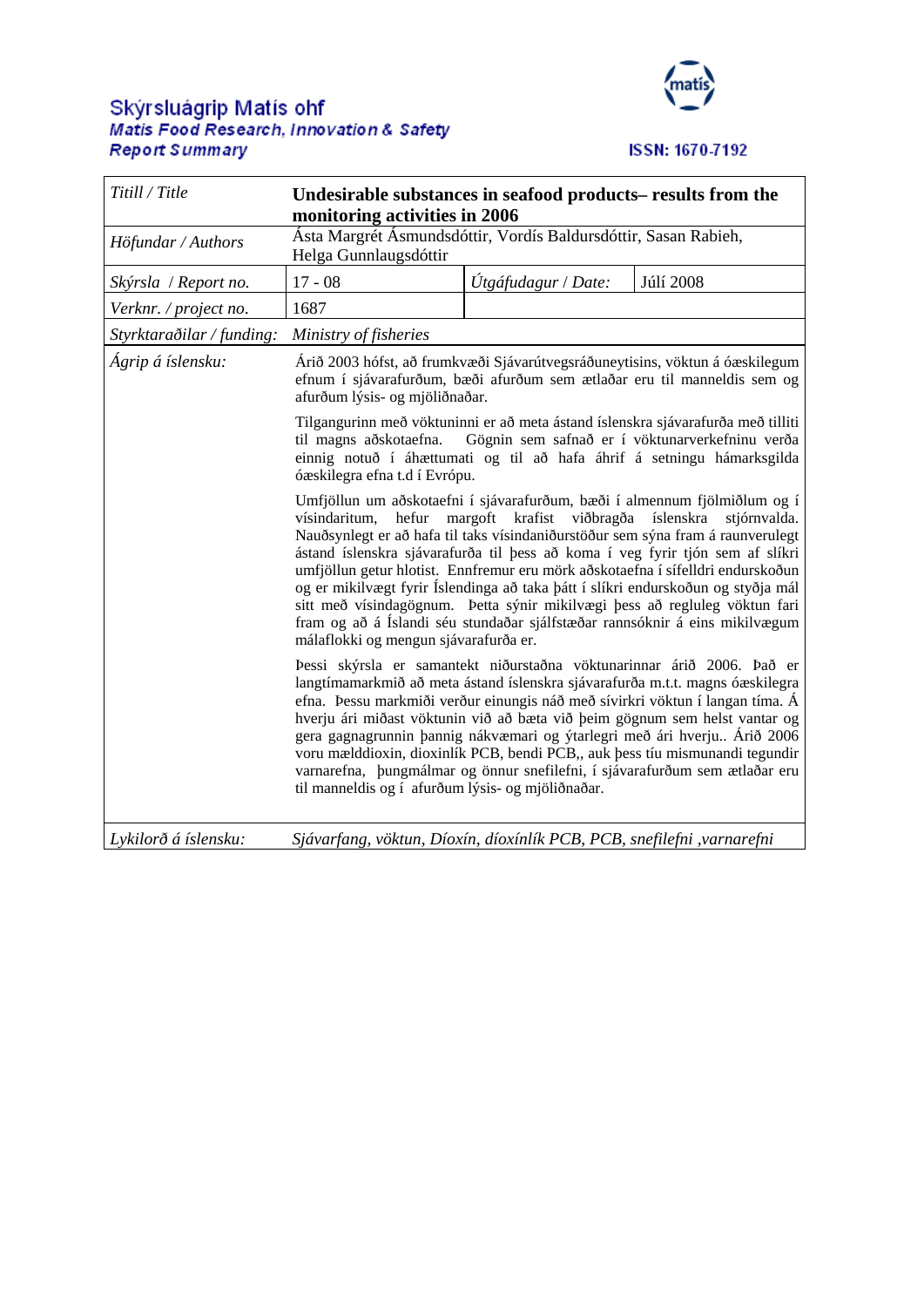## Skýrsluágrip Matís ohf **Matis Food Research, Innovation & Safety Report Summary**



*Summary in English:*  This project was started in 2003 at the request of the Icelandic Ministry of Fisheries. Until then, monitoring of undesirable substances in the edible portion of marine catches had been rather limited in Iceland. The purpose of the project is to gather information and evaluate the status of Icelandic seafood products in terms of undesirable substances. The information will also be utilized for a risk assessment and the setting of maximum values that are now under consideration within EU. This report summarizes the results obtained in 2006 for the monitoring of various undesirable substances in the edible part of marine catches, fish meal and fish oil for feed. This project began in 2003 and has now been carried out for four consecutative years. One of the goals of this annual monitoring program of various undesirable substances in seafood is to gather information on the status Icelandic seafood products in terms of undesirable substances, this is a long term goal which can be reached through continuous monitoring by filling in the gaps of data available over many years. For this reason, we carefully select which undesirable substances are measured in the various seafood samples each year with the aim to eventually fill in the gaps in the available data over couple of year time. The results obtained in 2003, 2004 and 2005 have already been published and are accessible at the Matis website (IFL Report 06-04, IFL Report 33-05 and IFL Report 22-06, respectively). In 2006, data was collected on, polychlorinated dibenzodioxins and dibenzofurans (17 substances), dioxin-like PCBs (12 substances), marker PCBs (7 substances), 10 different types of pesticides, polybrominated flame retardants PBDE as well as trace elements and heavy metals. *English keywords: Marine catches, monitoring, dioxin, PCB, trace elements, pesticides* 

© Copyright Matís ohf / Matis - Food Research, Innovation & Safety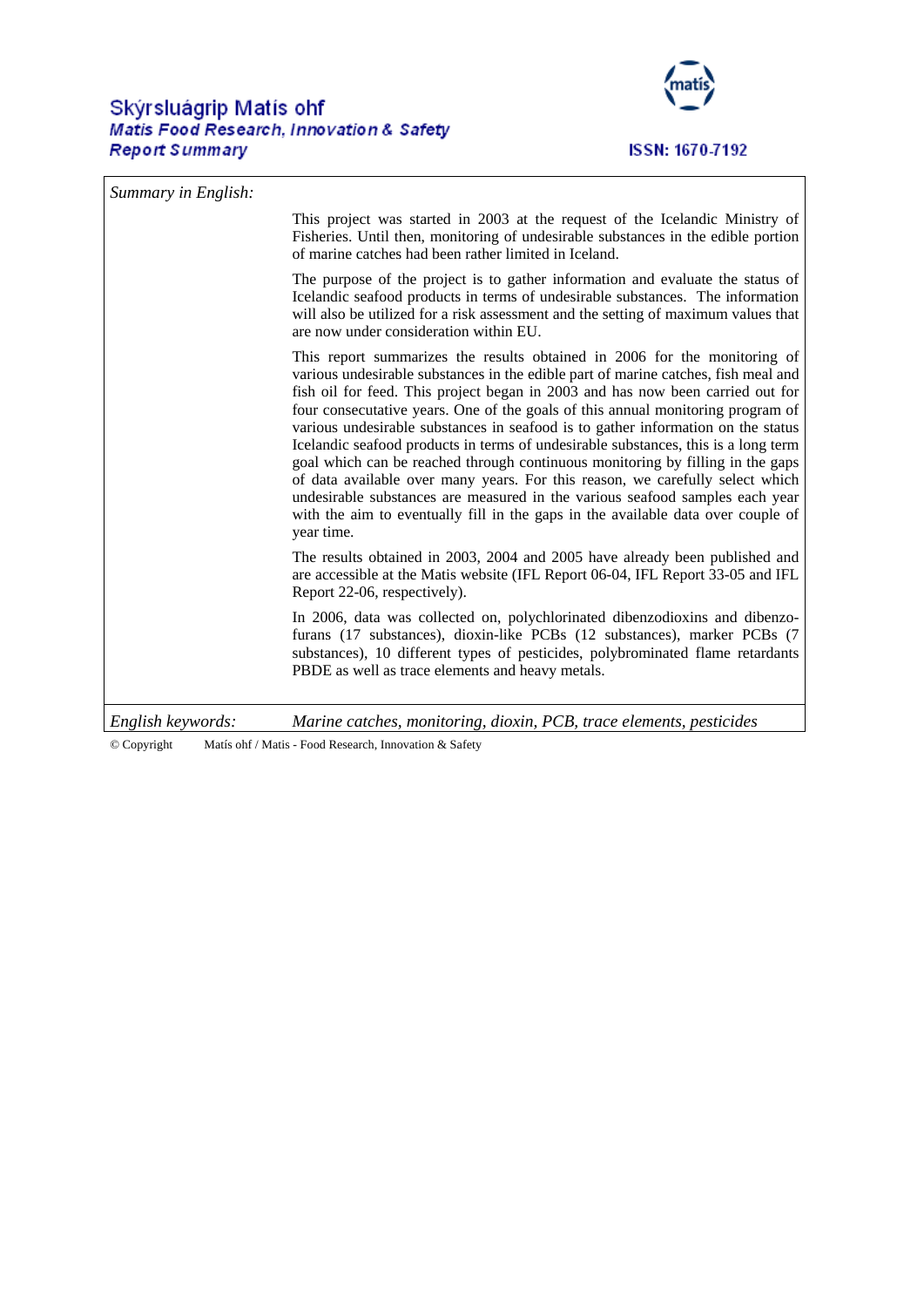## **Table of contents**

| 1                       |                                       |                                                                                                                                                                              |
|-------------------------|---------------------------------------|------------------------------------------------------------------------------------------------------------------------------------------------------------------------------|
| $\overline{2}$          |                                       |                                                                                                                                                                              |
| 3                       |                                       |                                                                                                                                                                              |
| $\overline{\mathbf{4}}$ |                                       |                                                                                                                                                                              |
|                         | 4.1<br>4.1.1                          | Sampling<br>Seafood<br>4.1.2 Fish meal and fish oil for feed                                                                                                                 |
|                         | 4.2                                   | Analysis                                                                                                                                                                     |
| 5                       |                                       |                                                                                                                                                                              |
|                         | 5.1<br>5.1.1<br>5.1.2<br>5.1.3<br>5.2 | Dioxins and dioxin-like PCBs in seafood<br>Dioxins and dioxin-like PCBs in fish oil for human consumption<br>Dioxins and dioxin-like PCBs in fish meal and fish oil for feed |
|                         | 5.2.1<br>5.2.2<br>5.2.3               | Marker PCBs in seafood<br>Marker PCBs in fish oil for human consumption<br>Marker PCBs in fish meal and fish oil for feed                                                    |
|                         | 5.3<br>5.3.1<br>5.3.2                 | PBDE in seafood<br>PBDE in fish oil and fish meal for feed                                                                                                                   |
|                         | 5.4                                   |                                                                                                                                                                              |
|                         | 5.5<br>5.5.1<br>5.5.2<br>5.5.3        | Pesticides in seafood<br>Pesticides in fish oil for human consumption<br>Pesticides in fish meal and fish oil for feed                                                       |
|                         | 5.6<br>5.6.1<br>5.6.2                 | Inorganic trace elements in seafood<br>Inorganic trace elements in fish meal and fish oil for feed                                                                           |
| 6                       |                                       |                                                                                                                                                                              |
| 7                       |                                       | 30                                                                                                                                                                           |
|                         | 7.1                                   | Table 1: Dioxin, PCB, PBDE in fish muscle                                                                                                                                    |
|                         | 7.2                                   | Table 2: Dioxin and PCB in fish oil for human consumption                                                                                                                    |
|                         | 7.3                                   | Table 3: Dioxin, PCB and PBDE in fish meal for feed                                                                                                                          |
|                         | 7.4                                   | Table 4: Dioxin, PCB and PBDE in fish oil for feed                                                                                                                           |
|                         | 7.5                                   | Table 5: Pesticides in fish muscle                                                                                                                                           |
|                         | 7.6                                   | Table 6: Pesticides in fish meal for feed                                                                                                                                    |
|                         | 7.7                                   | Table 7: Pesticides in fish oil for feed                                                                                                                                     |
|                         | 7.8                                   | Table 8a & 8b: Trace elements and heavy metals in fish muscle                                                                                                                |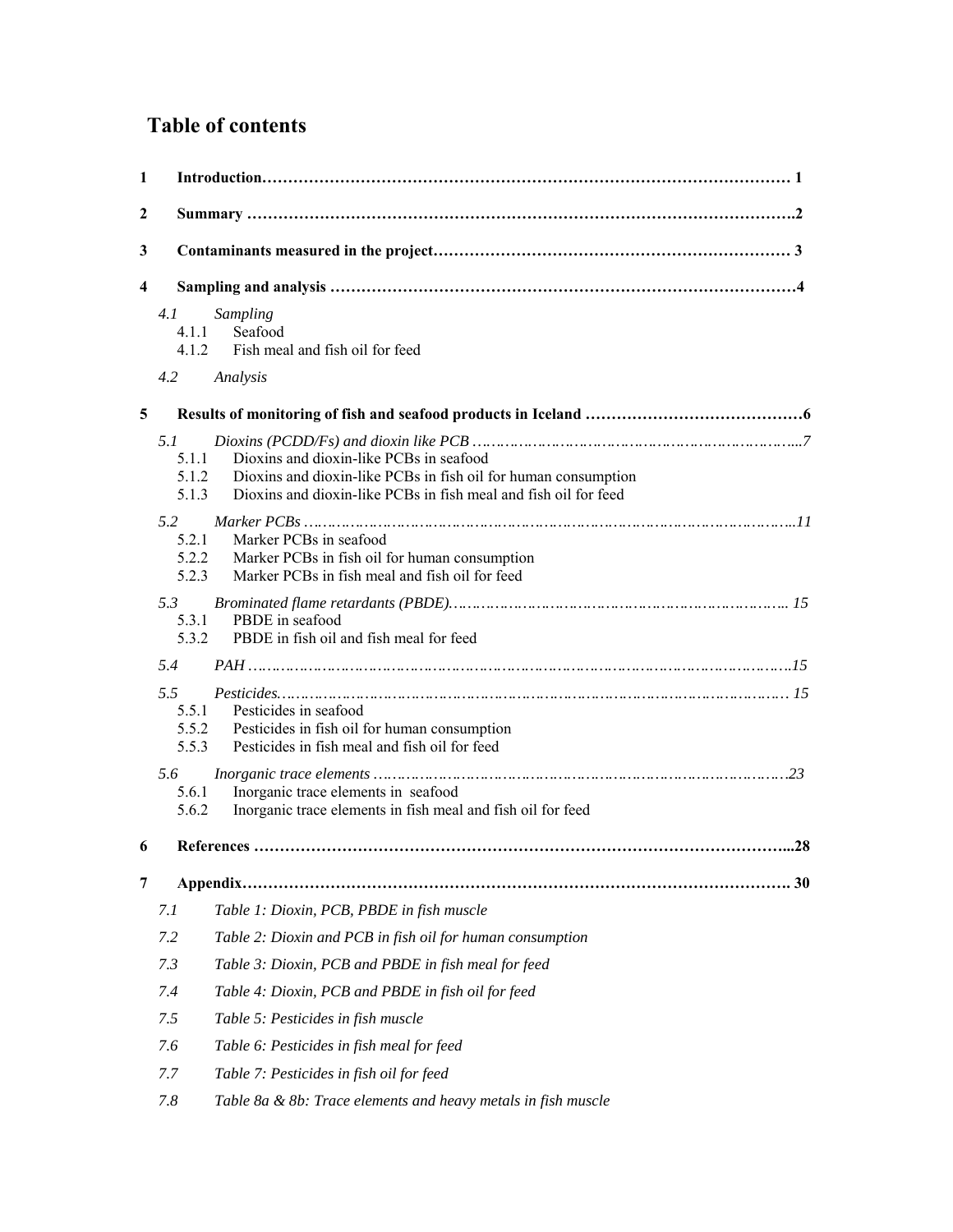## <span id="page-4-0"></span>**1 Introduction**

The monitoring of various undesirable substances in the edible part of marine catches, as well as in fishmeal and fish oil for feed started in 2003 and this report contains the results from the fourth year of this monitoring program. The project is funded by the Ministry of Fisheries in Iceland and is the first comprehensive study on the status of Icelandic seafood products in terms of undesirable substances in the edible part of the seafood. The project includes measurements of many marine species from Icelandic fishing grounds that have never been studied before. In addition, information is gathered on numerous substances that have not been previously measured. The substances investigated in this monitoring project are: trace metals (mercury, lead, cadmium, total arsenic and other trace elements), PAHs, polychlorinated dibenzo dioxins and dibenzo furans (commonly called dioxins), dioxin-like PCBs, marker PCBs, polybrominated flame retardants (PBDEs), organotins and 29 pesticides and breakdown products (HCB, DDTs, HCHs, dieldrin, endrin, chlordanes, toxaphenes, endosulfan substances and mirex).

The purpose of this work is:

- A) To gather information and evaluate the status of Icelandic seafood products in terms of undesirable substances.
- B) To examine how products measure up against the limits set by EU for dioxins (polychlorinated dibenzodioxins and dibenzofurans)
- C) To gather information on the concentration of marker PCBs for the purpose of setting limits, a risk assessment is now in progress in EU regarding this class of substances.
- D) To evaluate how products measure up to limits currently in effect for inorganic trace elements and pesticides in the EU. The information will also be utilized for a risk assessment and the setting of maximum values that are now under consideration within EU (e.g. PAHs, inorganic arsenic, organotins and brominated flame retardants).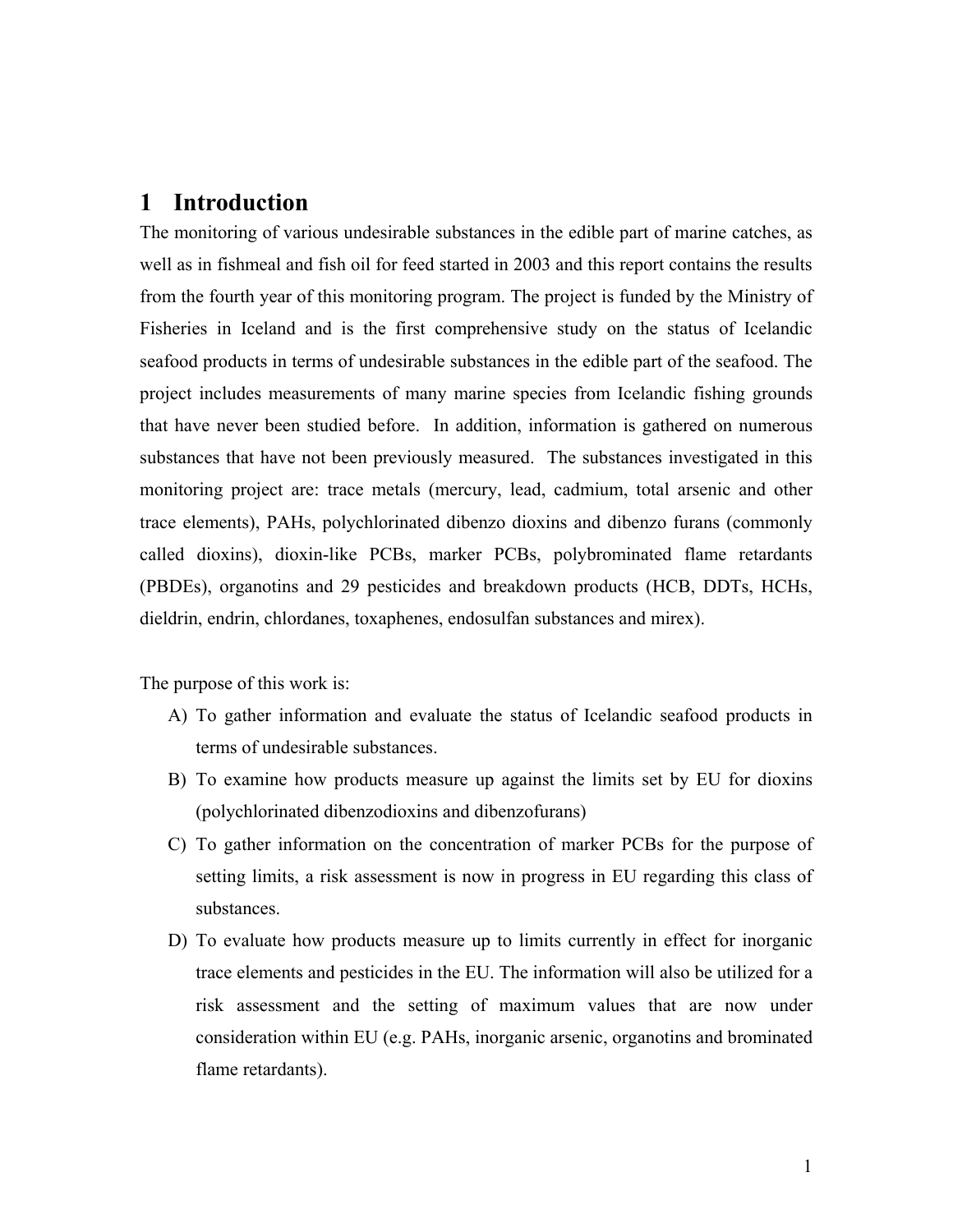<span id="page-5-0"></span>This report summarizes results from the monitoring programme in 2006. The results obtained in 2003, 2004 and 2005 have already been published and are accessible at the Matis website.(IFL Report 06-04, IFL Report 33-05 and IFL Report 22-06, respectively).

## **2 Summary**

This report summarizes the results obtained in 2006 for the monitoring of various undesirable substances in the edible part of marine catches, fish meal and fish oil for feed. This project began in 2003 and has now been carried out for four consecutative years. One of the goals of this annual monitoring program of various undesirable substances in seafood is to gather information on the status Icelandic seafood products in terms of undesirable substances, this is a long term goal which can be reached through continuous monitoring by filling in the gaps of data available over many years. For this reason, we carefully select which undesirable substances are measured in the various seafood samples each year with the aim to fill in the gaps in the available data over couple of year time.

This report shows that the edible part of Icelandic seafood products contain negligible amounts of persistent organic pollutants (POPs) like dioxins, dioxin like PCBs and pesticides. The concentration of marker PCBs is also found to be low in the edible part of fish muscle, compared to the maximum limits in the European countries, where such limits exist. In the year 2006 emphasis was laid on gathering information on heavy metals and other trace elements in the edible part of marine catches. The concentration of cadmium (Cd), lead (Pb), and mercury (Hg) in the fish samples was always below the maximum limits set by EU. Further, the concentration of lead (Pb) was under the limits of detection in most cases.

Fish oil for human consumption was measured for dioxin and PCB substances, in all cases these samples were below the maximum limits.

The fish meal and oil from blue whiting was found to be high in dioxin and dioxinlike PCBs compared to the maximum limits in the period around spawning. The blue whiting oil exceeded the EU limits in that period but the blue whiting meal was below the limits with one exception.These results are in accordance with previous findings in a project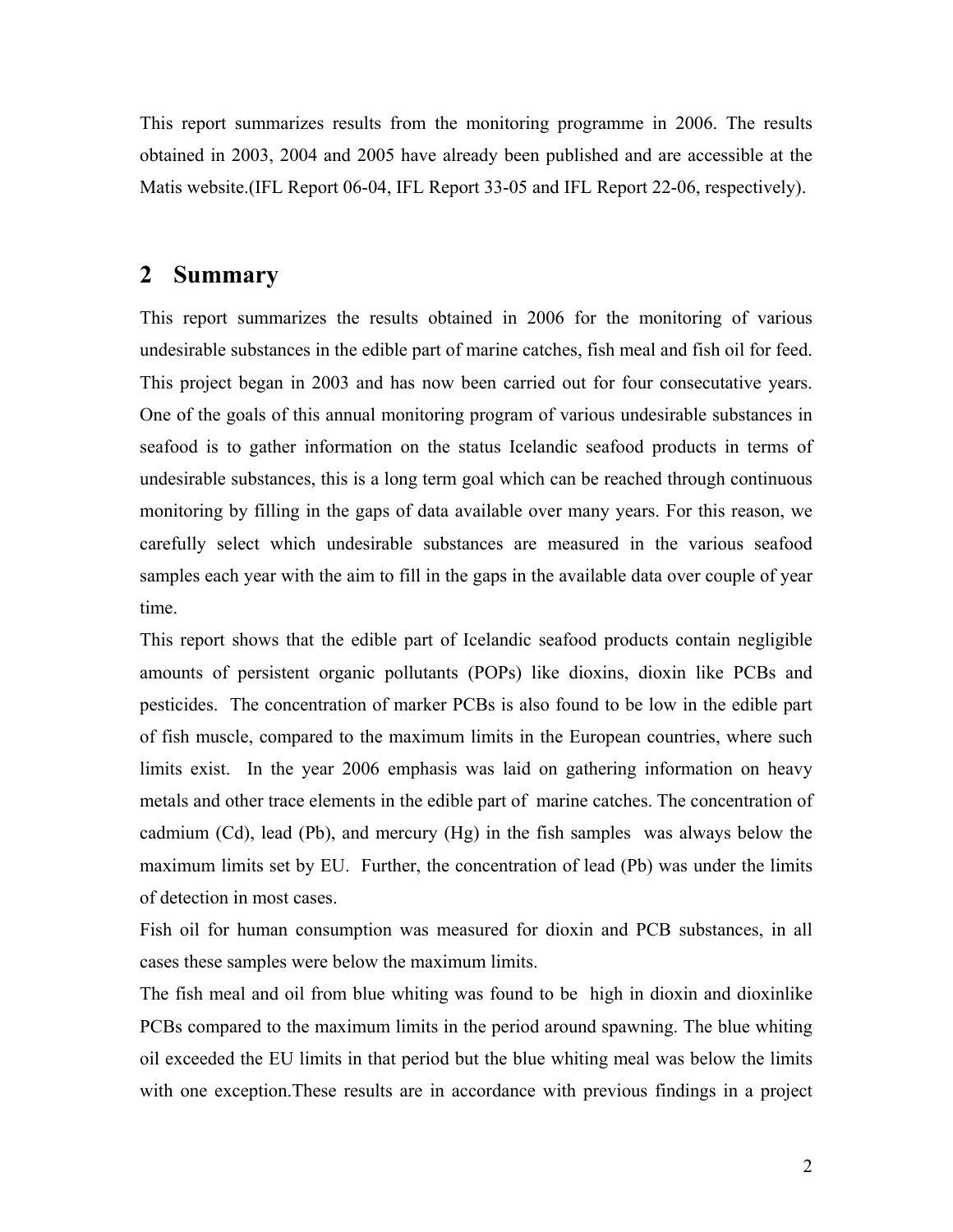<span id="page-6-0"></span>financed by the Nordic Atlantic Co-operation (Anon. 2003) and the monitoring reports from year 2004 and 2005 (Ásmundsdóttir, et.al. 2005 and Ásmundsdóttir, et.al. 2006).

## **3 Contaminants measured in the project**

The following contaminants were measured in edible parts of seafood and fish oil for human consumption, as well as in fish meal and fish oils used as feed ingredients:

**Dioxins, PCDD/Fs:** Dioxins (dibenzo-p-dioxins) og dibensofurans (17 types according to WHO): 2.3.7.8-Tetra-CDD, 1.2.3.7.8-Penta-CDD, 1.2.3.4.7.8-Hexa-CDD, 1.2.3.6.7.8- Hexa-CDD, 1.2.3.7.8.9-Hexa-CDD, 1.2.3.4.6.7.8-Hepta-CDD, OCDD, 2.3.7.8-Tetra-CDF, 1.2.3.7.8-Penta-CDF, 2.3.4.7.8-Penta-CDF, 1.2.3.4.7.8-Hexa-CDF, 1.2.3.6.7.8- Hexa-CDF, 1.2.3.7.8.9-Hexa-CDF, 2.3.4.6.7.8-Hexa-CDF, 1.2.3.4.6.7.8-Hepta-CDF, 1.2.3.4.7.8.9-Hepta-CDF, OCDF.

## **Dioxinlike-PCB** (12 types according to WHO):

non-ortho (CB-77, CB-81, CB-126, CB-169) and mono-ortho (CB-105, CB-114, CB-118, CB-123, CB-156, CB-157, CB-167, CB-189).

#### **Marker- PCB**:

CB28, CB52, CB101, CB 118, CB 138, CB 153, CB 180.

## **Pesticides**:

DDT-substances (6 types: pp-DDT, op-DDT, pp-DDD, op-DDD, pp-DDE and op-DDE), HCH-substances (4 types: α-, β-, γ-(Lindane), and δ-hexachlorocyklohexan), HCB, chlordanes (3 types:  $\alpha$ - og γ-chlordane, oxychlordane), trans-nonachlor, toxafensubstances (3 types, P 26, 50 and 62), aldrin, dieldrin, endrin, endosulfan (3 types:  $\alpha$ - and β-endosulfan and endosulfansulfat), heptachlor (3 types: heptachlor, cishepatchlorepoxid, trans-heptachlorepoxid) and mirex.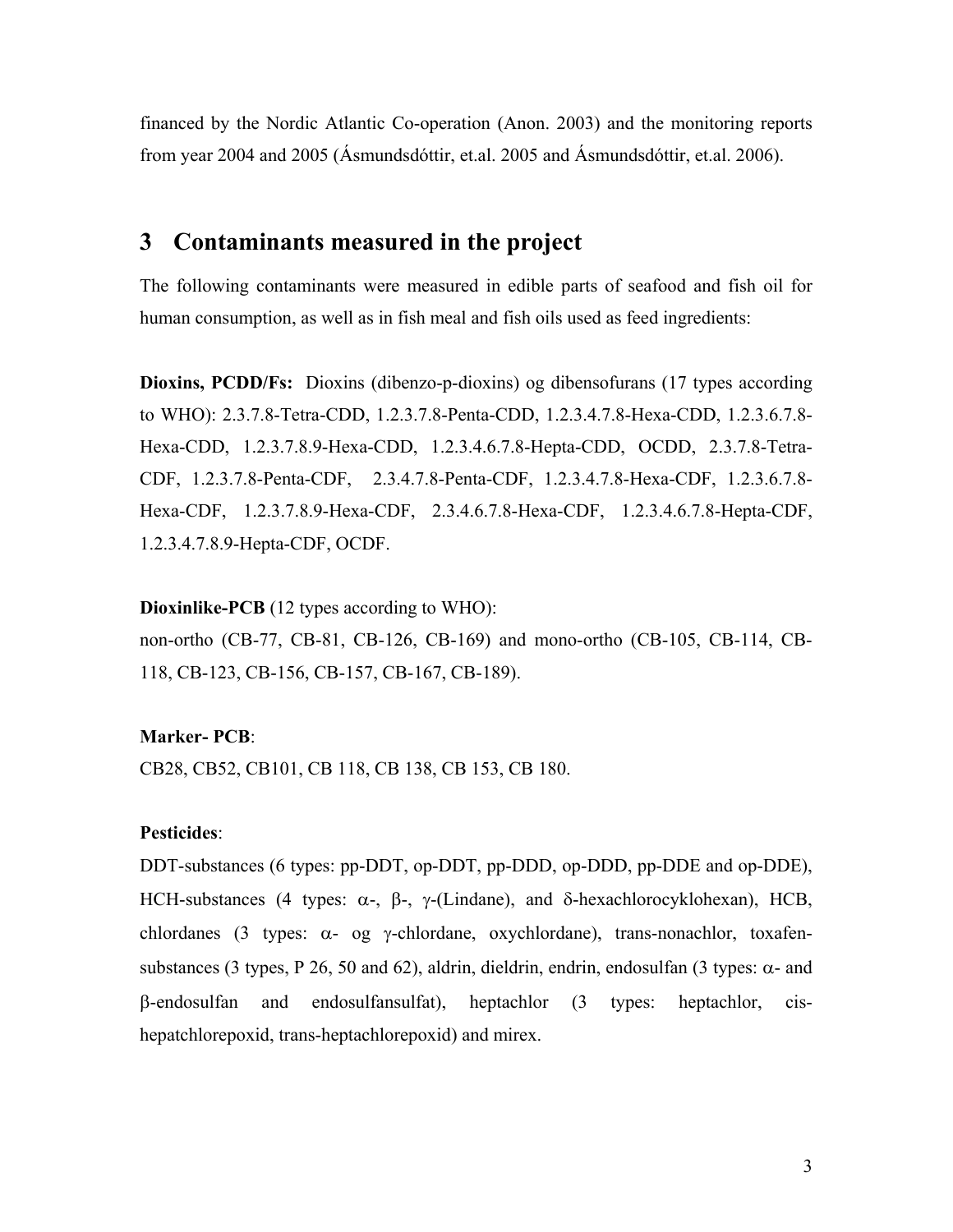#### <span id="page-7-0"></span>**Inorganic trace elements**:

Hg (mercury), Cd (cadmium), Pb (lead), As (arsenic), Se (selenium), Zn (zink), Cu (copper), Fe (iron), Cr (chromium), Ca (calcium), K (kalium), P (phosphorous), Mg (magnesium) and Na (sodium).

#### **PBDE-substances (10 types)**:

PBDE 28, PBDE 47, PBDE 66, PBDE 100, PBDE 99, PBDE 85, PBDE 154, PBDE 153, PBDE 183, PBDE 209.

## **PAH-substances (17 types)**:

Phenanthrene, Anthracene, Fluoranthene, Pyrene, Benzo(b)naphto(2,1d)thiophene, Benzo(c)phenanthrene, Benzo(a)anthracene, Chrysen/Triphenylen, Benzo(ghi)fluoranthene, Benzo(bjk)fluoranthene, Benzo(e)pyrene, Benzo(a)pyrene, Indeno(1,2,3-cd)pyrene, Benzo(ghi)perylene, Anthanthrene, Dibenzo(a,h)anthracene, Coronene.

## **4 Sampling and analysis**

## **4.1 Sampling**

The collection of samples and the quality criteria for the analytical methods were in accordance with conditions set out by the EU for the information gathering campaign on dioxins and dioxin-like PCBs (Commission directive 2002/69/EC). The collection of samples was divided among the EU member states, plus Iceland and Norway, in proportion to the production in each country. According to EC recommendation, Iceland should measure at least 29 samples of fish and 12 samples of fish oil each year or a total of at least 41 samples of seafood for human consumption. According to EU, Iceland should also measure samples of compound feeds and feed components originated from pelagic fish stocks, or at least 16 samples of fishmeal and 19 samples of fish oil every year, a total of 35 samples. (SANCO/4546/01 – rev3). The EU campaign continued until the end of 2006.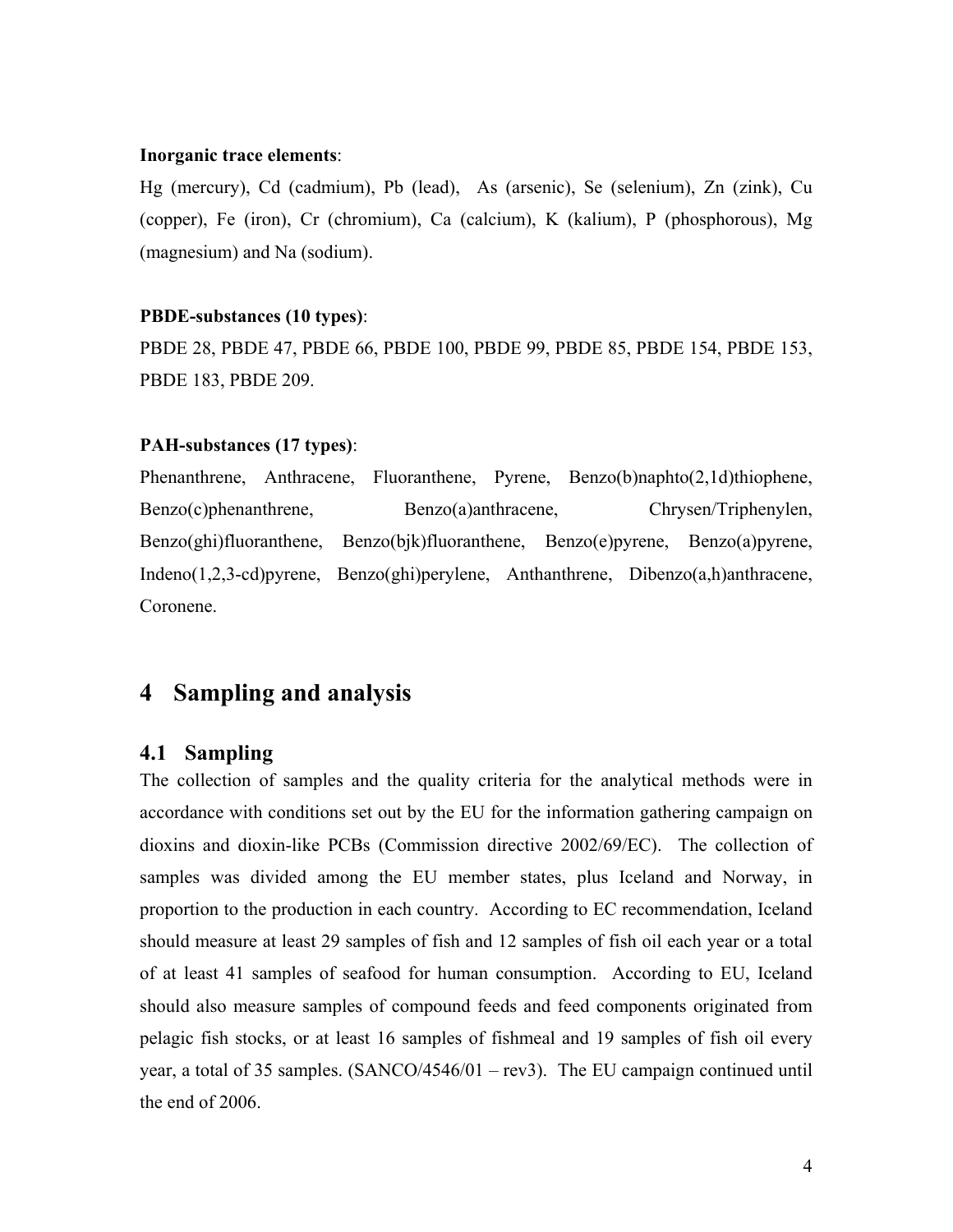## <span id="page-8-0"></span>**4.1.1 Seafood**

All the analysis was done on the edible parts of the seafood products. The fish was collected from the fishing grounds around Iceland which are divided into five areas, as illustrated on Figure 1. All samples are identified with the location of the fishing area, except when the sample contains individuals from more than one area. Each fish sample consists of at least ten individuals of a specific length distribution. Data on dioxins and PCBs for fish oil for human consumption were in all cases obtained directly from the Icelandic producers of these products.

## **4.1.2 Fish meal and fish oil for feed**

The fish meal and fish oil samples were taken at the production sites and, when possible, the sampling was distributed over the year.



**Fig. 1: The division of the fishing grounds around Iceland used in this research.** 

## **4.2 Analysis**

The organic contaminants were measured by ERGO Forschungsgesellschaft mbH, Hamborg, Germany. ERGO has taken part in international inter-laboratory quality control study organized by WHO and EU and uses accredited methods for analyzing dioxin, WHO-PCB, marker-PCB, pesticides, BPDE, PAH.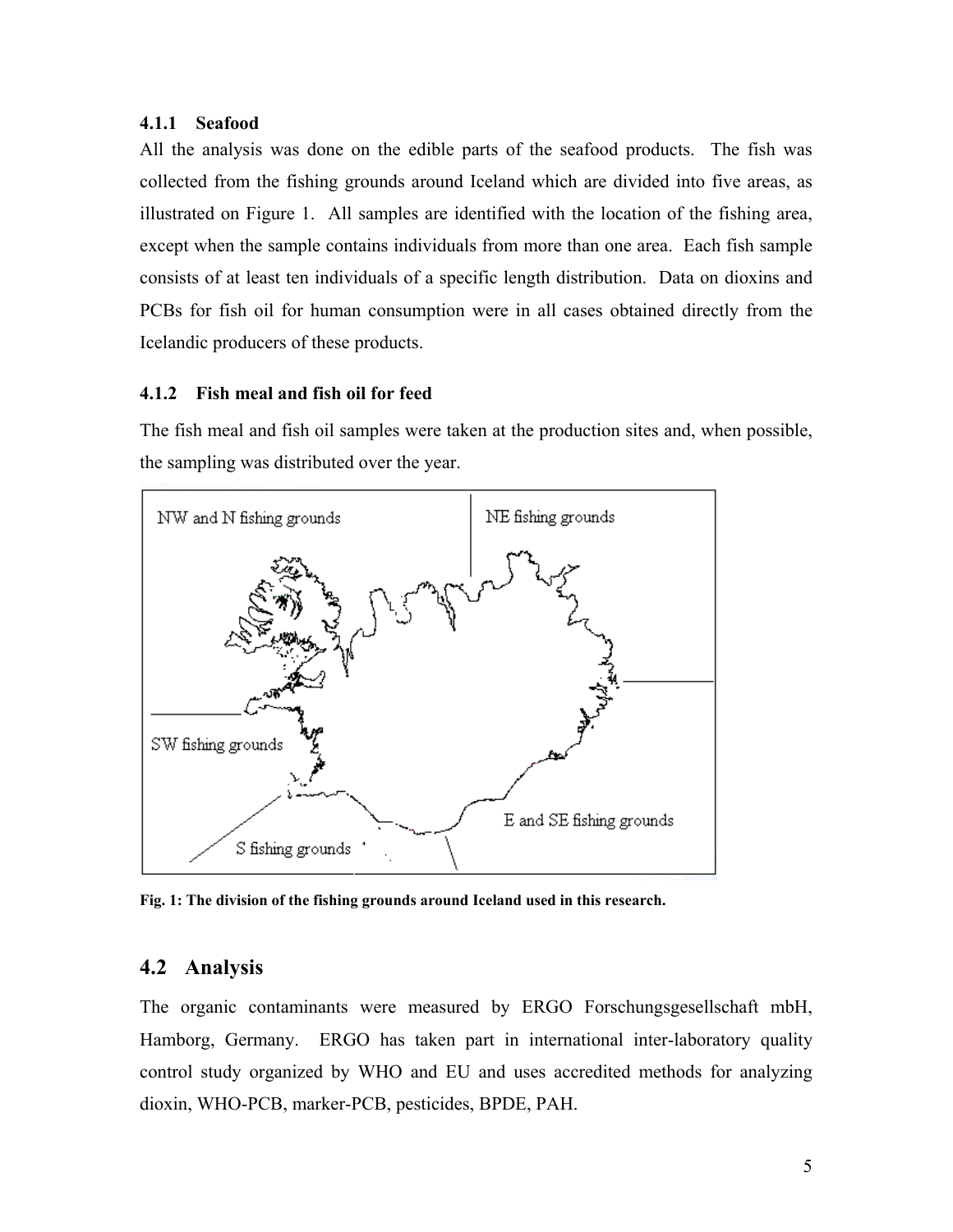<span id="page-9-0"></span>Inorganic trace elements (Hg, Cd, Pb, As, Se, Zn, Cu, Fe, Cr, Ca, K, P, Mg and Na) in the samples were determined at Matís using ICP-MS technology after mineralization of the samples with closed vessel acid digestion. The quality of the trace elements analysis was checked in several ways. Certified reference materials are routinely treated and analysed in the same manner as the samples. For all the elements measured, standard additions to tissue homogenates prior to decomposition were implemented. The additions corresponded to 50, 100 and 150% increase of the expected concentrations. The trace analytical laboratory at Matís participates annually in proficiency testing programs (e.g. NFA & Quasimeme) with satisfactory results..

Results are expressed as upper bond level, which means that when the concentration of a substance is measured to be below limit of detection (LOD) or limit of quantification (LOQ) of the analytical method, the concentration is set to be equal to the LOD/LOQ. In the case of Dioxins and dioxin-like PCBs, the analytical data are converted to  $pg/g$ WHO-TEQ where the toxicity of each congener has been calculated using WHO-TEF (Toxic Equivalence Factor) based on the existing knowledge of its toxicity (Van den Berg et. Al. 1998). The WHO-TEQ has been adapted by the World Health Organization (WHO) in 1997 and by EU in its legislations.

## **5 Results of monitoring of fish and seafood products in Iceland**

All results of the monitoring program in 2006 are expressed in details in Tables 1-8 in the appendix. Furthermore, some of the results are shown in histograms in the figures in the following chapters. The numbers in brackets before the sample name in the histograms referes to the number in the tables in appendix where details about the sample can be seen.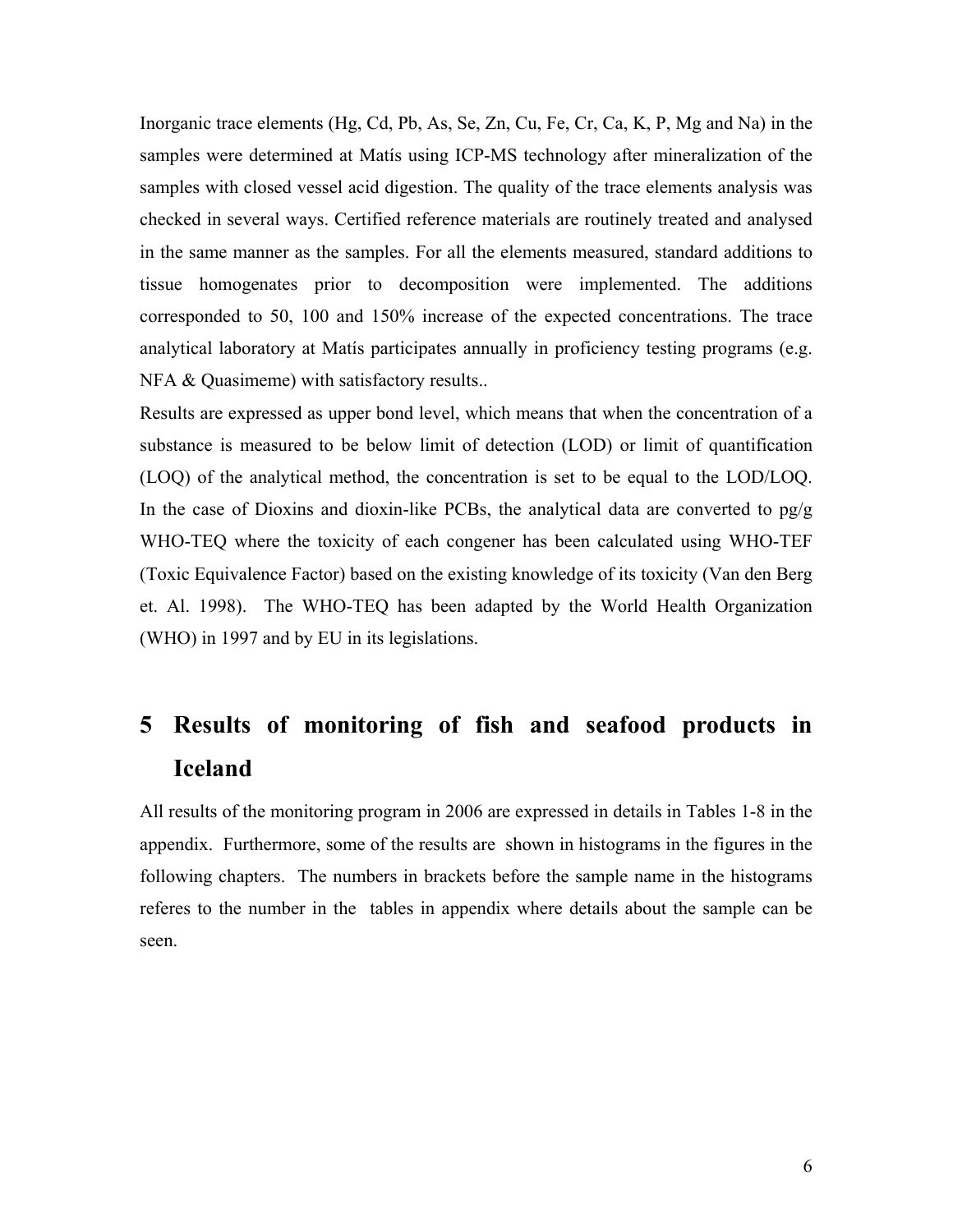## <span id="page-10-0"></span>**5.1 Dioxins (PCDD/Fs) and dioxin like PCB**

## **5.1.1 Dioxins and dioxin-like PCBs in seafood**

All the twenty nine fish samples measured in 2006 contain dioxin and dioxinlike PCBs far below the limits set by EU (EU regulation No. 199/2006) This can be seen from Figure 2 and Table 1 in the appendix. A considerable difference was observed in the dioxin content between different fish species., the fish species that accumulate fat in the muscle, like for example Greenland halibut, halibut and lumpfish, contain more dioxins and PCBs than species which accumulate fat in the liver and thus have almost no fat in the muscle. This was to be expected since dioxin and other organochlorine substances are fat solvable. These results are also in agreement with our previous results (Ásmundsdóttir, et.al. 2005 and Ásmundsdóttir, et.al. 2006). The level of dioxin in the edible part of the fish increases as the fat percentage in the muscle increases, but other important variables are age (length) and habitat of the fish.

Maximum limit for the sum of dioxins and dioxinlike PCBs in fish in EU is 8 pg/g in WHO-TEQ and the maximum limit for dioxins is 4 pg/g in WHO-TEQ ( EU regulation No. 199/2006). On Figure 2 only the maximum limit of the sum of dioxin and dioxin like PCBs is shown.



**Fig. 2: Dioxins and dioxin-like PCBs in the edible part of fish muscle from Icelandic fishing grounds in 2006 in relation to maximum limit for the sum of dioxin and dioxinlike PCBs (8 pg/g WHO-TEQ wet weight) in EU.**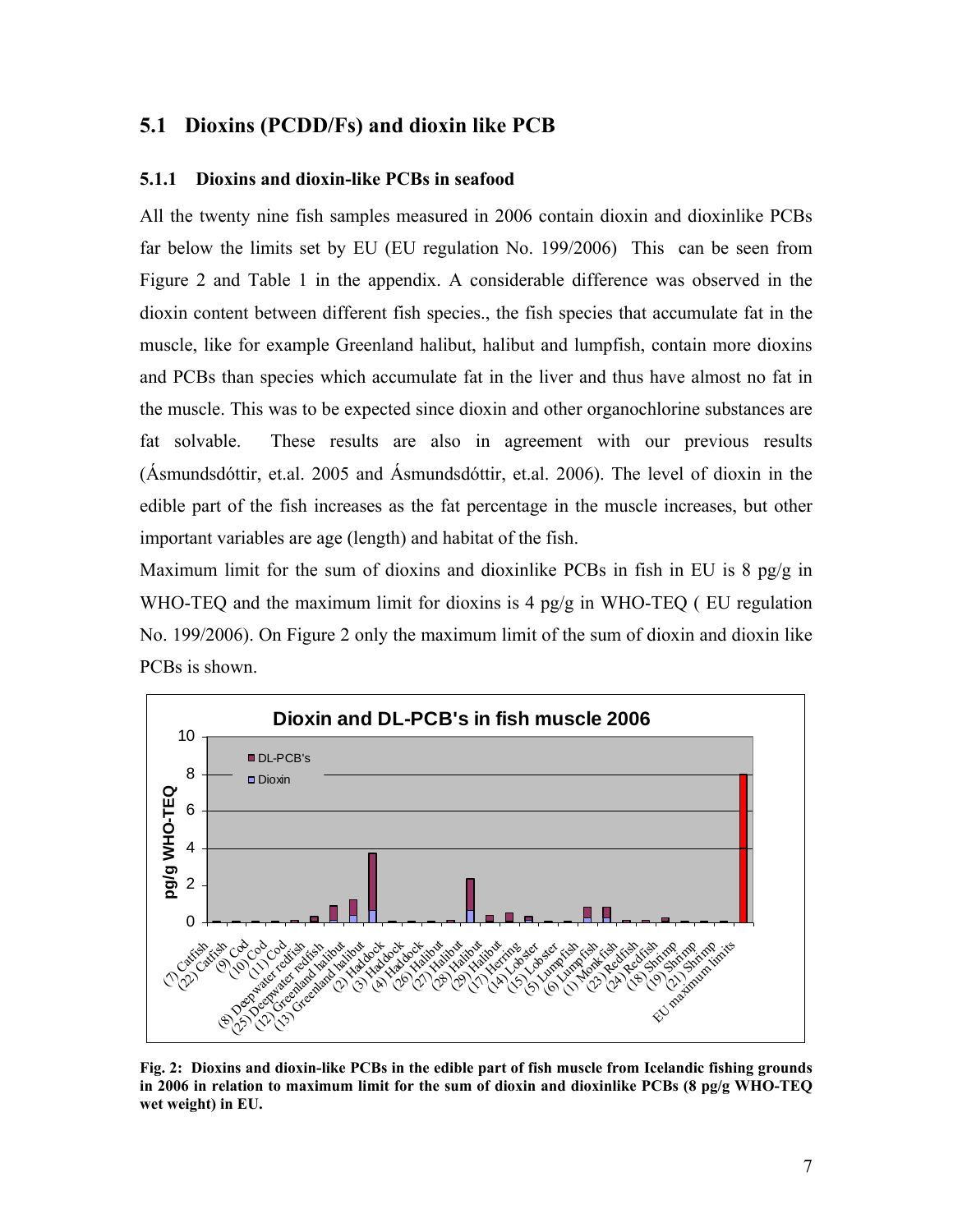## <span id="page-11-0"></span>**5.1.2 Dioxins and dioxin-like PCBs in fish oil for human consumption**

Nine samples of fish oil for human consumption were analyzed in 2006. As can be seen in Table 2 in the appendix and in Figure 3 below, all the fish oil samples measured are below the maximum limits of the sum of dioxins and dioxin like PCBs (10 pg/g in WHO-TEQ) in EU ( EU regulation No. 199/2006). The maximum limits for dioxins (2 pg/g in WHO-TEQ) is also not exceeded.



*Fig. 3: Dioxins and dioxin-like PCBs in fish oil for human consumption in Iceland in 2006 (in WHO-TEQ pg/g wet weight).* 

### **5.1.3 Dioxins and dioxin-like PCBs in fish meal and fish oil for feed**

Maximum limits in EU for dioxins and dioxin-like PCBs in fish meal and fish oil for feed are set relatively low in order to prevent the accumulation of these toxic substances in the food chain. For this reason, results for these products are closer to the maximum limits than the fish samples. Year 2005 the European Union agreed upon new maximum limits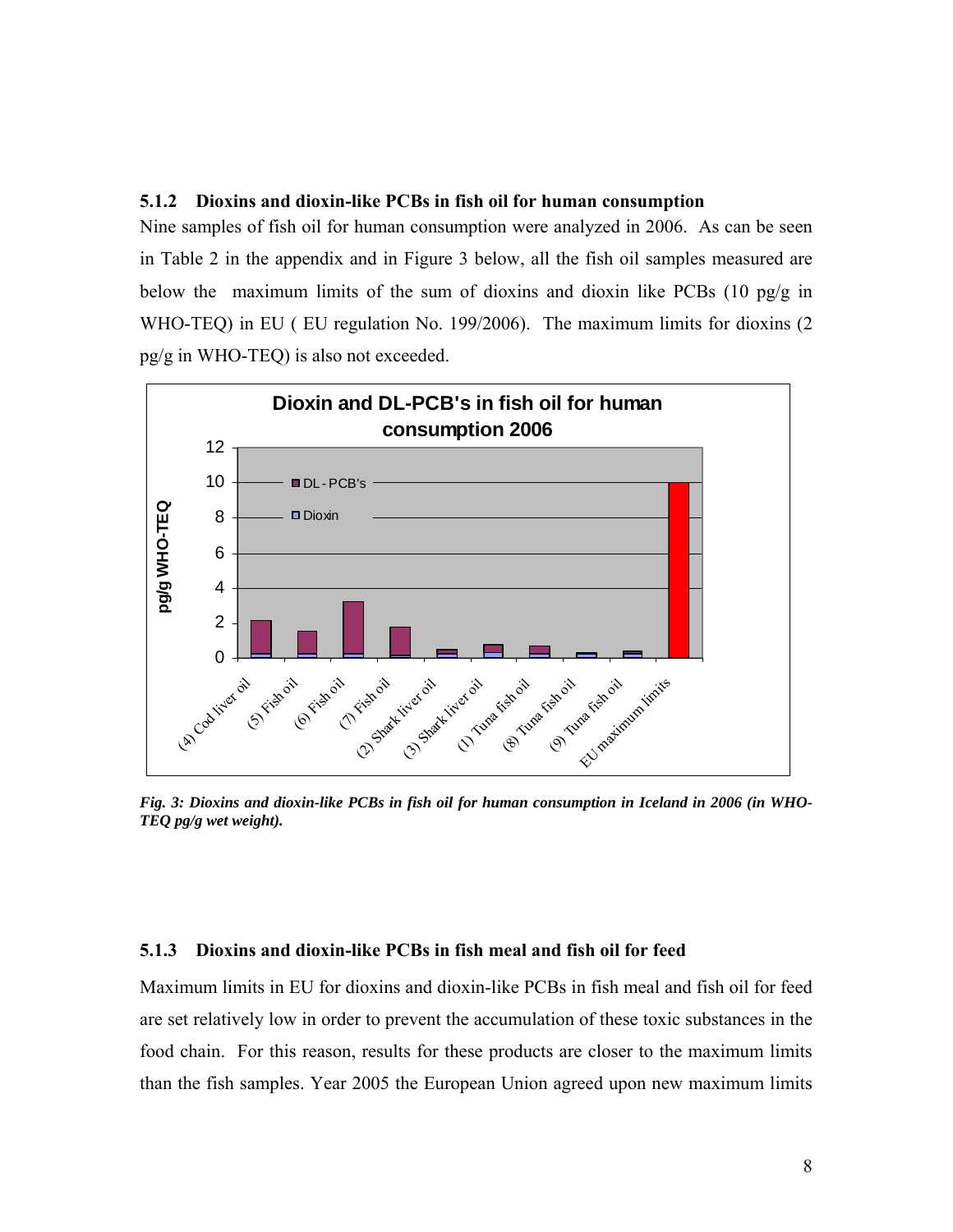for the sum of dioxin and dioxin-like PCBs in fish oil of 24 pg/g WHO-TEQ and an action level of 5 pg/g WHO-TEQ for dioxin and 14 pg/g WHO-TEQ for dioxin-like PCBs. However, the EU maximum limit for dioxin only, 6 pg/g WHO-TEQ , from the year 2001 will also be valid until end of 2008. The maximum limits for the sum of dioxin and dioxin-like PCBs in fish meal is 4,5 pg/g WHO-TEQ, action level is 1 pg/g WHO-TEQ for dioxin and 2,5 pg/g WHO-TEQ for dioxin-like PCBs. (Commission directive 2006/13/EC)

It has been shown that the level of persistent organic pollutants in fish meal and fish oil for feed is related to the fat content of the fish used as raw material. The fat content of the fish, on the other hand, depends very much on the nutritional condition of the fish and consequently varies through the seasons (Anon. 2003 and Ásmundsdóttir *et.al.* 2005). Figures 4 and 5 show the amount of dioxins and dioxin-like PCBs in fish meal and fish oil samples compared to the new EU maximum limits for the sum of the substances in pg/g WHO-TEQ, the action levels for each of them are shown in the grey columns. The samples were taken throughout the year 2006 and details on the results for dioxins and dioxin-like PCBs in these samples can be found in Tables 3 and 4 in the appendix.

In short, all the fish meal samples are below the EU maximum limits for the sum of dioxin and dioxin like PCBs and the action levels as well.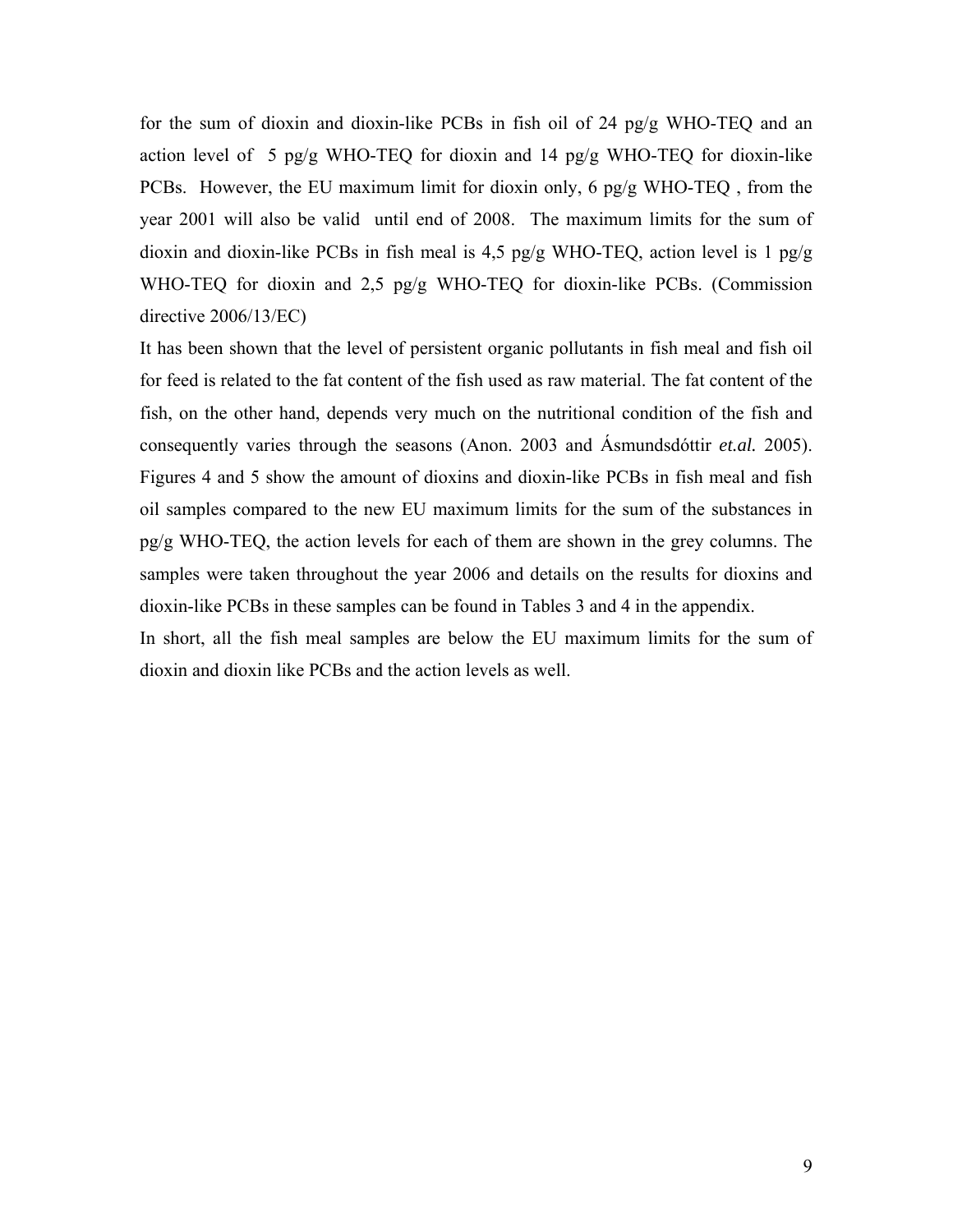

**Fig. 4: Dioxins and dioxin-like PCBs in samples of fish meal from Iceland in 2006 (in WHO-TEQ pg/g calculated for 12% moisture content) in relation to maximum limit in EU and action levels.** 

The fish oil for feed exceeds the maximum limit for the sum of dioxin and dioxin like PCBs in four samples of blue whiting oil taken during the spawing period of the fish i.e. from the end of April to beginning of June (samples nr. 4, 6 and 9). Undefined fish oil sample (nr.8) from August also exceeds the maximum limits.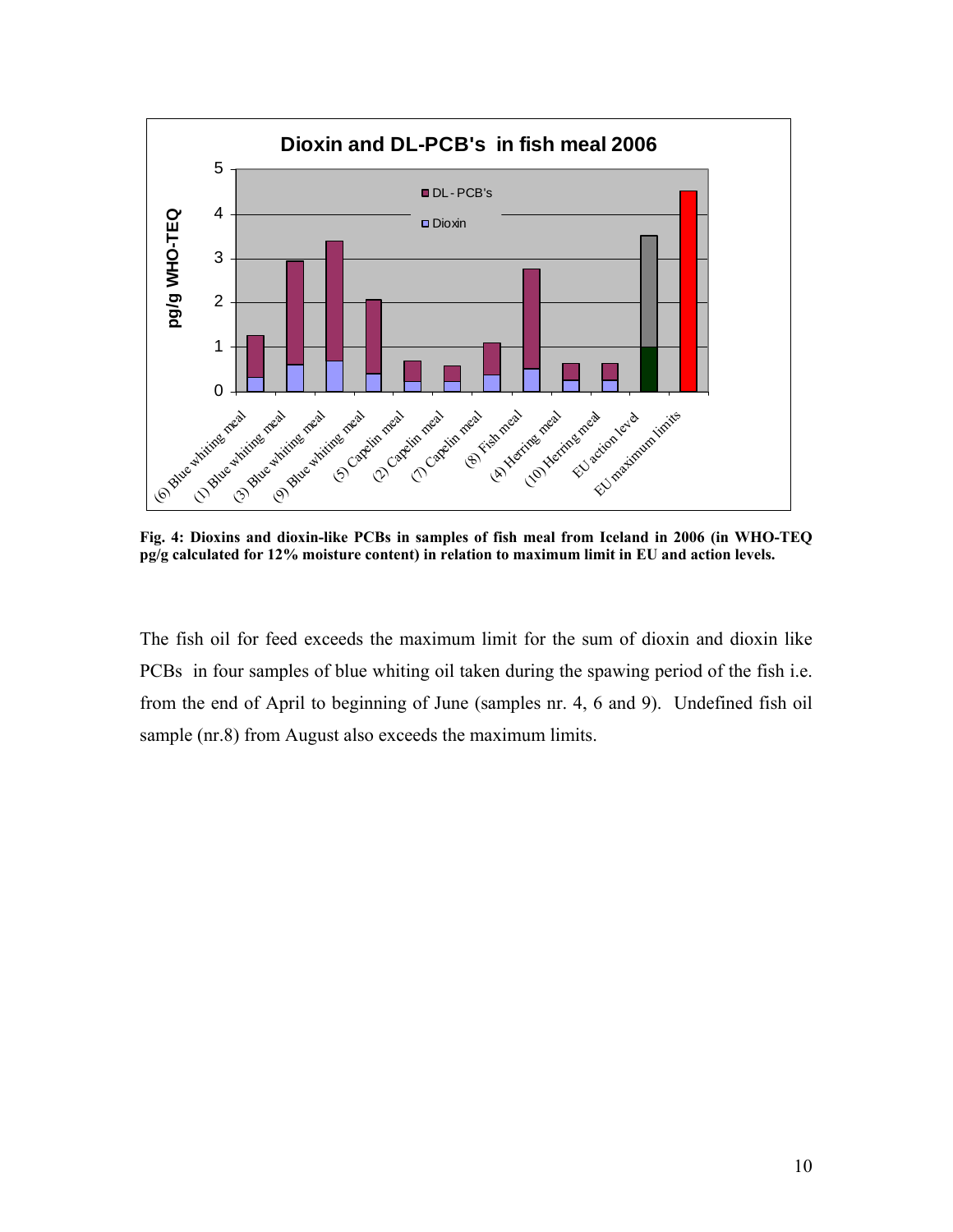<span id="page-14-0"></span>

**Fig. 5: Dioxins and dioxin-like PCBs in samples of fish oil for feed from Iceland in 2006 (in WHO-TEQ pg/g calculated for 12% moisture content)) in relation to maximum limit in EU and action levels.** 

## **5.2 Marker PCBs**

Marker PCBs, sometimes called "Dutch seven" or ICES7, are seven PCBs that have been measured for many years as an indication of the total PCB contamination. One of these seven, PCB118, is classified as a dioxin-like PCB, while the toxicity factor of the other six has not yet been estimated. The EU is working on a risk assessment for marker PCBs in order to establish a maximum level in the nearest future. Maximum levels of marker PCBs exist for some or all of the seven marker PCBs in Germany, Holland, Sweden, USA and Iceland for instance.

#### **5.2.1 Marker PCBs in seafood**

The results obtained for the Icelandic fish species are far below the limits for marker PCBs in the countries mentioned above. The maximum level of each of the individual PCB congeners in Germany, Holland and Sweden range from 40 μg/Kg to 120 μg/Kg. In Iceland the limits are much lower. The limits in Iceland are for all seven marker PCBs 200 μg/Kg and the maximum limit for the individual congeners range from 10 μg/Kg to 60  $\mu$ g/Kg. In this research, the highest total concentration of all seven marker PCBs was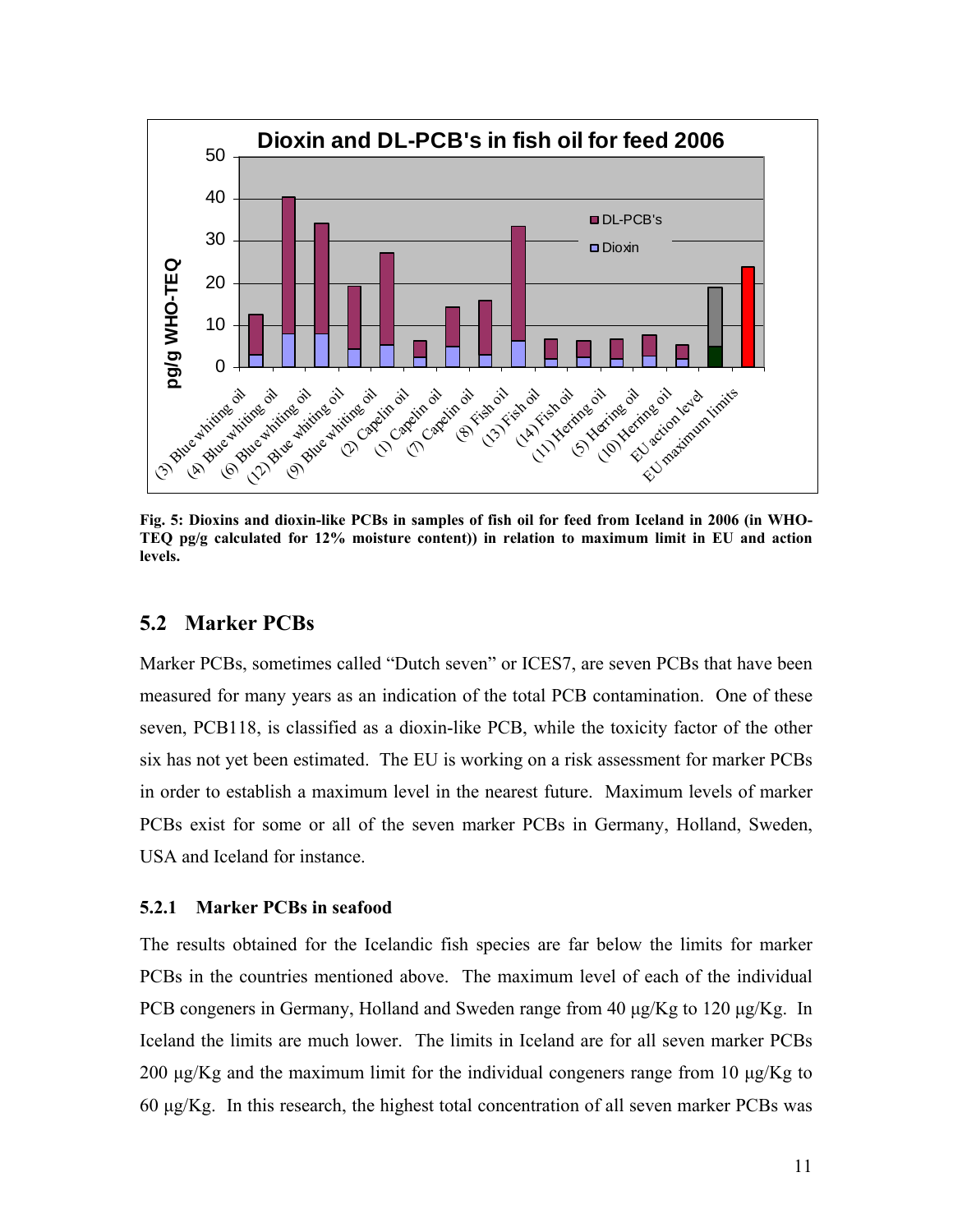<span id="page-15-0"></span>



**Fig. 6: Marker PCBs in the edible part of fish muscle from Iceland in 2006 (in ng/g WHO-TEQ wet weight).** 

## **5.2.2 Marker PCBs in fish oil for human consumption**

Figure 7 shows the level of marker PCB in the samples of fish oil for human consumption but further details can be seen in Table 2 in appendix. As already mentioned, no maximum limits have been set in EU for marker-PCBs. The pattern observed in Figure 7 is similar to the pattern for dioxin and dioxin-like substances in the same oil samples (chapter 5.1.2.).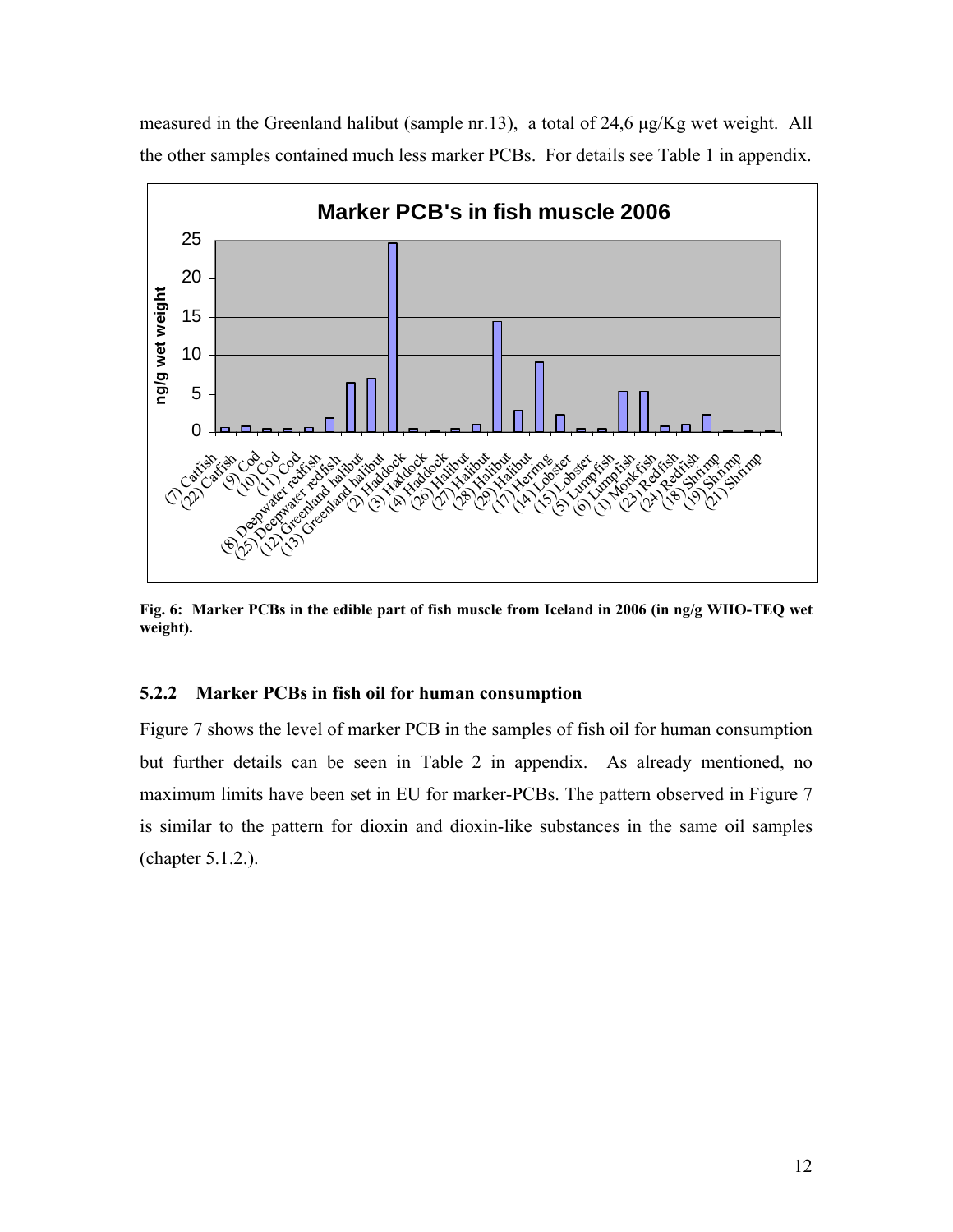<span id="page-16-0"></span>

**Fig. 7: Marker PCBs in fish oil for human consumption from Iceland in 2006 in ng/g wet weight.** 

## **5.2.3 Marker PCBs in fish meal and fish oil for feed**

The results for the marker PCBs in fish meal and fish oil samples measured in this study are shown in Tables 3 and 4 in appendix and in Figures 8 and 9 below. No limits have yet been set for these substances in the EU. The histograms illustrated in Figures 8 and 9 coincide with the histograms in Figures 4 and 5, showing the level of dioxin and dioxinlike PCBs in fish oil and fish meal. This is especilly the case for the fish meal samples.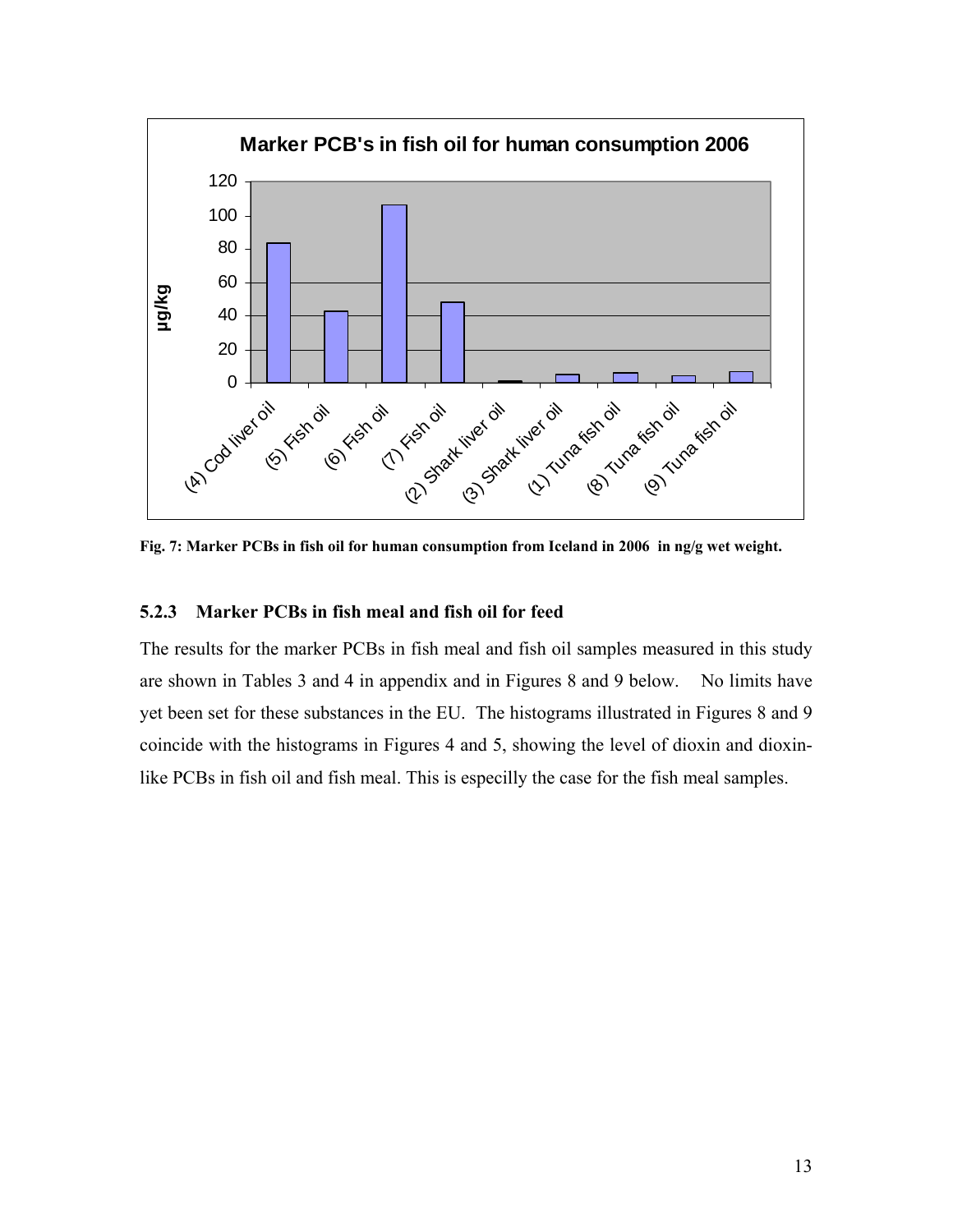

**Fig. 8: Marker PCBs in fish meal from Iceland in 2006 (in ng/g calculated for 12% moisture content).** 



**Fig. 9: Marker PCBs in fish oils from Iceland in 2006 (in ng/g calculated for 12% moisture content).**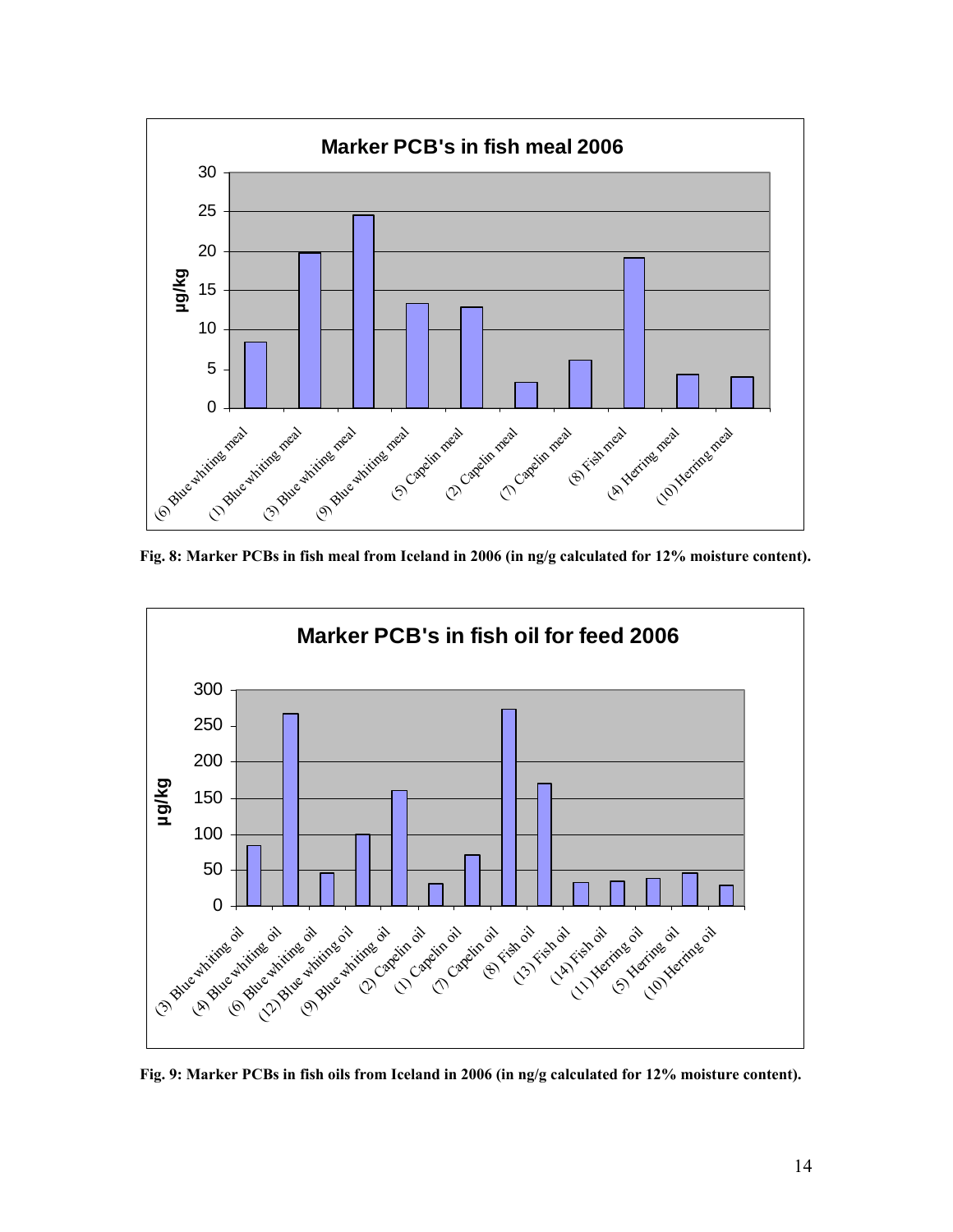## <span id="page-18-0"></span>**5.3 Brominated flame retardants (PBDE)**

Brominated diphenyl ethers or PBDE have been accumulating in the environment over the last decade as their use in industry has increased. No maximum limits have yet been set in the EU, but they have been estimated to be ten times less toxic than the pesticide DDT for example (Scientific Advisory Committee on Nutrition (SACN, 2005).

#### **5.3.1 PBDE in seafood**

 PBDE was only measured in three fish samples in 2006 (lumpfish, Greenland halibut and lobster) for details refer to Table 1 in appendix. In contrast, twenty three samples of fish muscle were measured year 2005 (Ásmundsdóttir et.al 2006) and that was the first time that so much data was obtained on this class of substances. Year 2003 PBDE was measured in five fish species (Greenland halibut, cod, haddock, and two species of redfish) (Auðunsson, 2004).

#### **5.3.2 PBDE in fish oil and fish meal for feed**

PBDE were measured in three samples of fish meal and five samples of fish oil in the Icelandic monitoring activities in 2006. The results are reported in Tables 3 and 4 in appendix. The amount of PBDE listed in the table is the sum of PBDE 28, PBDE 47, PBDE 66, PBDE 100, PBDE 99, PBDE 85, PBDE 154, PBDE 153, PBDE 183, PBDE 209.

## **5.4 PAH**

Polyaromatic hydrocarbons or PAH were not measured in 2004, 2005 and 2006, but three samples of refined fish oil were measured in 2003. Benzo(a) pyrene was in all three cases below LOD which was  $\leq 0.3$  μg/Kg. The European Union has agreed up on maximum limits for PAH in food (EU regulation No. 208/2005 amending EU regulation No. 466/2001). The new regulation defines maximum limits for benso(a) pyrene of 2  $\mu$ g/Kg in fish oils so the results so far are well below the limits.

## **5.5 Pesticides**

This chapter gives some background information regarding the different classes of pesticides and here the results obtained 2006 for different classes of pesticides are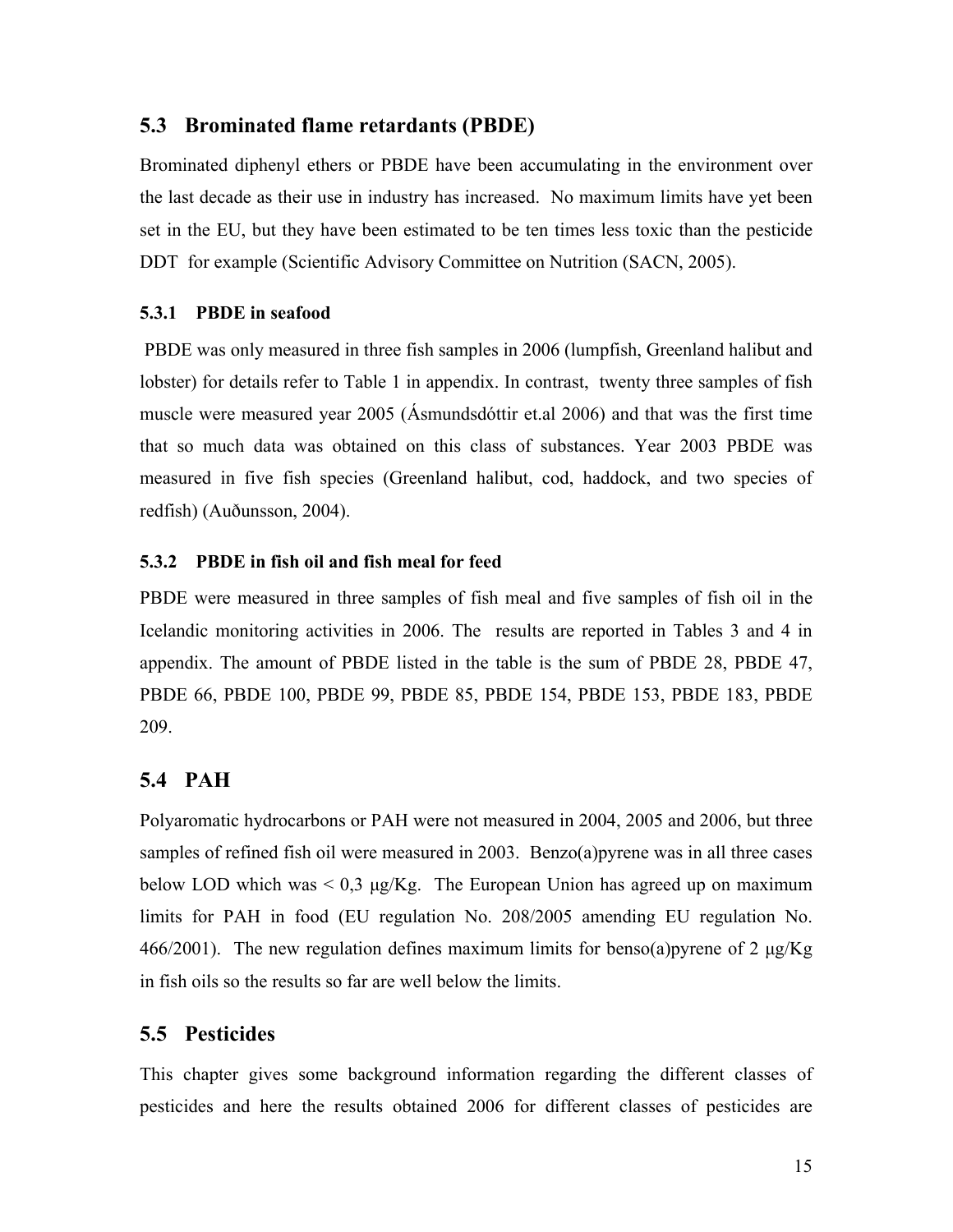discussed. The detailed results are shown in Tables 5, 6 and 7 in appendix. Without exception, the fish muscle samples contain negligible amount of pesticides. The fish meal and fish oil samples contain more pesticides and in exceptional cases the concentration is considerable in comparison to the maximum limits set by EU (EU regulation No 199/2006 amending EU regulation No 466/2001).

Ten different groups of pesticides are measured in this monitoring program:

**DDT** (dichloro diphenyl trichloroethan) is probably the best known insecticide. DDT is a group of substances fundamentally composed of p,p'-DDT (75%) and o,p´-DDT (15%). DDT breaks down in nature, mostly to DDE. The concentration of DDT presented in this report is the sum of p,p'-DDT, o,p´-DDT, p,p'-DDE, o,p´-DDE, p,p´-DDD and o,p´- DDD.

**HCH** (hexachlorocyclohexan) is an insecticide which has been used since 1949. It is still produced and used in many countries, although it has been banned in many other countries since the 1970s. To begin with, HCH was a mixture of four substances:  $\alpha$ -,  $\beta$ -, γ-(Lindane), and δ-HCH. Of these, only Lindane was an active substance comprising of approximately 15% of the total mixture, while α-HCH was 60-70% of the mixture. The Food and Agriculture Organization of the UN (FAO) has prohibited the use of the HCH mixture since in the 1980s, after that it was only allowed to use 99% pure Lindane.

**HCB** (hexachlorobenzene) is a fungicide, but it has also been used for industrial purpose and was e.g. produced in Germany until 1993. Today the main source of HCB pollution is in the production of different chemicals such as pesticides and others, where it is a byproduct.

**Chlordanes** measured are α- and γ-chlordane, oxychlordane and trans-nonachlor which are the most common, but over 140 different Chlordanes were produced from 1946 until 1988 when the production was banned. Chlordanes have been widely used all over the world as insecticides.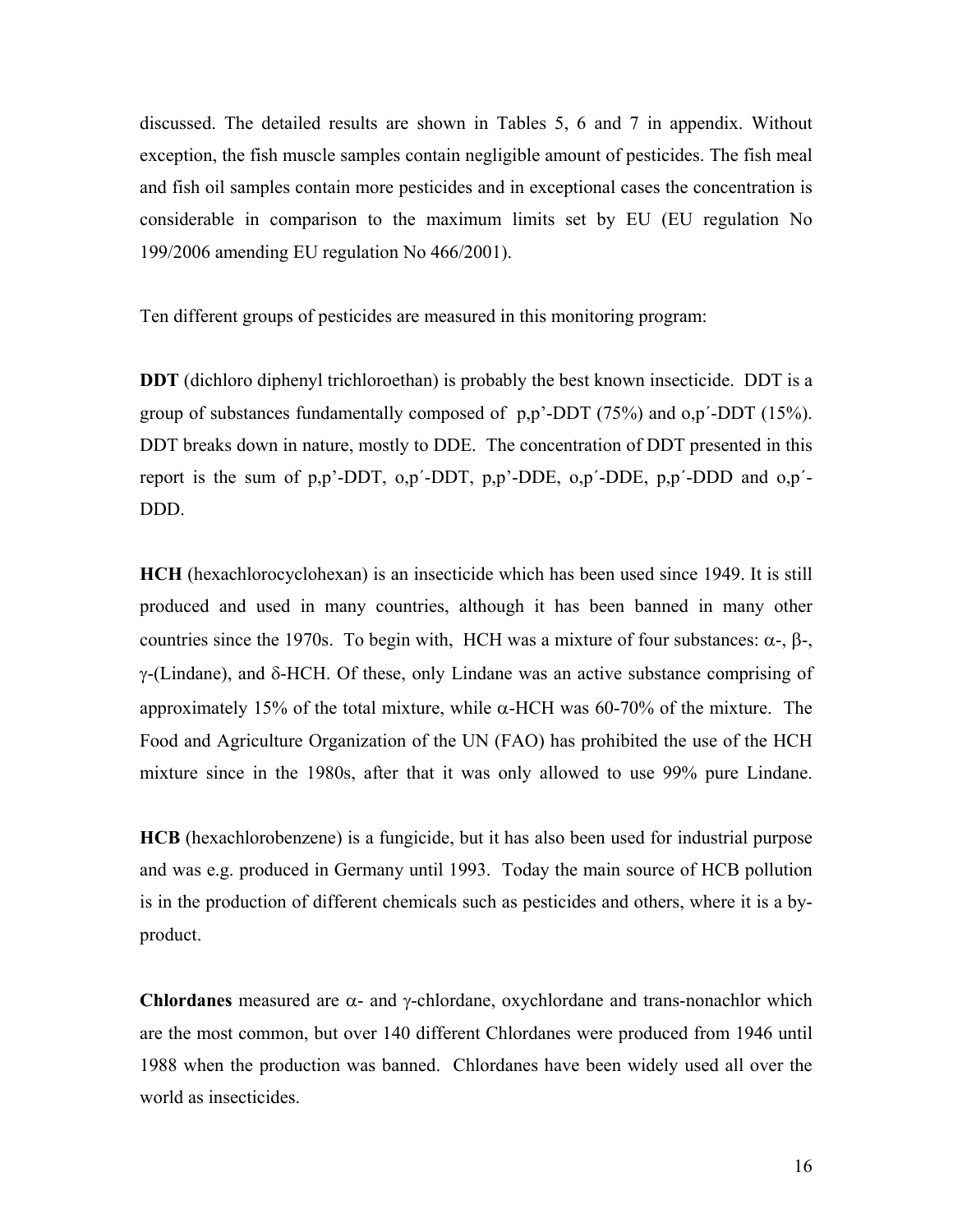<span id="page-20-0"></span>The **Toxaphenes** measured in the samples are the so-called parlar 26, 50 and 62. Toxaphene was used as an insecticide after the use of DDT was discontinued. Its use was widespread and the toxaphene substances are numerous. Several hundred have been analyzed but they are thought to be tens of thousands. The substances measured, i.e. the parlar 26, 50 and 62, are the most common toxaphenes (about 25% of the total amount in nature) and these are used as indicators of toxaphene pollution.

**Aldrin and Dieldrin** are widely used insecticides, but in plants and animals aldrin is transformed to dieldrin. Hence, the concentration of aldrin tends to be below LOD in the food samples measured., The maximum value in the EU is set for the sum of aldrin and dieldrin.

Two E**ndosulfans** are measured, α- and β-endosulfan, as well as endosulfansulfat which is the breakdown product of endosulfan. Endosulfans are not as persistent as the other insecticides measured in this project.

Other pesticides measured are **Endrin, Heptachlor, Octachlorstyrene and Transnonaclor.**

#### **5.5.1 Pesticides in seafood**

The results show very low concentration of all ten pesticide groups measured in the edible part of fish muscle from Icelandic waters (for details see Table 5 in appendix). As mentioned before, the results are expressed as upper bond and some of the pesticides are below the limit of detection. The result from 2006 are in agreement with our previous results for pesticides in fish muscle (Ásmundsdóttir et.al. 2005 and 2006) and only small amounts of the pesticides were detected in all the fish species when compared to the maximum limits in EU where they exist.

Figures 10 - 12 show the level of DDT, Chlordane and Toxaphene in fish muscle in relation to the maximum limit in EU where they exist.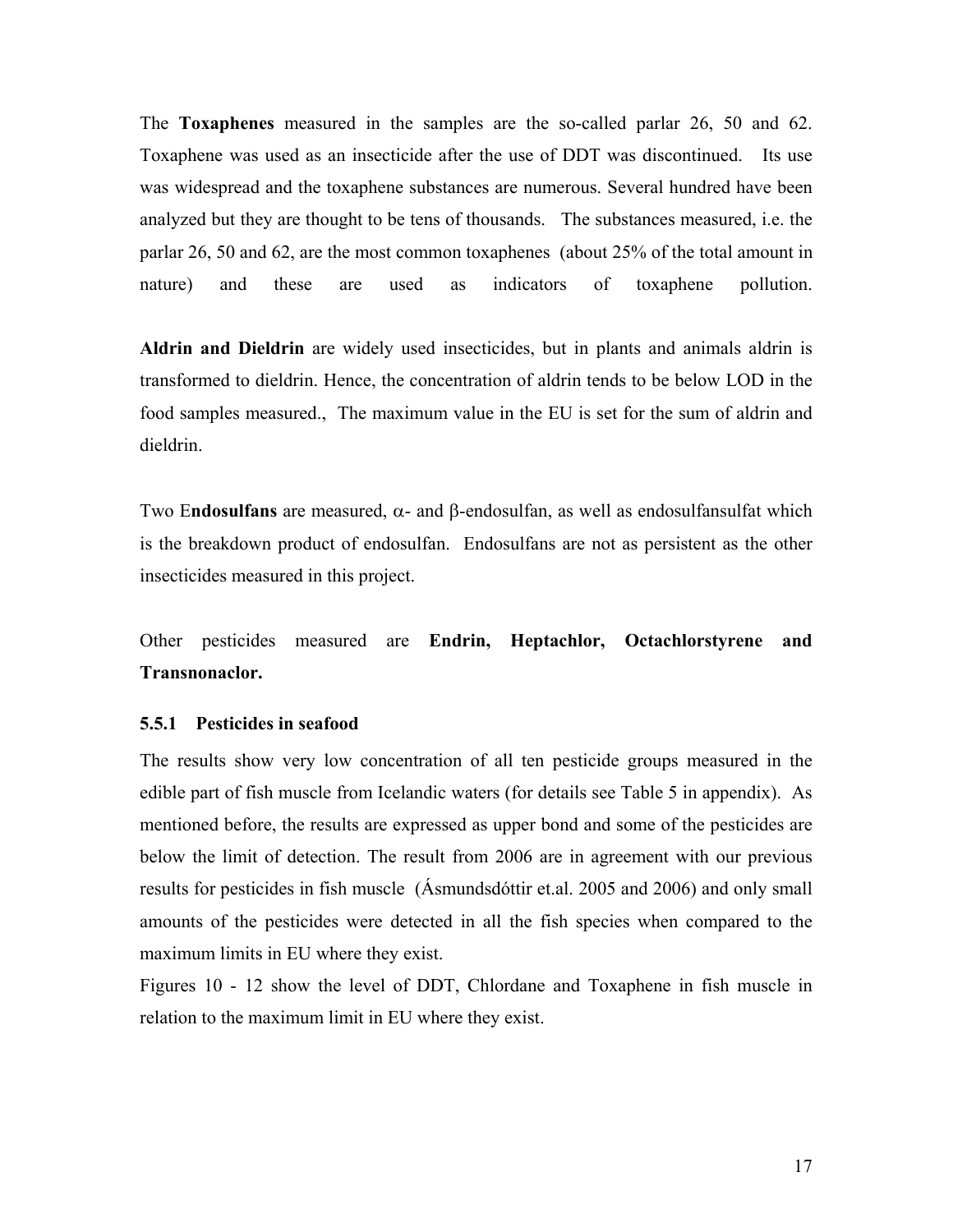

**Fig. 10: DDT in the edible part of fish muscle from Iceland in 2006 in μg/Kg wet weight.** 



**Fig. 11: Chlordane in the edible part of fish muscle from Iceland in 2006 in μg/Kg wet weight.**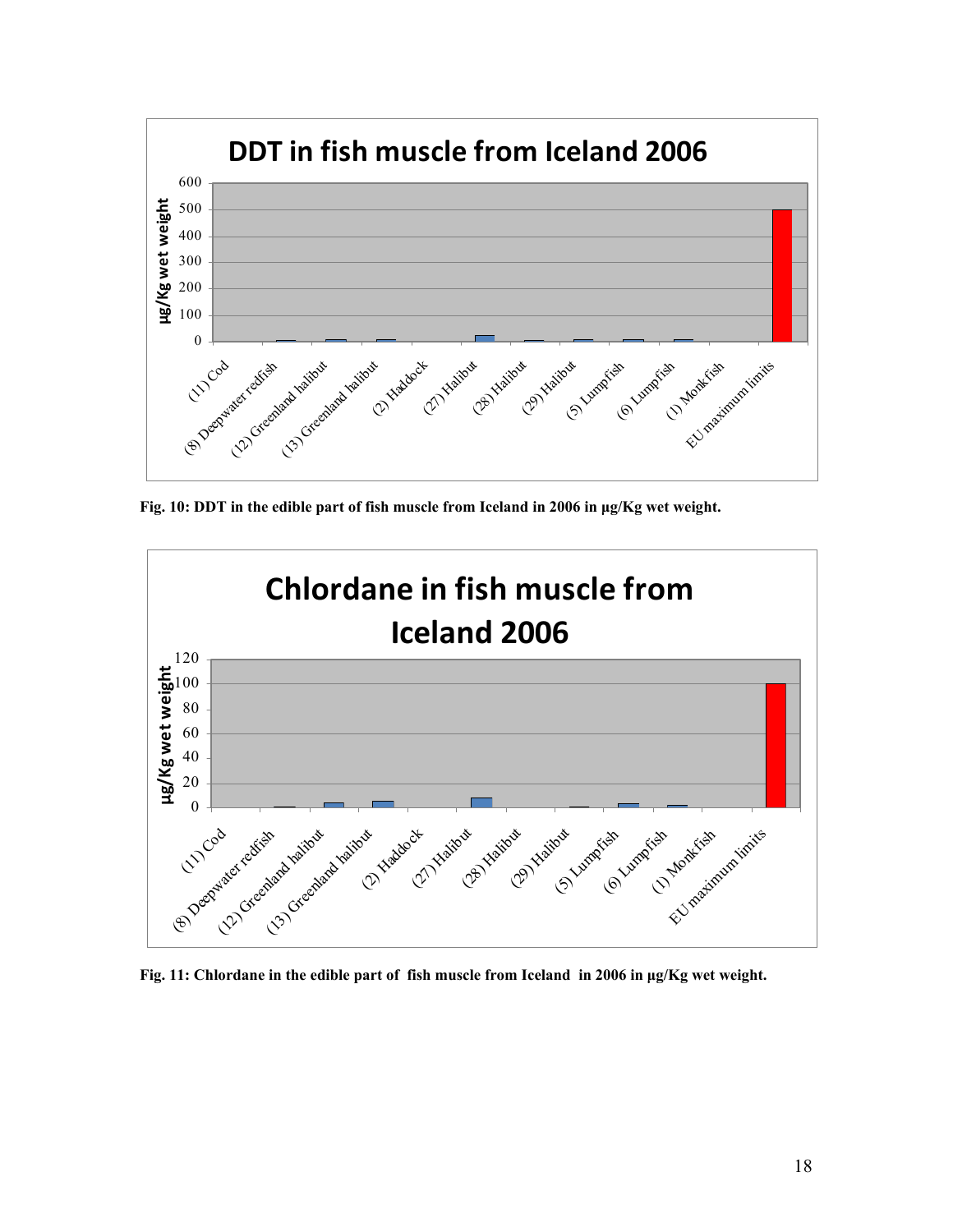<span id="page-22-0"></span>

**Fig. 12: Toxaphene in the edible part of fish muscle from Iceland in 2006 in μg/Kg wet weight.** 

#### **5.5.2 Pesticides in fish oil for human consumption**

No results of fish oil for human consumption are reported this year.

## **5.5.3 Pesticides in fish meal and fish oil for feed**

Year 2006 seven samples of fish meal and seven samples of fish oil were measured for pesticides and results are reported in Table 6 and 7 in appendix. Previous results from the monitoring programm have revealed that Toxaphene and Chlordane exceed the maximum limits in blue whiting oil and in capelin oil during and just before spawing (Ásmundsdóttir et. al. 2005), this trend was also observed this year (Figures 15 and 16) Figure 13 – 18 show the concentration of DDT, Chlordane and Toxaphene in fish meal and fish oil for feed compared to the maximum limits in EU (Commission Directive 2006/77/EC amending to Directive 2002/32/EC).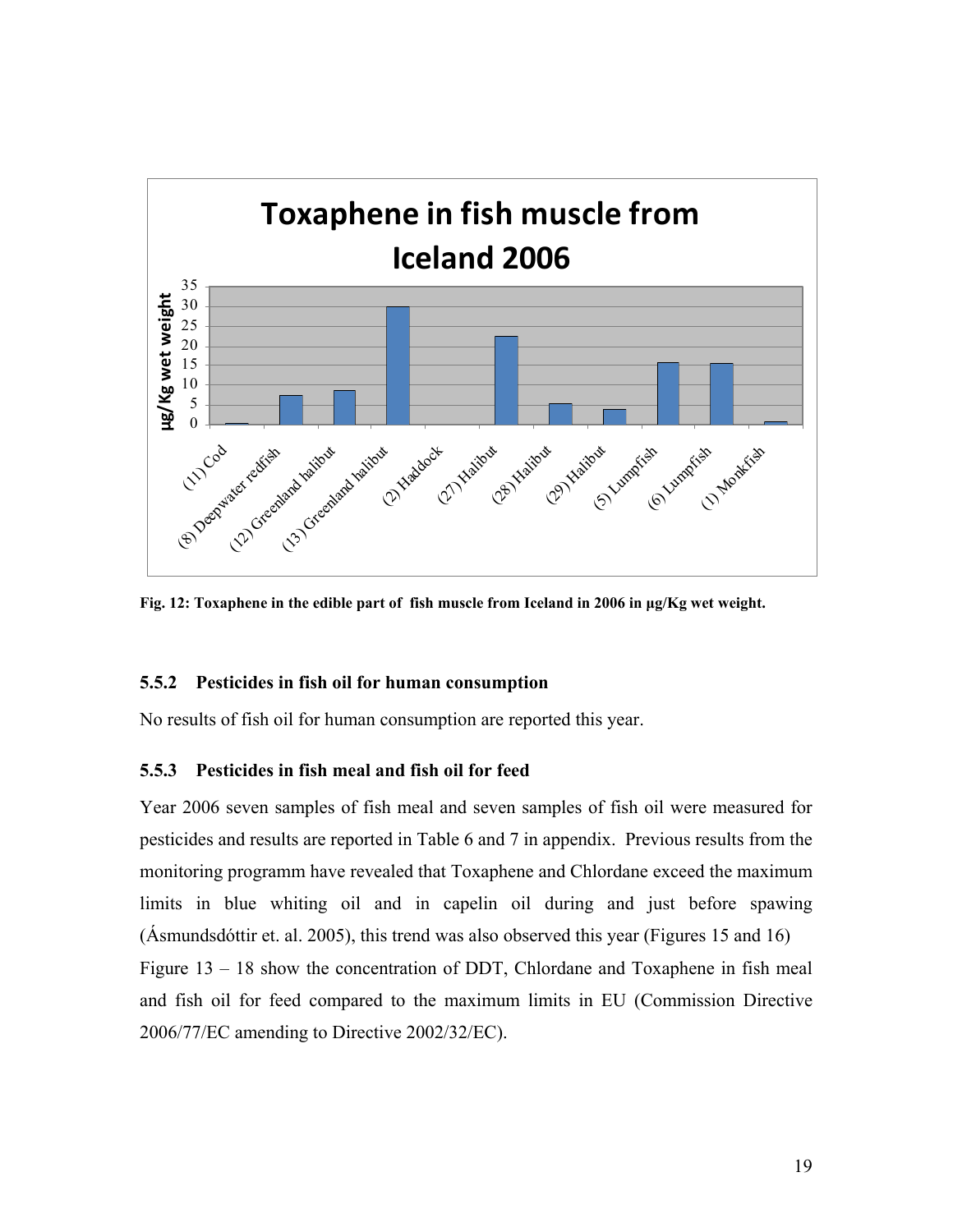

**Fig. 13: DDT in fish meal from Iceland in 2006 (in μg/Kg calculated for 12% moisture content).** 



**Fig. 14: DDT in fish oils from Iceland in 2006 (in μg/Kg calculated for 12% moisture content).**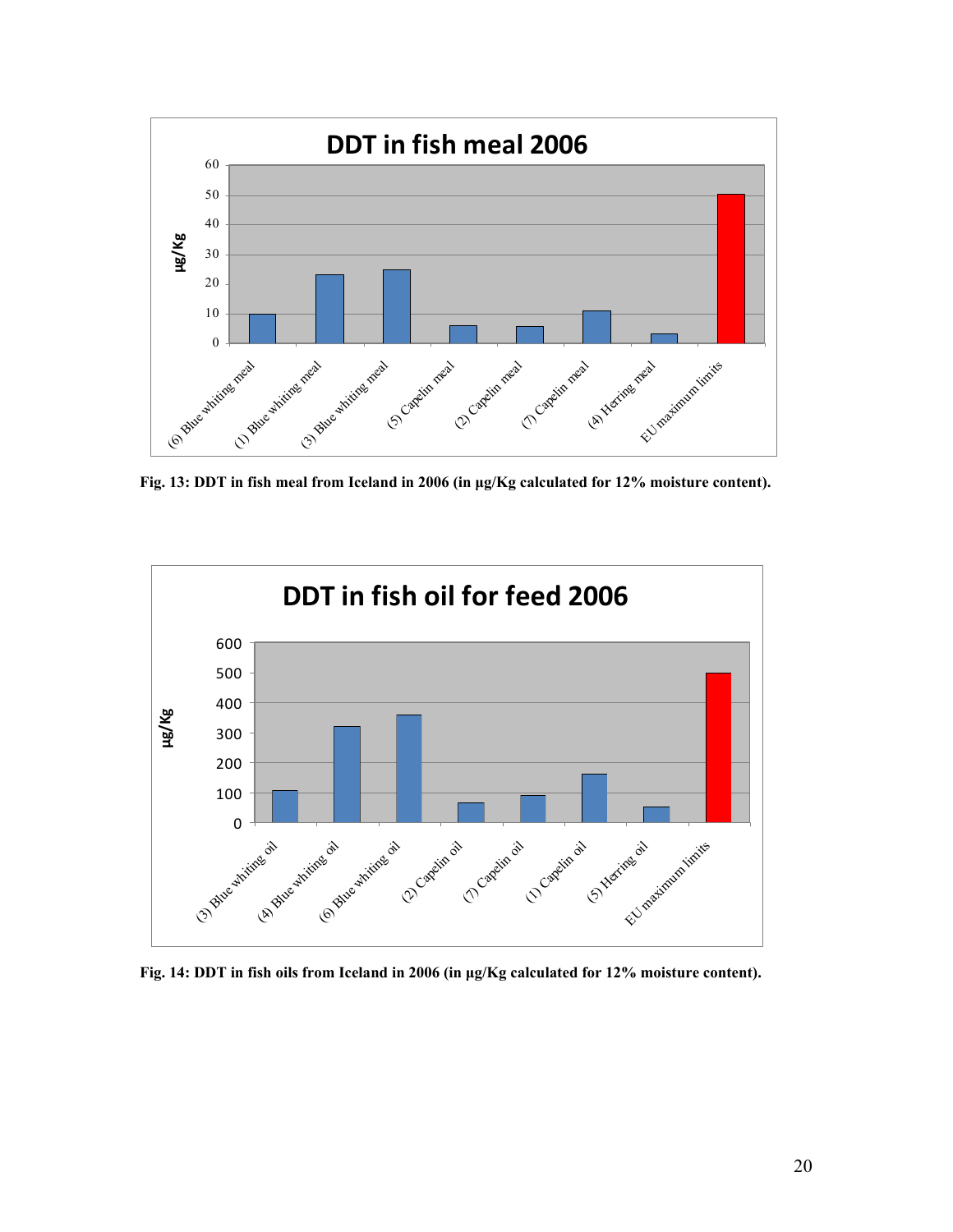

**Fig. 15: Toxaphene in fish meal from Iceland in 2006 (in μg/Kg calculated for 12% moisture content).** 



**Fig. 16: Toxaphene in fish oils from Iceland in 2006 (in μg/Kg calculated for 12% moisture content).**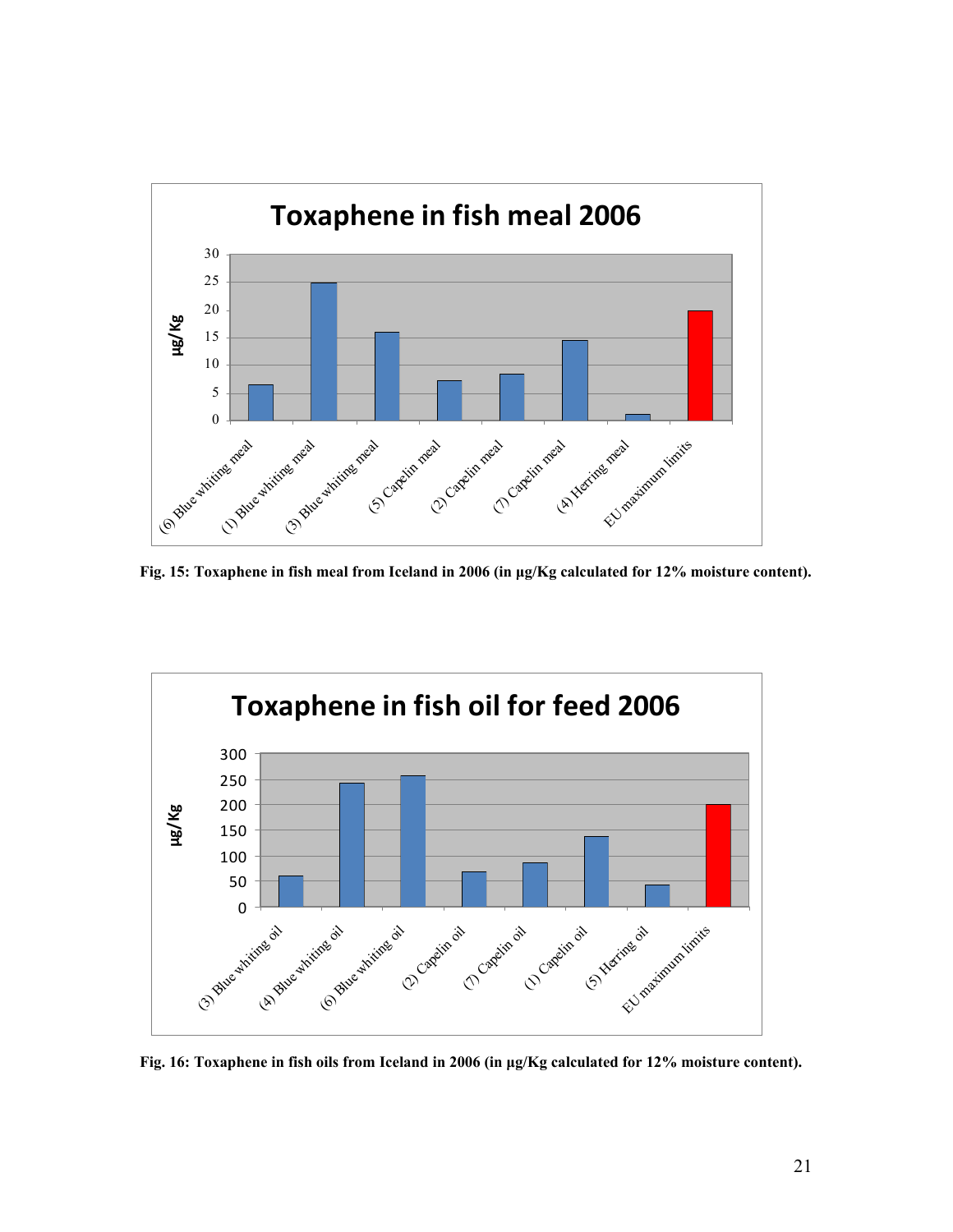

**Fig. 17: Clordane in fish meal from Iceland in 2006 (in μg/Kg calculated for 12% moisture content).** 



**Fig. 18: Clordane in fish oils from Iceland in 2006 (in μg/Kg calculated for 12% moisture content).**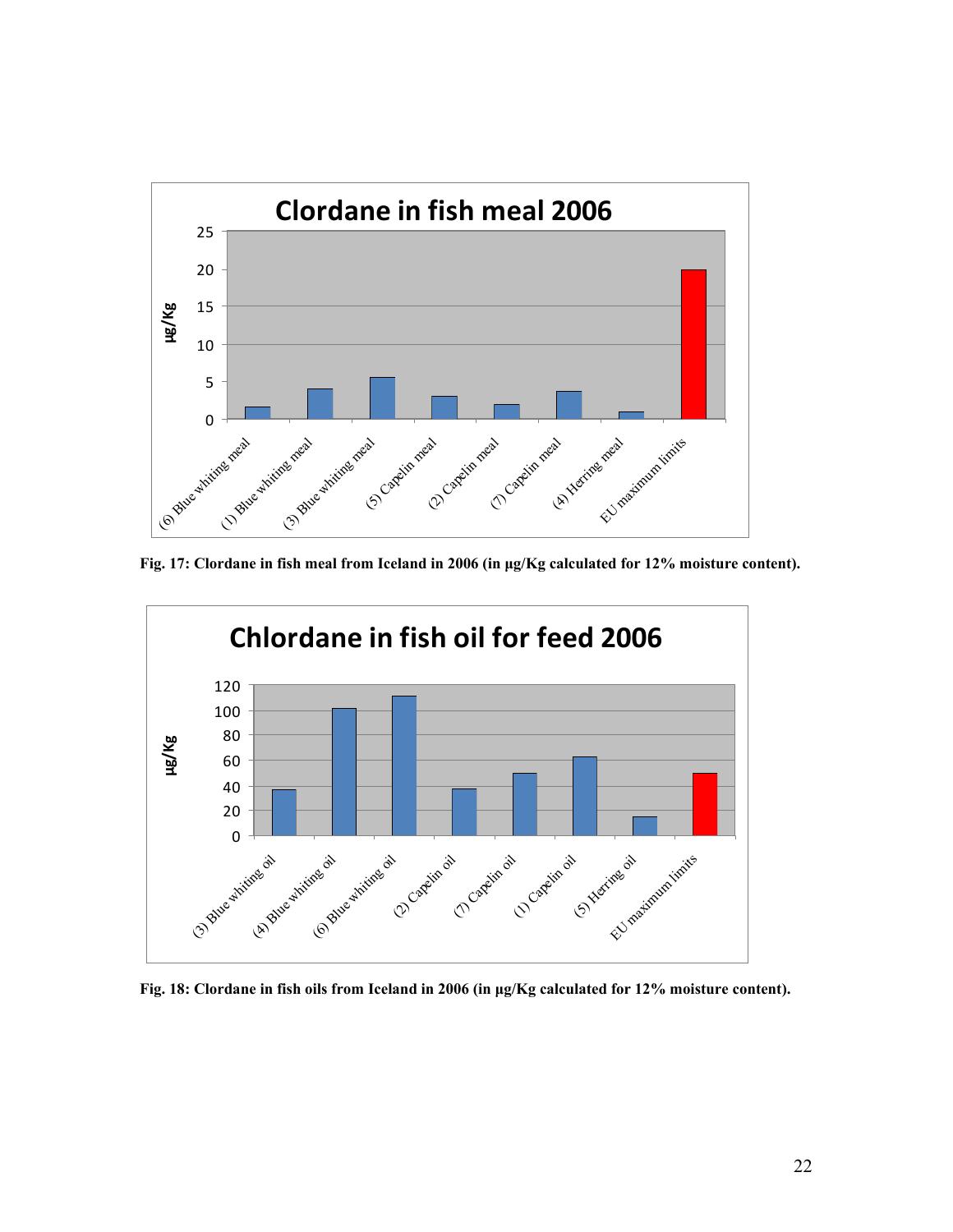## <span id="page-26-0"></span>**5.6 Inorganic trace elements**

Year 2006 all the twenty nine fish samples were measured for the following inorganic trace elements; Hg (mercury), Cd (cadmium), Pb (lead), As (arsenic), Se (selenium), Zn (zink), Cu (copper), Fe (iron), Cr (chromium), Ca (calcium), K (kalium), P (phosphorous), Mg (magnesium) and Na (sodium).

Some of the elements like Ca, Se, P, Mg and Na are essential minerals and thus do not fall into the category undesirable substances, however, the ICP-MS technology used to measure the trace elements enables us to measure these elements as well for relatively little extra cost. Therefore, all the previously mentioned trace elements are rapported in Table 8 in appendix.

#### **5.6.1 Inorganic trace elements in seafood**

In short, all the samples of the edible part of fish muscle contained heavy metals like Hg, Pb and Cd below the maximum limits set by EU (EU regulation No 78/2005 amending EU regulation No 466/2001).

The concentration of Mercury (Hg) in the fish samples is shown in Figure 19 and 20 but there are higher maximum limits for the fish species in Figure 20 according to the abowe mentioned regulation.

Figures 21 and 22 show the concentration of cadmium (Cd) in the fish samples and crustaceans respectively, but higher maximum limits are effective for crustaceans as can be seen on the histograms. All the samples measured were well below the set maximum limits for Cd.

The concentration of lead (Pb) in fish muscle is very low and in most cases below the limits of detection as can bee seen in Figure 23 and 24 for fish muscle and crustaceans respectively.

No limits have yet been set for arsenic, but results from the monitoring in 2006, which are shown in Figure 25 are in agreement with the measurements made in 2003 and 2004 (Auðunsson 2004 and Ásmundsdóttir et al. 2005). The results obtained year 2006 show the level of arsenic well below 25  $\mu$ g/Kg and in most cases between 5-10  $\mu$ g/Kg.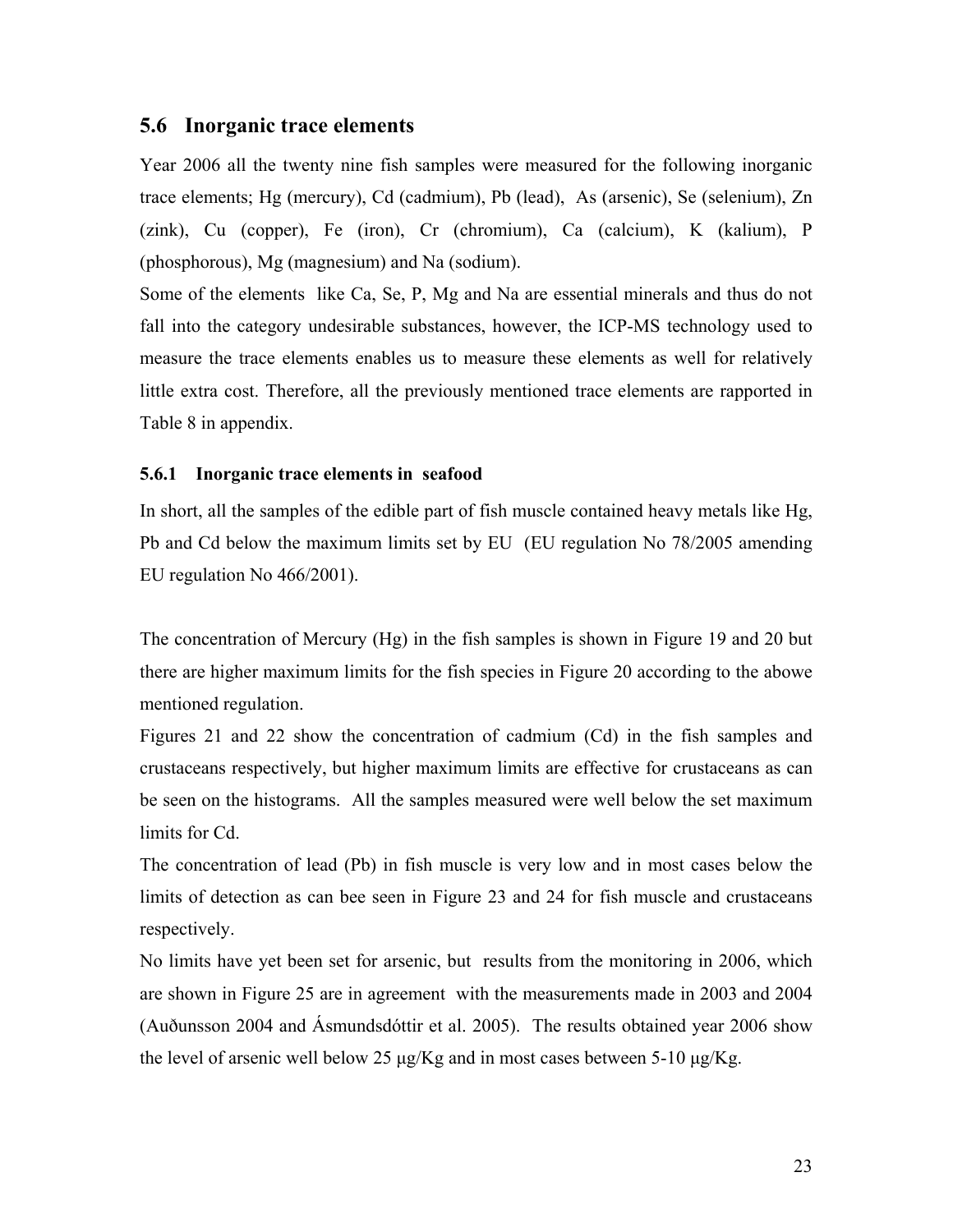In the previous years of the monitoring program, measurments have been carried out for cadmium, lead and mercury . The results have shown that the concentration of these metals in Icelandic seafood is well below the allowed maximum limit in the EU (Auðunsson, 2004, Ásmundsdóttir. et.al. 2005 and 2006).



**Fig. 19: Mercury (Hg) in fish muscle in 2006 (in mg/Kg original sample).** 



**Fig. 20: Mercury (Hg) in fish muscle(special species) in 2006 (in mg/Kg original sample).**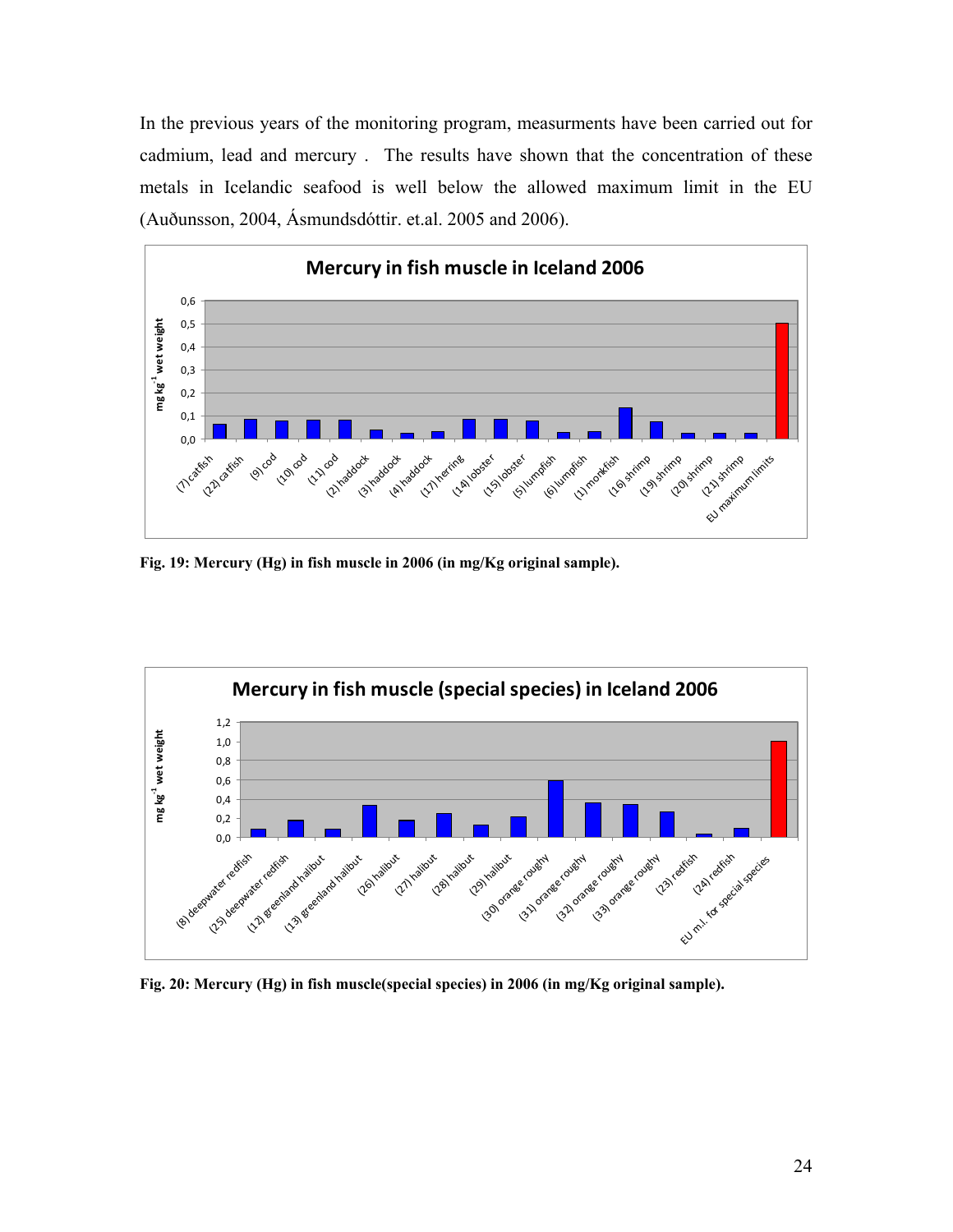

**Fig. 21: Cadmium (Cd) in fish muscle in 2006 (in mg/Kg original sample).** 



**Fig. 22: Cadmium (Cd) in crustaceans fish muscle in 2006 (in mg/Kg original sample).**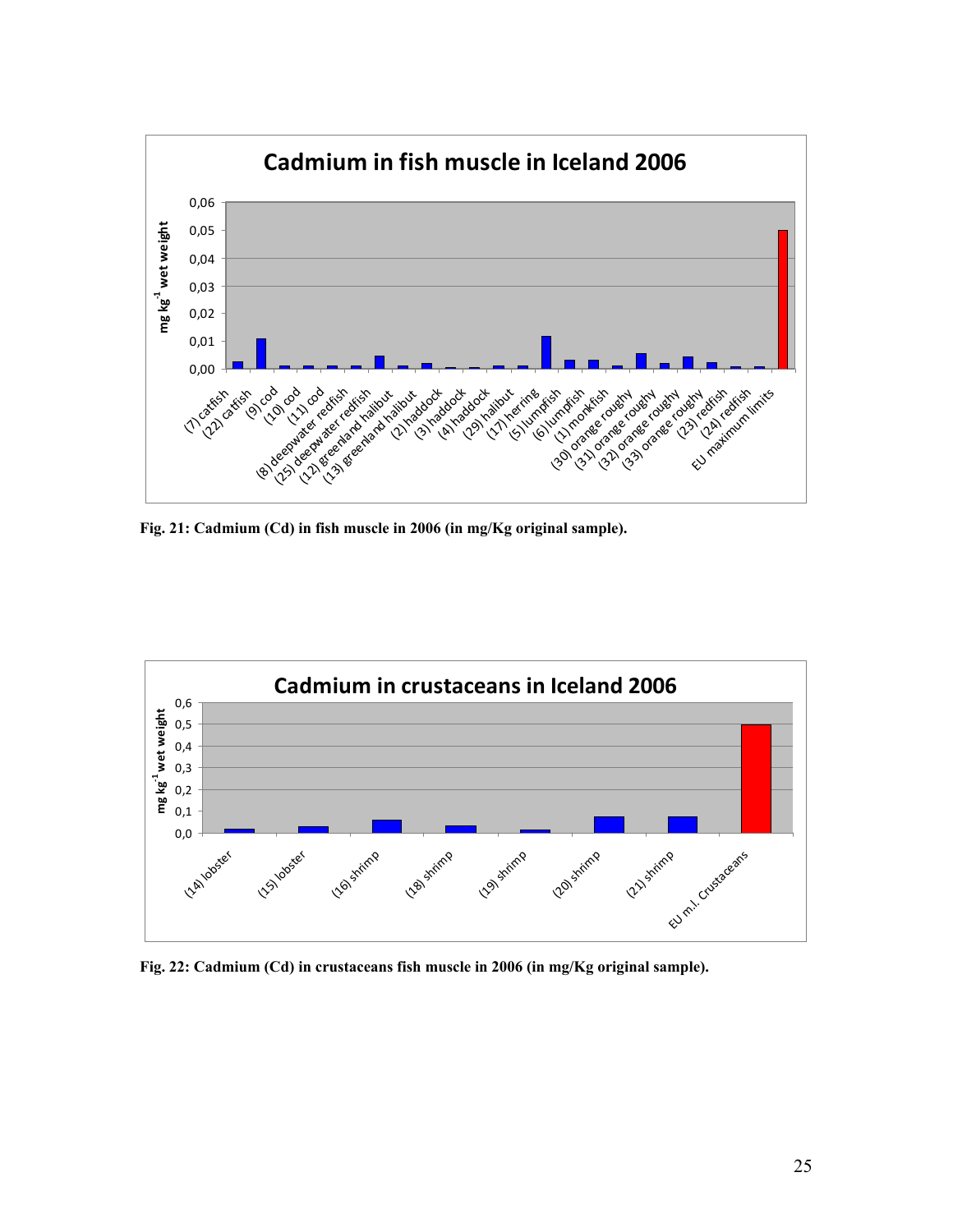

**Fig. 23: Led (Pb) in fish muscle in 2006 (in mg/Kg original sample).** 



**Fig. 24: Led (Pb) in crustaceans in 2006 (in mg/Kg original sample).**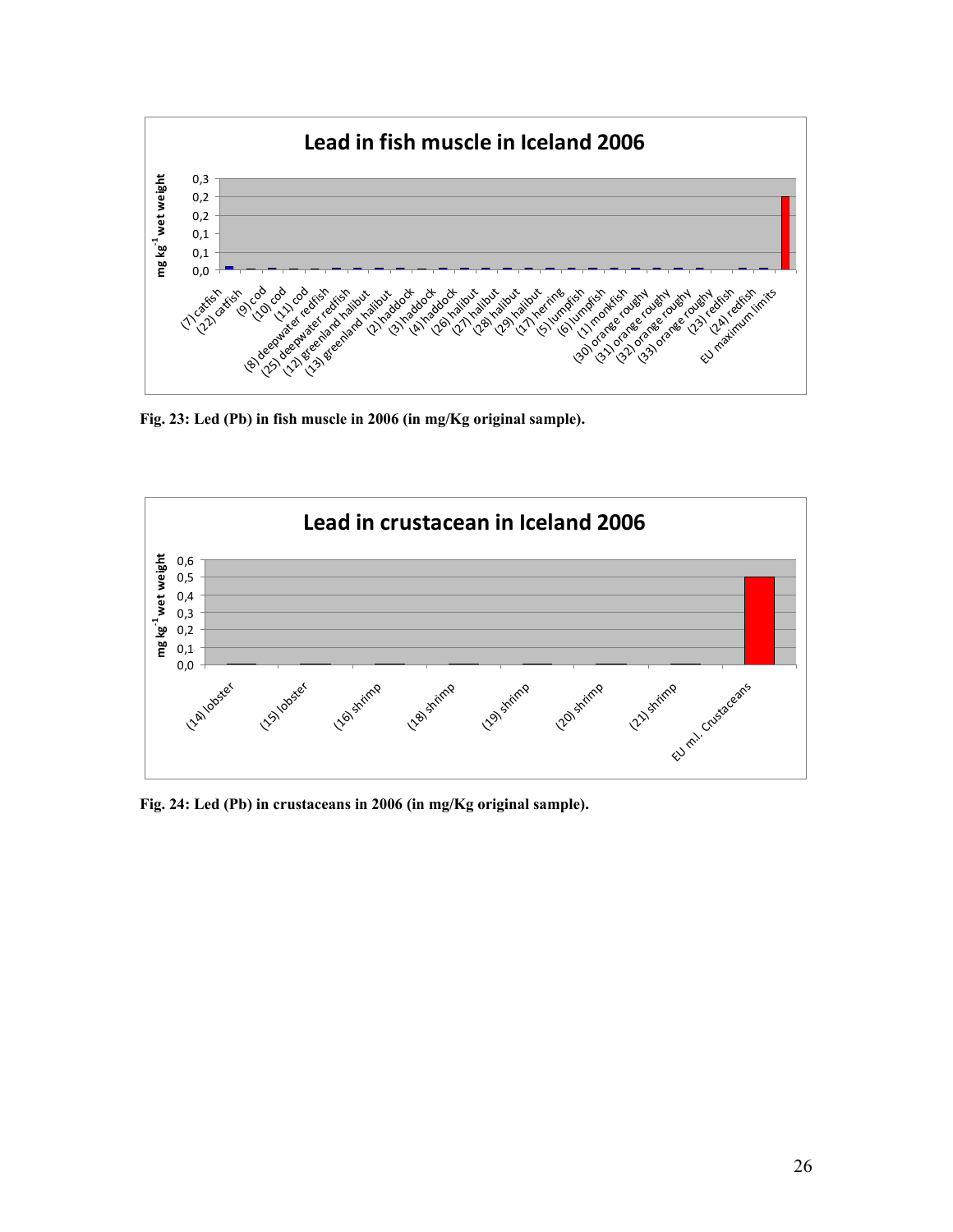<span id="page-30-0"></span>

**Fig. 25: Arsenic (As) in fish muscle in 2006 (in mg/Kg original sample).** 

#### **5.6.2 Inorganic trace elements in fish meal and fish oil for feed**

This year no measurements were made of inorganic trace elements in fish meal and fish oil. In the previous years of the program , samples of fish meal and fish oil have been analysed for Hg, Pb, Cd and As. All the samples analysed contained these substances in concentrations well below the EU maximum limits (Ásmundsdóttir Ásta M. et.al. 2005 and 2006).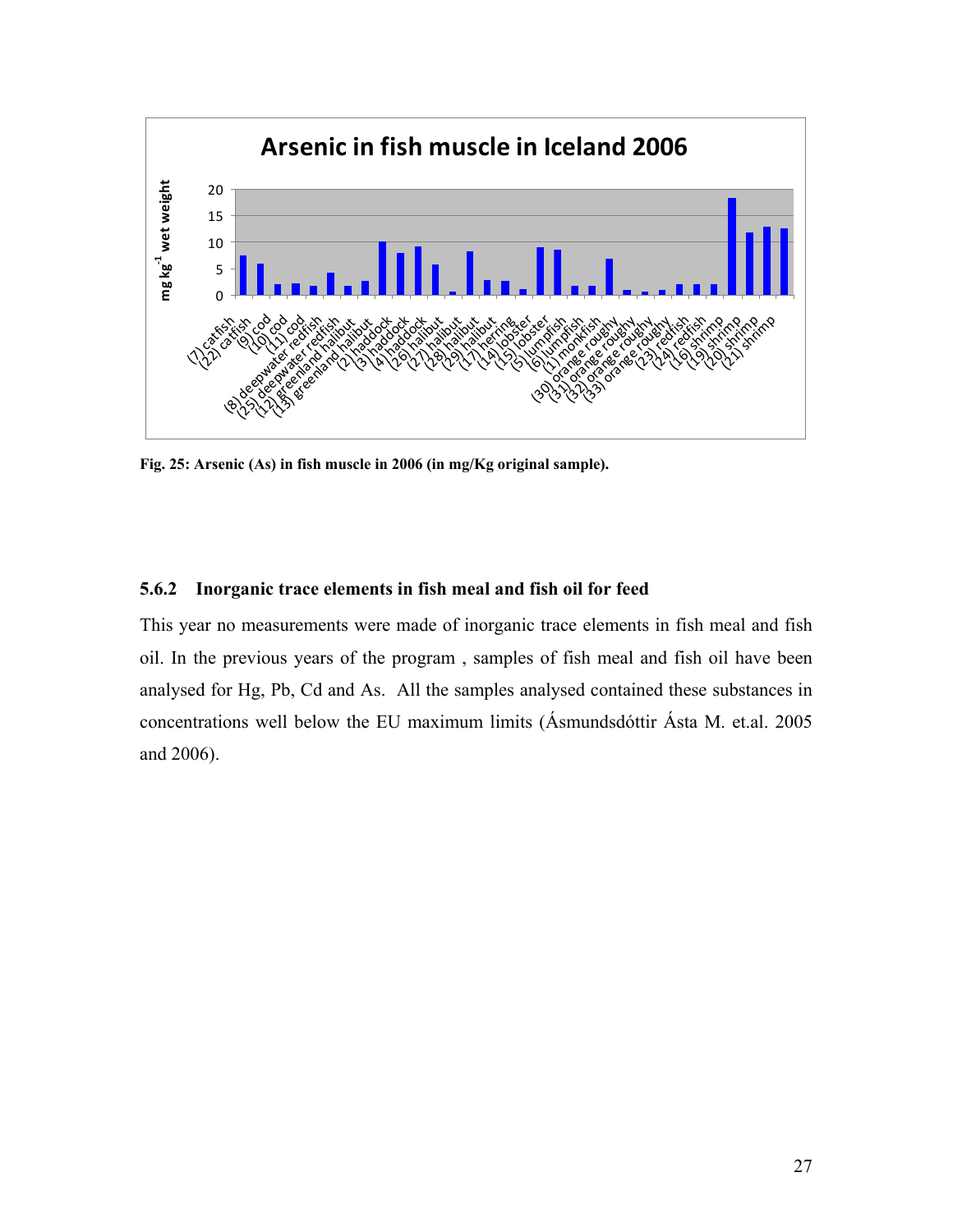## <span id="page-31-0"></span>**6 References**

Anon. 2003. Dioxins and PCBs in four commercially important pelagic fish stocks in the North East Atlantic. NORA project report 1-57.<http://www.sf.is/fif/finalreport.pdf>

Auðunsson, Guðjón Atli. 2004 Vöktun á óæskilegum efnum í sjávarafurðum 2003. IFI report 06-04:1-34

Ásmundsdóttir, Ásta M., Auðunsson, Guðjón Atli and Gunnlaugsdóttir, Helga. 2005. Undesirable substances in seafood products -Results from monitoring activities in year 2004. IFI report 05-33

Ásmundsdóttir, Ásta M. and Gunnlaugsdóttir, Helga. 2006. Undesirable substances in seafood products -Results from monitoring activities in year 2005. IFI report 06-22

Linley-Adams, Guy. The accumulation and impact of organotins on marine mammals, seabirds and fish for human consumption. WWF-UK project No. 98054. May 1999.

Svavarsson, Jörundur. Imposex in the Dogwhelk (Nucella Lupillus) due to TBT contamination. Improvement at High Latitudes. Marine Pollution Bulletin. Vol.40, No.11, pp 893-897, 2000.

Van den Berg M, Birnbaum L, Bosveld ATC, Brunström B, Cook P, Feeley M, Giesy JP, Hanberg A, Hasegawa R, Kennedy SW, et al. Toxic equivalency factors (TEFs) for PCBs, PCDDs, PCDFs for humans and wildlife. Environ Health Perspect 106:775-792 (1998).

The Environment and Food Agency of Iceland, Regulation No **121/2004** about traces of pesticides in food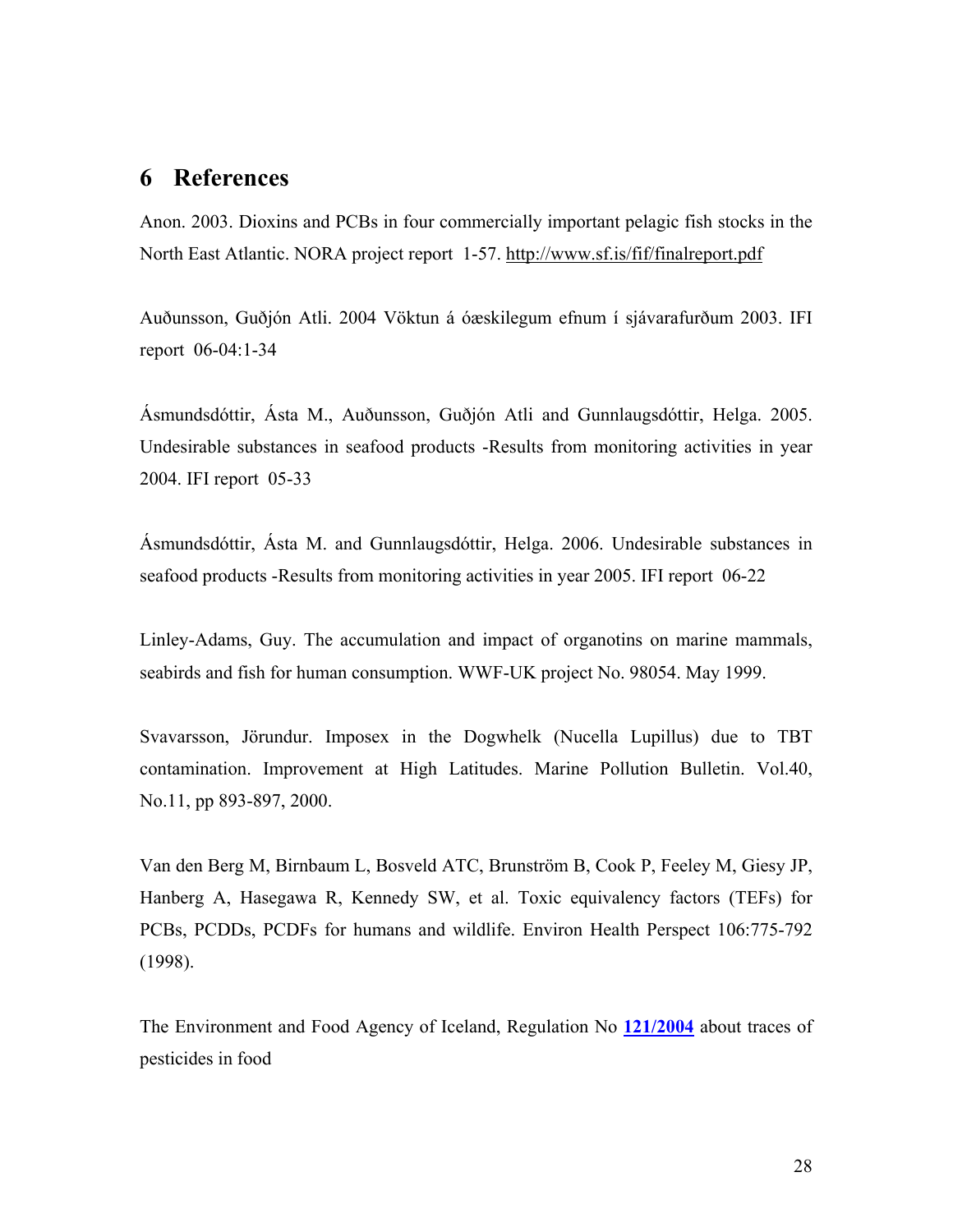Commission of the European Communities. SANCO/4546/01 – rev3 Commission Directive 2001/22/EC of March 2001 Commission Directive 2002/69/EC of 26 July 2002 Commission Directive 2003/57/EC of 17 June 2003 Commission Directive 2003/100/EC of 31 October 2003 Commission Directive 2005/8/EC 27 January 2005 Commission Directive 2005/86/EC of 5 December 2005 Commission Directive 2005/87/EC of 5 December 2005 Commission Directive 2006/13/EC of 3 February 2006 Commission Directive 2006/77/EC of 29 September 2006 Council Regulation (EC) 2375/2001 of 29 November 2001 Commission Regulation (EC) No 466/2001 of 8 March 2001 Commission Regulation (EC) No 78/2005 of 19 January 2005 Commission Regulation (EC) No 199/2006 of 3 February 2006 Directive 2002/32/EC of the European Parliament and of the Council of 7 May 2002 Regulation (EC) No 782/2003 of the European Parliament and of the Council of 14 April 2003 Website December 2005: <http://www.sacn.gov.uk/>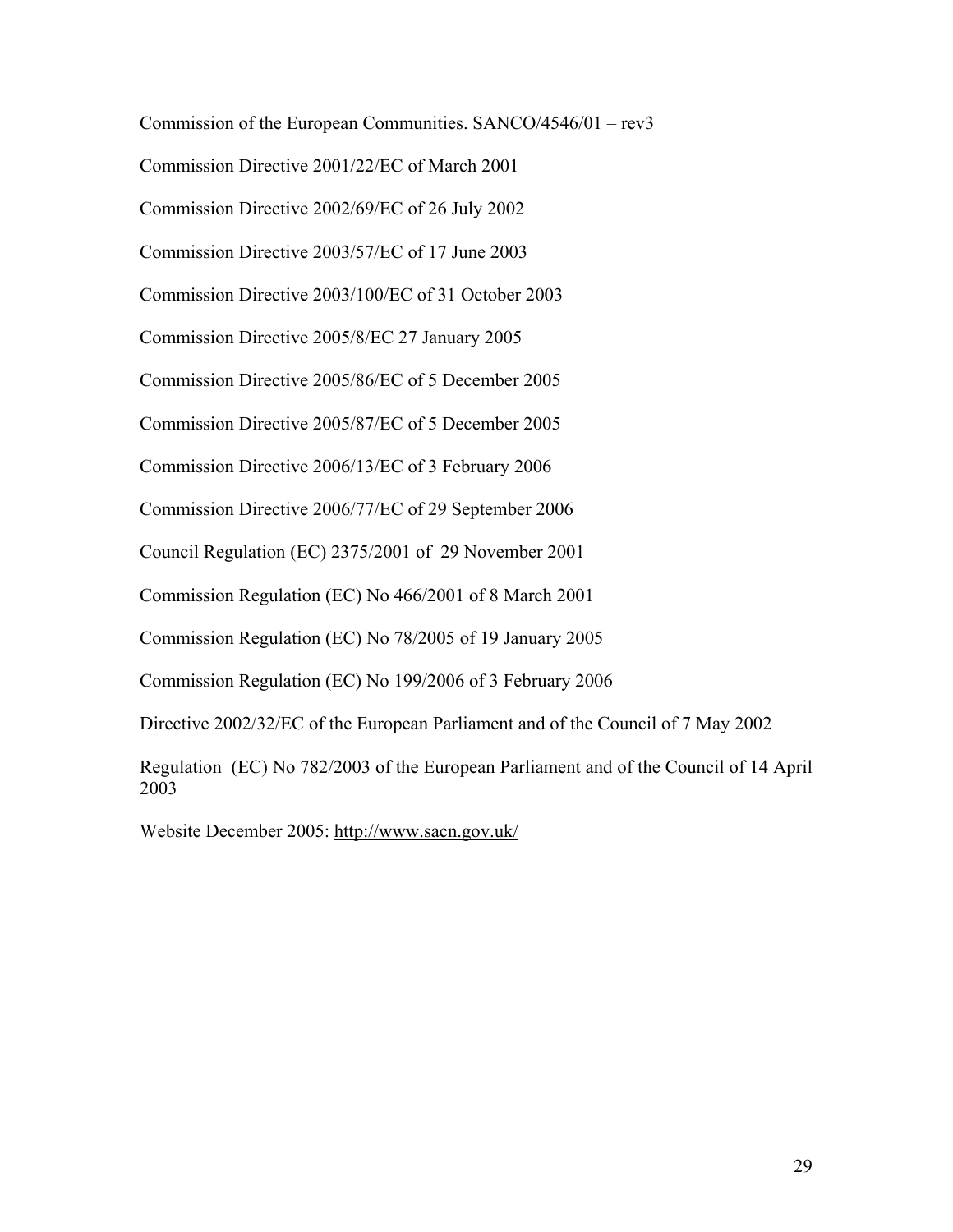## <span id="page-33-0"></span>**7 Appendix**

- **7.1 Table 1: Dioxin, PCB, PBDE in fish muscle**
- **7.2 Table 2: Dioxin and PCB in fish oil for human consumption**
- **7.3 Table 3: Dioxin, PCB and PBDE in fish meal for feed**
- **7.4 Table 4: Dioxin, PCB and PBDE in fish oil for feed**
- **7.5 Table 5: Pesticides in fish muscle**
- **7.6 Table 6: Pesticides in fish meal for feed**
- **7.7 Table 7: Pesticides in fish oil for feed**
- **7.8 Table 8a & 8b: Trace elements and heavy metals in fish muscle**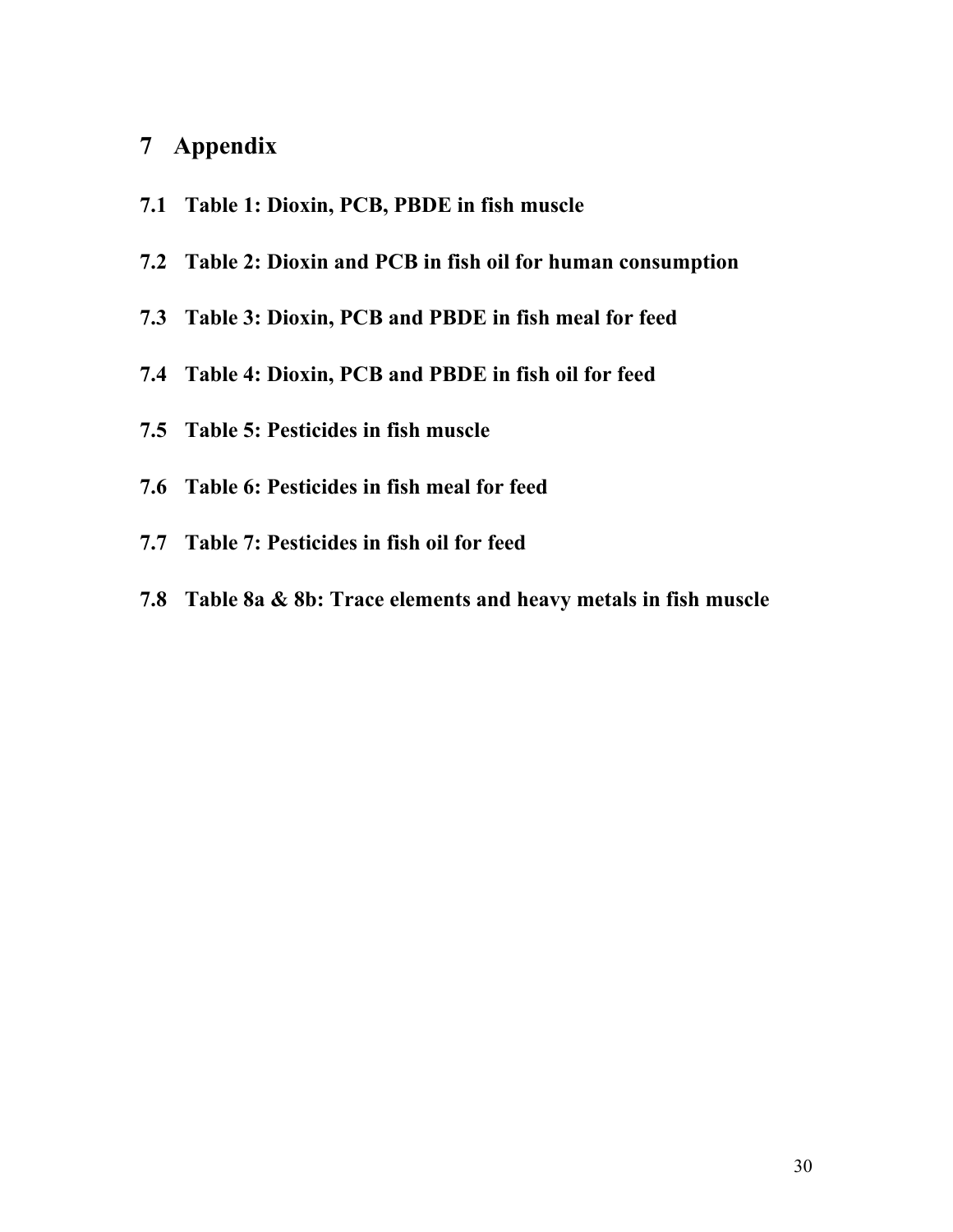| Sample code | fish           |                   | Sample name                                           | fishing   | length    | fat                                | <b>PCDD/PCDF</b>          | <b>DL-PCB</b> | sum of Dioxin | Marker-    | <b>PBDE</b> |
|-------------|----------------|-------------------|-------------------------------------------------------|-----------|-----------|------------------------------------|---------------------------|---------------|---------------|------------|-------------|
|             | sample         |                   |                                                       | ground    |           |                                    |                           |               | and DI-PCB    | <b>PCB</b> |             |
| SN-2006-    | No.            |                   |                                                       |           | cm        | $\mathbf{0}_{\mathbf{0}}^{\prime}$ | pg/g WHO-TEQ pg/g WHO-TEQ |               | pg/g WHO-TEQ  | $\mu$ g/Kg | $\mu$ g/Kg  |
| 68          |                | Monkfish          | Lophius piscatorius                                   |           | 33-70     | 0,42                               | 0,021                     | 0,101         | 0,122         | 0,706      |             |
| 69          | $\overline{2}$ | Haddock           | Melanogrammus aeglefinus                              | ${\bf S}$ | 50-59     | 0,39                               | 0,012                     | 0,054         | 0,066         | 0,302      |             |
| 70          | 3              | Haddock           | Melanogrammus aeglefinus                              | S         | 40-49     | 0,32                               | 0,009                     | 0,027         | 0,036         | 0,264      |             |
| 71          | 4              | Haddock           | Melanogrammus aeglefinus                              | ${\bf S}$ | 30-39     | 0,38                               | 0,009                     | 0,045         | 0,054         | 0,387      |             |
| 72          | 5              | Lumpfish          | Cyclopterus lumpus                                    | <b>NE</b> | $25-29$   | 18,3                               | 0,290                     | 0,529         | 0,818         | 5,362      |             |
| 74          | 6              | Lumpfish          | Cyclopterus lumpus                                    | <b>NE</b> | $30 - 35$ | 19,1                               | 0,288                     | 0,585         | 0,874         | 5,329      | 0,52        |
| 75          | $\overline{7}$ | Catfish           | Anarhichas lupus                                      | N and NW  | $30 - 35$ | 0,38                               | 0,025                     | 0,046         | 0,071         | 0,550      |             |
| 76          | 8              |                   | Deepwater redfish Sebastes mentalla                   | <b>SW</b> | 32-36     | 1,8                                | 0,095                     | 0,215         | 0,310         | 1,814      |             |
| 77          | 9              | Cod               | Gadus morhua                                          | <b>SW</b> | $45 - 59$ | 0,35                               | 0,008                     | 0,049         | 0,057         | 0,354      |             |
| 78          | 10             | Cod               | Gadus morhua                                          | <b>SW</b> | 60-74     | 0,4                                | 0,013                     | 0,074         | 0,087         | 0,447      |             |
| 79          | 11             | Cod               | Gadus morhua                                          | <b>SW</b> | $+75$     | 0,3                                | 0,013                     | 0,129         | 0,142         | 0,560      |             |
| 80          | 12             |                   | Greenland halibut <i>Reinhardtius hippoglossoides</i> | N and NW  | 50-59     | 10                                 | 0,412                     | 0,860         | 1,272         | 6,850      | 0,57        |
| 123         | 13             |                   | Greenland halibut Reinhardtius hippoglossoides        | N and NW  | $+60$     | 9                                  | 0,644                     | 3,103         | 3,747         | 24,563     |             |
| 124         | 14             | Lobster           | Homarus gammarus                                      | S         | $+60$ g   | 0,5                                | 0,028                     | 0,057         | 0,086         | 0,425      | 0,017       |
| 125         | 15             | Lobster           | Homarus gammarus                                      | S         | $-60g$    | 0,55                               | 0,027                     | 0,042         | 0,069         | 0,291      |             |
| 260         | 17             | Herring           | Clupea harengus                                       | <b>NE</b> | $30 - 35$ | 6,3                                | 0,107                     | 0,208         | 0,315         | 2,151      |             |
| 267         | 18             | Shrimp            | pandalus borealis                                     | N and NW  |           | 0,58                               | 0,023                     | 0,025         | 0,048         | 0,127      |             |
| 268         | 19             | Shrimp            | pandalus borealis                                     | <b>NE</b> |           | 0,21                               | 0,021                     | 0,032         | 0,053         | 0,137      |             |
| 270         | 21             | Shrimp            | pandalus borealis                                     | <b>NE</b> |           | 0,34                               | 0,027                     | 0,039         | 0,065         | 0,180      |             |
| 277         | 22             | Catfish           | Anarhichas lupus                                      |           | $40 - 45$ | 0,65                               | 0,016                     | 0,046         | 0,062         | 0,666      |             |
| 278         | 23             | Redfish           | Sebastes mentalla                                     | <b>SW</b> | $30 - 40$ | 1,2                                | 0,030                     | 0,113         | 0,143         | 0,866      |             |
| 279         | 24             | Redfish           | Sebastes mentalla                                     | <b>SW</b> | 40-44     | 2,5                                | 0,053                     | 0,238         | 0,291         | 2,242      |             |
| 280         | 25             |                   | Deepwater redfish Sebastes mentalla                   | N and NW  | 39-47     | 1,4                                | 0,161                     | 0,757         | 0,918         | 6,415      |             |
| 306         | 26             | Halibut           | Hippoglossus hippoglossus                             | S         | 119       | 0.67                               | 0,025                     | 0,118         | 0,142         | 0,959      | 0,17        |
| 307         | 27             | Halibut           | Hippoglossus hippoglossus                             | N and NW  | 141       | 12                                 | 0,660                     | 1,682         | 2,343         | 14,507     | 0,84        |
| 308         | 28             | Halibut           | Hippoglossus hippoglossus                             | E and SE  | 100       | 2,5                                | 0,070                     | 0,348         | 0,418         | 2,674      | 0,23        |
| 309         | 29             | Halibut           | Hippoglossus hippoglossus                             | ${\bf S}$ | 99        | 2,1                                | 0,094                     | 0,443         | 0,537         | 9,047      | 0,33        |
|             |                | EU action level   |                                                       |           |           |                                    | 3,00                      | 3,00          | $\ast$        | $\ast$     | $\ast$      |
|             |                | EU maximum limits |                                                       |           |           |                                    | 4,00                      | $\ast$        | 8,00          | $\ast$     | $\ast$      |

**TABLE 1 Dioxin, PCB, PBDE in fish muscle**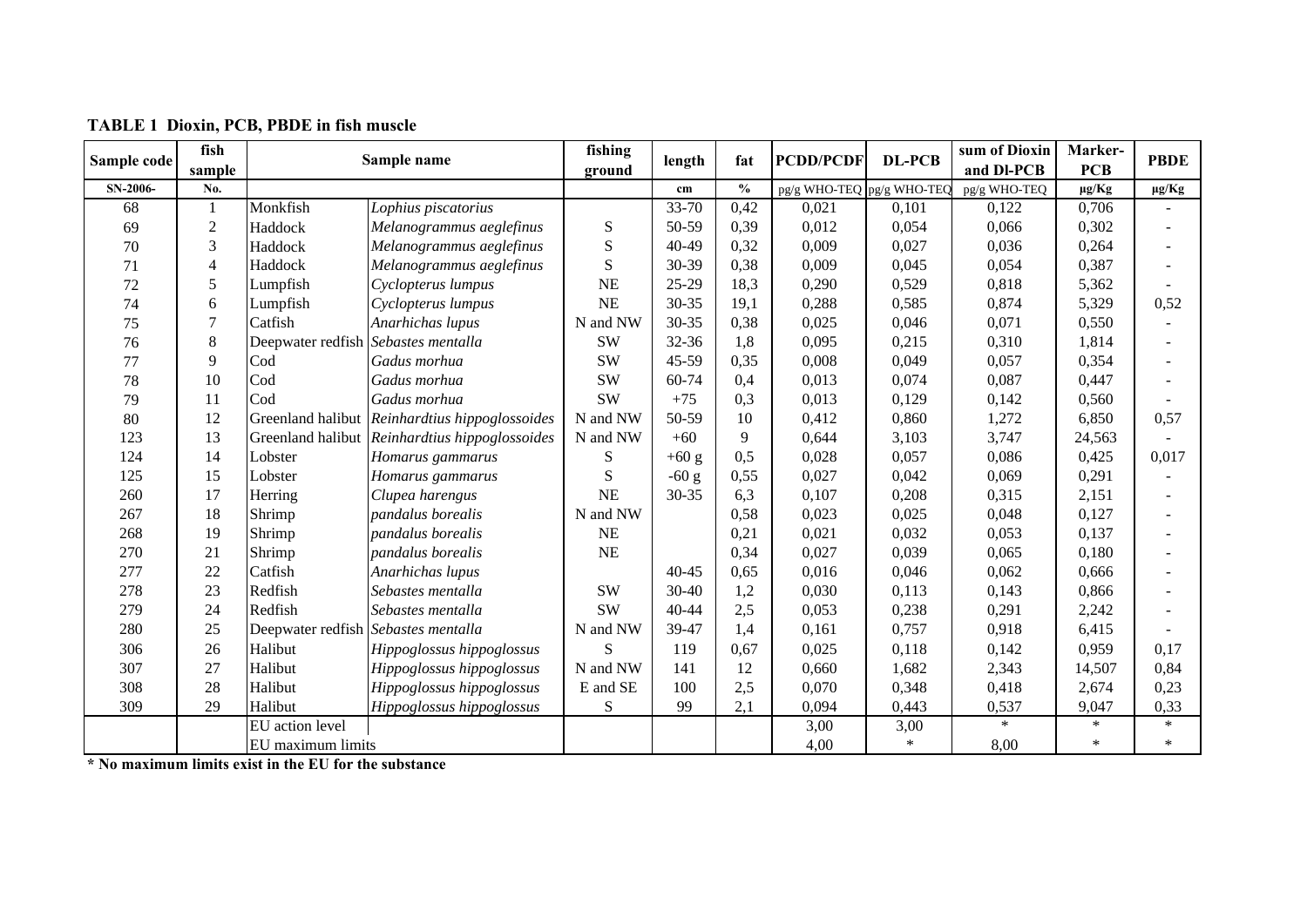| Sample code       | Oil sample   | Sample name                                | <b>PCDD/PCDF</b> | DL-PCB       | <b>Sum of Dioxin</b><br>and DL-PCB | <b>Marker-PCB</b> |
|-------------------|--------------|--------------------------------------------|------------------|--------------|------------------------------------|-------------------|
|                   | No.          |                                            | $pg/g$ WHO-TEQ   | pg/g WHO-TEQ | pg/g WHO-TEQ                       | $\mu$ g/Kg        |
| 703-2006-00012454 |              | Tuna fish oil                              | 0.20             | 0.47         | 0.67                               | 6.1               |
| 703-2006-00021328 |              | Shark liver oil (Somniousus microcephalus) | 0.19             | 0.30         | 0.49                               | 1.0               |
| 703-2006-00027246 |              | Shark liver oil (Somniousus microcephalus) | 0,27             | 0.51         | 0.78                               | 4.9               |
| 703-2006-00027247 |              | Cod liver oil (Gadus morhua)               | 0,21             | 1.9          | 2,1                                | 83                |
| 703-2006-00027249 |              | Fish oil                                   | 0.21             | 1.3          | 1.5                                | 43                |
| 703-2006-00027250 | <sub>(</sub> | Fish oil                                   | 0,21             | 3,0          | 3,2                                | 106               |
| 703-2006-00027251 |              | Fish oil                                   | 0.19             | 1.6          | 1,8                                | 48                |
| 703-2006-00042319 | $\Delta$     | Tuna fish oil                              | 0.19             | 0.13         | 0,32                               | 4.0               |
| 703-2006-00042320 |              | Tuna fish oil                              | 0,20             | 0.22         | 0,42                               | 6,4               |
|                   |              | EU maximum limits                          |                  | 10           | 10                                 |                   |

**TABLE 2 Dioxin and PCB in fish oil for human consumption**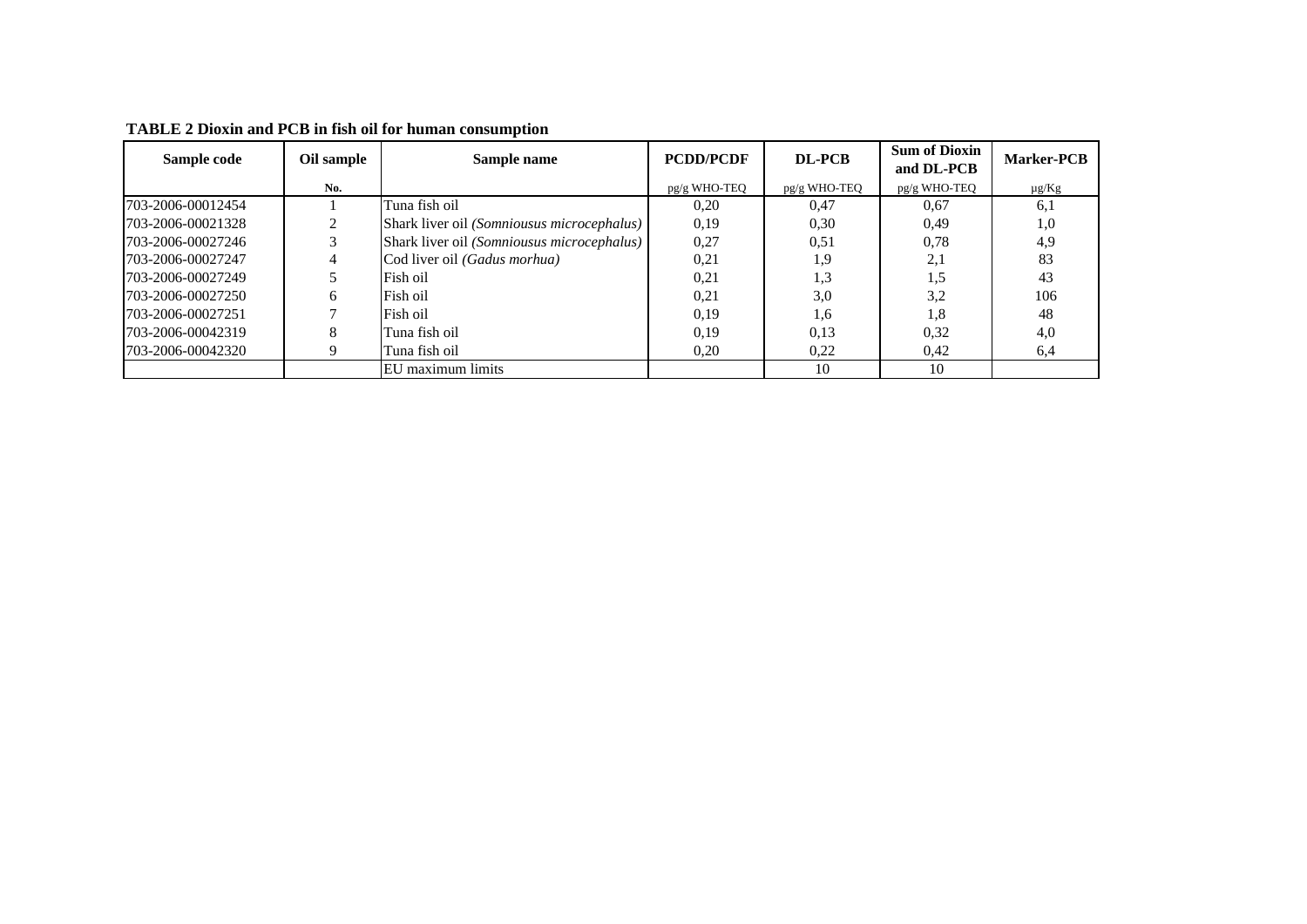| Sample code | Meal sample | Sample name                                  | Date of catch | <b>PCDD/PCDF</b> | <b>DL-PCB</b> | <b>Sum of Dioxin</b><br>and DL-PCB           | <b>Marker-</b><br><b>PCB</b> | <b>PBDE</b> |
|-------------|-------------|----------------------------------------------|---------------|------------------|---------------|----------------------------------------------|------------------------------|-------------|
| $SN-2006-$  | No.         |                                              |               |                  |               | $pg/g$ WHO-TEQ $pg/g$ WHO-TEQ $pg/g$ WHO-TEQ | $\mu g/Kg$                   | $\mu$ g/Kg  |
| 109         |             | Blue whiting meal (Micromesistius poutassou) | 20.4.2006     | 0.60             | 2,3           | 2.9                                          | 20                           | 2,3         |
| 110         |             | Capelin meal (Mallotus villosus)             | 10.2.2006     | 0,24             | 0,35          | 0,59                                         | 3,2                          |             |
| 111         |             | Blue whiting meal (Micromesistius poutassou) | 1.5.2006      | 0.69             | 2.7           | 3,4                                          | 24                           |             |
| 112         |             | Herring meal (Clupea harengus)               | 7.6.2006      | 0,25             | 0,39          | 0,63                                         | 4,2                          | 0,41        |
| 113         |             | Capelin meal (Mallotus villosus)             | 2.2.2006      | 0,24             | 0,44          | 0.68                                         | د ،                          |             |
| 114         | h           | Blue whiting meal (Micromesistius poutassou) | 8.2.2006      | 0,33             | 0.94          | $\cdot$ , 3                                  | 8,3                          |             |
| 115         |             | Capelin meal (Mallotus villosus)             | 3.3.2006      | 0,37             | 0.72          | $\ldots$                                     | 6.0                          |             |
| 126         | 8           | Fish meal                                    | 19.6.2006     | 0,53             | 2,2           | 2,8                                          | 19                           |             |
| 127         | 9           | Blue whiting meal (Micromesistius poutassou) | 7.6.2006      | 0,40             |               | 2,1                                          | 13                           |             |
| 304         | 10          | Herring meal (Clupea harengus)               | 1-4.08.2006   | 0,27             | 0.38          | 0.6                                          | 4,0                          | 0,53        |
|             |             | EU action level                              |               | 1,00             | 2,50          | 3,50                                         |                              |             |
|             |             | EU maximum limits                            |               | 1,25             |               | 4,50                                         |                              |             |

**TABLE 3 Dioxin, PCB and PBDE in fish meal for feed**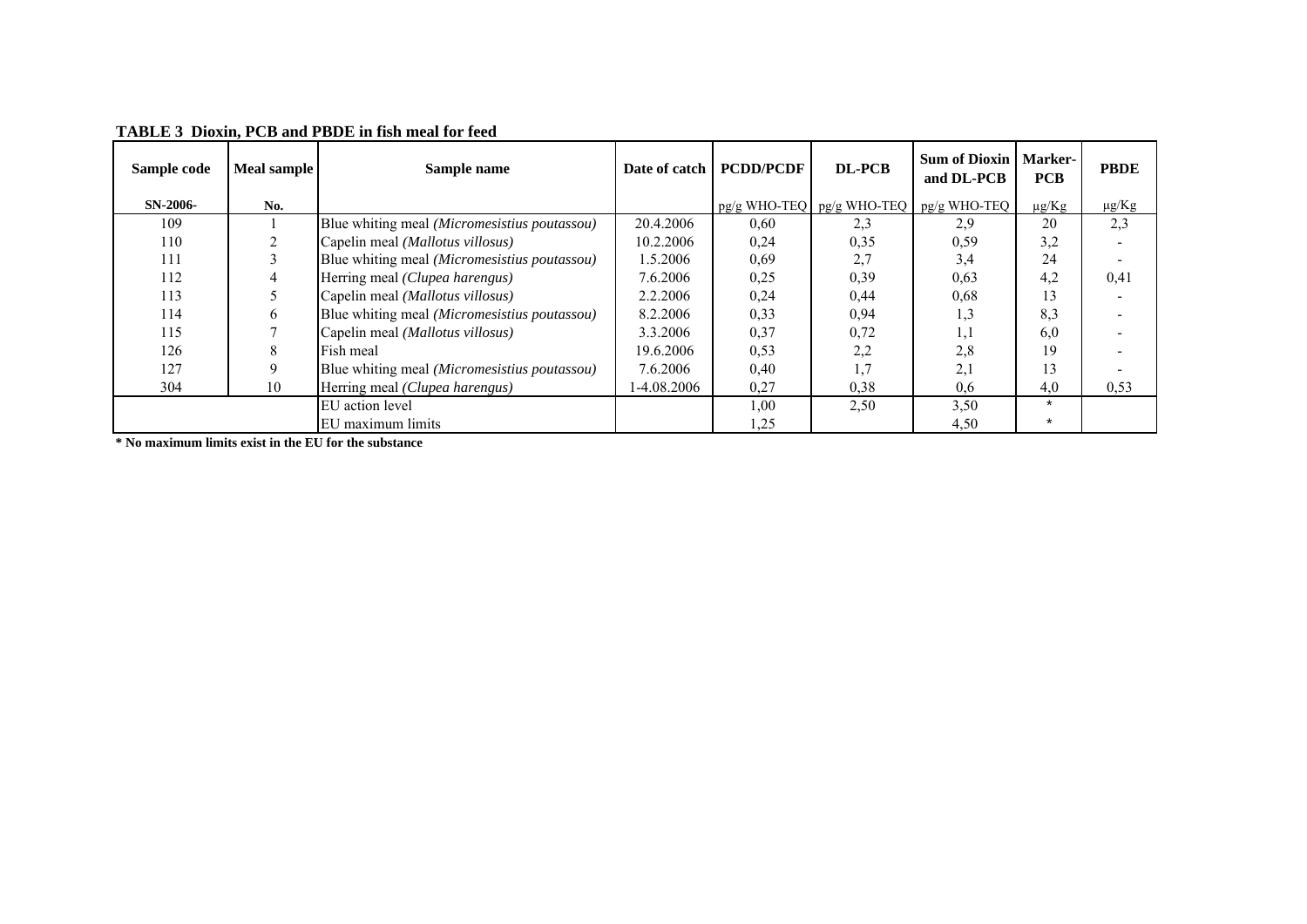| Sample code Oil sample |     | Sample name                                 | Date of catch | <b>PCDD/PCDF</b> | <b>DL-PCB</b> | <b>Sum of Dioxin</b><br>and DL-PCB | <b>Marker-PCB</b> | <b>PBDE</b> |
|------------------------|-----|---------------------------------------------|---------------|------------------|---------------|------------------------------------|-------------------|-------------|
| $SN-2006-$             | No. |                                             |               | pg/g WHO-TEQ     | pg/g WHO-TEQ  | pg/g WHO-TEQ                       | $\mu$ g/Kg        | $\mu$ g/Kg  |
| 116                    |     | Capelin oil (Mallotus villosus)             | 3.3.2006      | 5,1              | 9,3           | 14                                 | 70                |             |
| 117                    | 2   | Capelin oil (Mallotus villosus)             | 10.2.2006     | 2,3              | 3,9           | 6,3                                | 30                |             |
| 118                    | 3   | Blue whiting oil (Micromesistius poutassou) | 8.2.2006      | 3,0              | 9,6           | 13                                 | 85                |             |
| 119                    | 4   | Blue whiting oil (Micromesistius poutassou) | 20.4.2006     | 8,0              | 33            | 41                                 | 268               | 32          |
| 120                    |     | Herring oil (Clupea harengus)               | 7.6.2006      | 2,8              | 4,8           | 7,6                                | 45                | 5,0         |
| 121                    | 6   | Blue whiting oil (Micromesistius poutassou) | .5.2006       | 7,8              | 26            | 34                                 | 46                |             |
| 122                    |     | Capelin oil (Mallotus villosus)             | 22.2.2006     | 3,1              | 13            | 16                                 | 273               |             |
| 128                    | 8   | Fish oil                                    | 19.6.2006     | 6,3              | 27            | 33                                 | 170               | 24          |
| 129                    | 9   | Blue whiting oil (Micromesistius poutassou) | 7.6.2006      | 5,2              | 22            | 27                                 | 160               | 21          |
| 305                    | 10  | Herring oil (Clupea harengus)               | 1-4.8.2006    | 2,0              | 3,2           | 5,2                                | 29                | 3,7         |
| 310                    | 11  | Herring oil (Clupea harengus)               | 30.5.2006     | 1,9              | 4,6           | 6,5                                | 38                |             |
| 311                    | 12  | Blue whiting oil (Micromesistius poutassou) | 30.5.2006     | 4,1              | 14,9          | 19                                 | 100               |             |
| 312                    | 13  | Fish oil                                    | 25.7.2006     | 2,1              | 4,4           | 6,6                                | 33                |             |
| 313                    | 14  | Fish oil                                    | 8.9.2006      | 2,2              | 4,2           | 6,4                                | 34                |             |
|                        |     | EU action level                             |               | 5,0              | 14            |                                    |                   |             |
|                        |     | EU maximum limits                           |               | 6,0              |               | 24                                 |                   |             |

**TABLE 4 Dioxin, PCB and PBDE in fish oil for feed**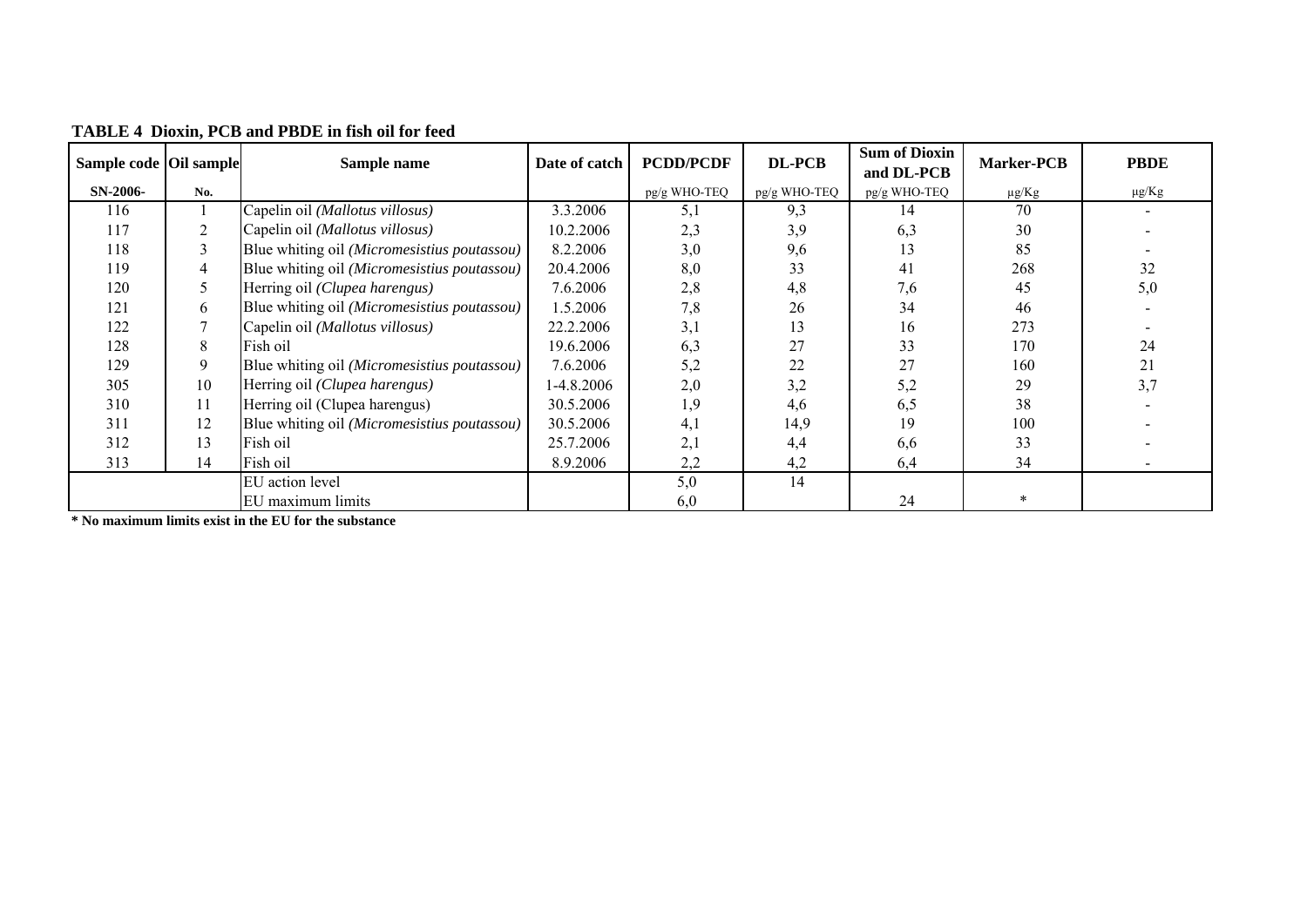| <b>Sample</b><br>code | Fish<br>sample | Sample name       |                              | Fishing<br>ground | <b>Size</b> | Lipid<br>content | $\beta$ -HCH | $\alpha$ -HCH | $\gamma$ -HCH | $\delta$ -HCH | total<br>DDT | <b>Hexachl</b><br>oro-<br>benzene | Hepta-<br>chlores |
|-----------------------|----------------|-------------------|------------------------------|-------------------|-------------|------------------|--------------|---------------|---------------|---------------|--------------|-----------------------------------|-------------------|
| SN-2006-              | No.            |                   |                              |                   | cm          | $\%$             | $\mu g/Kg$   | $\mu$ g/Kg    | $\mu g/Kg$    | $\mu$ g/Kg    | $\mu$ g/Kg   | $\mu g/Kg$                        | $\mu$ g/Kg        |
| 68                    |                | Monkfish          | Lophius piscatorius          |                   | $33 - 71$   | 0,42             | 0,0080       | 0,020         | 0,20          | 0,030         | 0.67         | 0,10                              | 0,20              |
| 69                    | 2              | Haddock           | Melanogrammus aeglefinus     | S                 | $47 - 58$   | 0,39             | 0.0080       | 0,020         | 0,20          | 0,030         | 0,21         | 0,20                              | 0,20              |
| 72                    | 5              | Lumpfish          | Cyclopterus lumpus           | <b>NE</b>         | $27-29$     | 18               | 0,22         | 0,97          | 1,0           | 0.20          | 9.3          | 3.0                               | 2,3               |
| 74                    | 6              | Lumpfish          | Cyclopterus lumpus           | <b>NE</b>         | $30 - 33$   | 19               | 0,20         | 0,78          | 1,0           | 0,20          | 9.0          | 3,0                               | 2,2               |
| 76                    | 8              | Deepwater redfish | Sebastes mentella            | <b>SW</b>         | $32 - 36$   | 1,8              | 0,034        | 0,11          | 0.50          | 0,090         | 6.5          | 1,0                               | 0,75              |
| 79                    | 11             | Cod               | Gadus morhua                 | <b>SW</b>         | 75-96       | 0,30             | 0,0080       | 0,020         | 0,20          | 0,030         | 0,48         | 0,30                              | 0,20              |
| 80                    | 12             | Greenland halibut | Reinhardtius hippoglossoides | N and NW          | $50-59$     | 10               | 0,087        | 0.59          | 0.80          | 0.20          | $\perp$      | 4.0                               | 1,5               |
| 123                   | 13             | Greenland halibut | Reinhardtius hippoglossoides | N and NW          | 78-90       | 9.0              | 0,14         | 0.66          | 0,40          | 0,070         | 12           | 4.0                               | 1,4               |
| 307                   | 27             | Halibut           | Hippoglossus hippoglossus    | N and NW          | 141         | 12               | 0,096        | 0,44          | 0.80          | 0.20          | 26           | 6,0                               | 1,7               |
| 308                   | 28             | Halibut           | Hippoglossus hippoglossus    | E and SE          | 100         | 2.5              | 0,025        | 0,078         | 0,060         | 0,030         | 3,1          | 0.1                               | 0,15              |
| 309                   | 29             | Halibut           | Hippoglossus hippoglossus    | S                 | 99          | 2,1              | 0,028        | 0,080         | 0,060         | 0,030         | 10           | 0.90                              | 0,20              |
|                       |                | EU maximum limits |                              |                   |             |                  | 50           | 50            | 50            | $\ast$        | 500          | 50                                | 50                |

**TABLE 5: Pesticides in fish muscle**

|  |  | <b>TABLE 5 (cont.): Pesticides in fish muscle</b> |  |  |
|--|--|---------------------------------------------------|--|--|
|--|--|---------------------------------------------------|--|--|

| <b>Sample</b><br>code | Fish<br>sample | Sample name       |                              | <b>Fishing</b><br>ground | <b>Size</b> | Lipid | Aldrin/<br>content   Dieldrin | ne         | <b>Toxaphe Octachlor</b><br>styrene | Endrin     | Endo-<br>sulphane | ne         | Chlorda Transnonac<br>hlor |
|-----------------------|----------------|-------------------|------------------------------|--------------------------|-------------|-------|-------------------------------|------------|-------------------------------------|------------|-------------------|------------|----------------------------|
| SN-2006-              | No.            |                   |                              |                          | cm          | $\%$  | $\mu g/Kg$                    | $\mu g/Kg$ | $\mu g/Kg$                          | $\mu g/Kg$ | $\mu g/Kg$        | $\mu$ g/Kg | $\mu\hbox{g}/K\hbox{g}$    |
| 68                    |                | Monkfish          | Lophius piscatorius          |                          | 33-71       | 0,42  | 0,098                         | 0,72       | 0,0090                              | 0,020      | 2,2               | 0,11       | 0,14                       |
| 69                    | 2              | Haddock           | Melanogrammus aeglefinus     | S                        | $47 - 58$   | 0,39  | 0,055                         | 0,078      | 0,0090                              | 0,020      | 2,2               | 0,016      | 0,017                      |
| 72                    | 5              | Lumpfish          | Cyclopterus lumpus           | NE                       | $27-29$     | 18    | 4,4                           | 16         | 0,055                               | 1,2        | 16                | 3,2        | 1,8                        |
| 74                    | 6              | Lumpfish          | Cyclopterus lumpus           | NE                       | $30 - 33$   | 19    | 3,6                           | 16         | 0,050                               | 0,92       | 16                | 2,7        | 1,5                        |
| 76                    | 8              | Deepwater redfish | Sebastes mentella            | <b>SW</b>                | $32 - 36$   | 1,8   | 0,82                          | 7,6        | 0,025                               | 0,077      | 7,5               | 1,1        | 1,1                        |
| 79                    | 11             | Cod               | Gadus morhua                 | <b>SW</b>                | 75-96       | 0,30  | 0,14                          | 0,42       | 0,0090                              | 0,020      | 2,2               | 0.13       | 0,098                      |
| 80                    | 12             | Greenland halibut | Reinhardtius hippoglossoides | N and NW                 | 50-59       | 10    | 4,3                           | 8.7        | 0,11                                | 1,4        | 2,8               | 4.9        | 3,8                        |
| 123                   | 13             | Greenland halibut | Reinhardtius hippoglossoides | N and NW                 | 78-90       | 9.0   | 4,4                           | 30         | 0,092                               | 1,1        | 0,015             | 5.9        | 4,5                        |
| 307                   | 27             | Halibut           | Hippoglossus hippoglossus    | N and NW                 | 141         | 12    | 5,5                           | 22         | 0.18                                | 1,2        | 1,7               | 7.9        | 9,4                        |
| 308                   | 28             | Halibut           | Hippoglossus hippoglossus    | E and SE                 | 100         | 2.5   | 0,51                          | 5.3        | 0,048                               | 0,044      | 0.41              | 0,48       | 0,95                       |
| 309                   | 29             | Halibut           | Hippoglossus hippoglossus    | S                        | 99          | 2,1   | 0,61                          | 4,1        | 0,035                               | 0,035      | 0,76              | 0,82       | 2,2                        |
|                       |                | EU maximum limits |                              |                          |             |       | 50                            | $\ast$     | $\ast$                              | 50         | $\ast$            | 100        | $*$                        |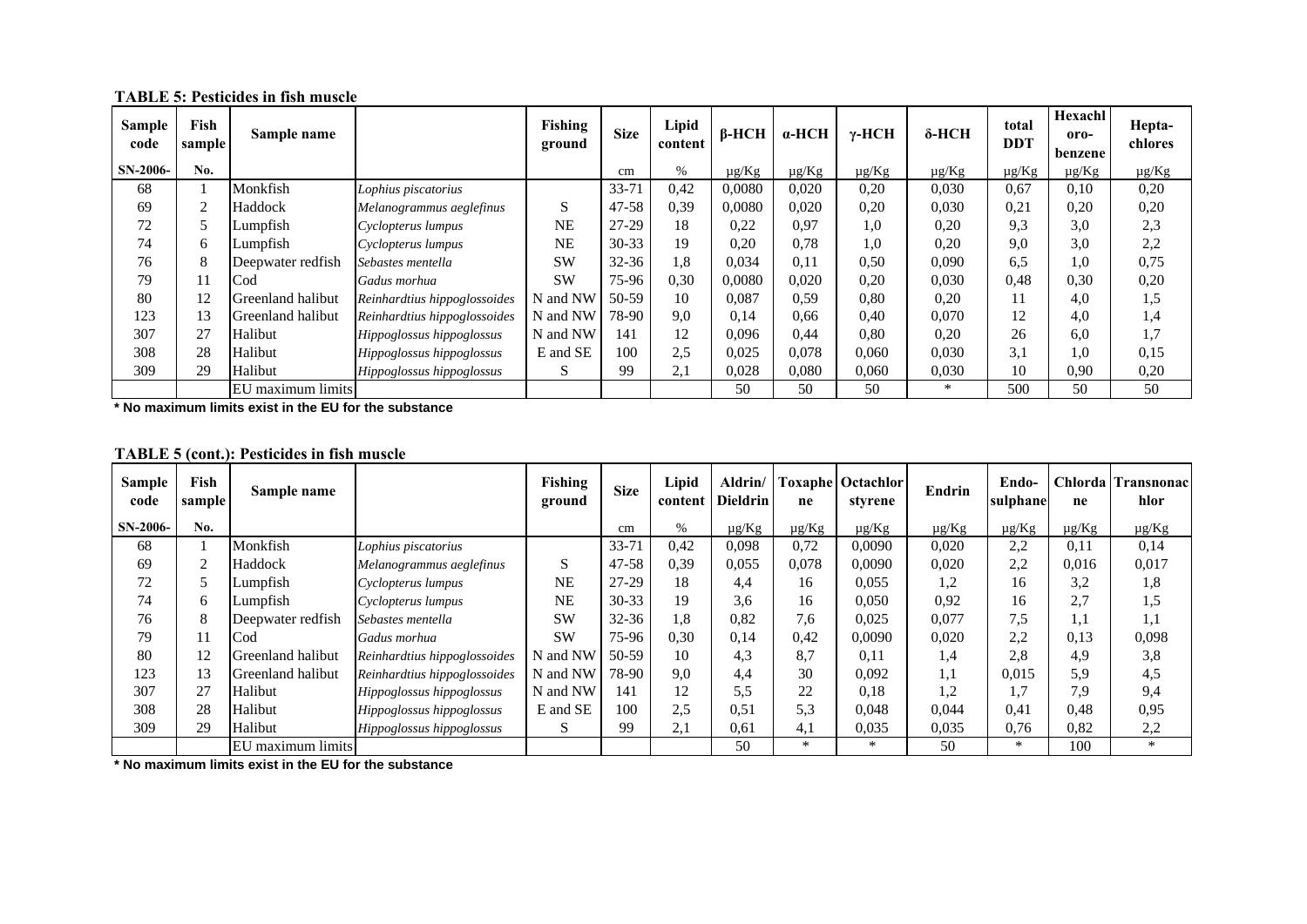| <b>Sample</b><br>code | Fish<br>sample | Sample name                                  | Date of catch | B-HCH      | $\alpha$ -HCH | γ-HCH      |            | <b>δ-HCH</b> total DDT | <b>Hexachloro-</b><br>benzene | Hepta-<br>chlores |
|-----------------------|----------------|----------------------------------------------|---------------|------------|---------------|------------|------------|------------------------|-------------------------------|-------------------|
| $SN-2006-$            | No.            |                                              |               | $\mu$ g/Kg | $\mu$ g/Kg    | $\mu$ g/Kg | $\mu$ g/Kg | $\mu$ g/Kg             | $\mu$ g/Kg                    | $\mu$ g/Kg        |
| 109                   |                | Blue whiting meal (Micromesistius poutassou) | 20.4.2006     | 0,062      | 0,093         | 0,28       | 0,0084     | 23                     | 3,7                           | 0.53              |
| 110                   |                | Capelin meal (Mallotus villosus)             | 10.2.2006     | 0.13       | 0,16          | 0,28       | 0,017      | 5,6                    | 2.6                           | 0.33              |
| 111                   |                | Blue whiting meal (Micromesistius poutassou) | 1.5.2006      | 0,065      | 0,079         | 0,29       | 0,011      | 25                     | 4,6                           | 0,57              |
| 112                   |                | Herring meal (Clupea harengus)               | 7.6.2006      | 0,039      | 0.051         | 0,28       | 0,0083     | 3.4                    | 0,52                          | 0,17              |
| 113                   |                | Capelin meal (Mallotus villosus)             | 2.2.2006      | 0,083      | 0,061         | 0,28       | 0,0083     | 6,1                    | 2,7                           | 0.31              |
| 114                   | 6              | Blue whiting meal (Micromesistius poutassou) | 8.2.2006      | 0,086      | 0.041         | 0,28       | 0.013      | 9.7                    | 2.6                           | 0,41              |
| 115                   |                | Capelin meal (Mallotus villosus)             | 3.3.2006      | 0,090      | 0,092         | 0,28       | 0.0083     | 11                     | 3,4                           | 0,37              |
|                       |                | EU maximum limits                            |               | 10         | 20            | 200        | $\ast$     | 50                     | 10                            | $\ast$            |

**TABLE 6: Pesticides in fish meal for feed**

## **TABLE 6 (cont.): Pesticides in fish meal for feed**

| <b>Sample</b><br>code | Fish<br>sample | Sample name                                         | Date of catch | Aldrin/<br><b>Dieldrin</b> | ne         | <b>Toxaphe   Octachlo</b><br>r styrene | Endrin     | Endo-<br>sulphane | <b>Chlordane</b> | Transnonac l<br>hlor |
|-----------------------|----------------|-----------------------------------------------------|---------------|----------------------------|------------|----------------------------------------|------------|-------------------|------------------|----------------------|
| $SN-2006-$            | No.            |                                                     |               | $\mu$ g/Kg                 | $\mu$ g/Kg | $\mu$ g/Kg                             | $\mu$ g/Kg | $\mu$ g/Kg        | $\mu$ g/Kg       | $\mu$ g/Kg           |
| 109                   |                | Blue whiting meal <i>(Micromesistius poutassou)</i> | 20.4.2006     | 3,5                        | 25         | 0.30                                   | 0.74       | 1,5               | 4,0              | 4,8                  |
| 110                   |                | Capelin meal (Mallotus villosus)                    | 10.2.2006     | 4,1                        | 8.5        | 0.045                                  | 1.1        | 1,3               | 2,0              | 1,4                  |
| 111                   |                | Blue whiting meal (Micromesistius poutassou)        | 1.5.2006      | 3,8                        | 16         | 0.31                                   | 0.76       | 1.5               | 5,6              | 5,7                  |
| 112                   |                | Herring meal (Clupea harengus)                      | 7.6.2006      | 1,7                        | 1,2        | 0.021                                  | 0,20       | 1,3               | 0.94             | 0,82                 |
| 113                   |                | Capelin meal (Mallotus villosus)                    | 2.2.2006      | 3.7                        | 7.2        | 0.051                                  | 1.0        | 1.5               | 3.1              | 2,1                  |
| 114                   | h.             | Blue whiting meal (Micromesistius poutassou)        | 8.2.2006      | 3,2                        | 6.6        | 0.10                                   | 0,66       | 1.2               | 1,7              | 1,8                  |
| 115                   |                | Capelin meal ( <i>Mallotus villosus</i> )           | 3.3.2006      | 4,6                        | 15         | 0.088                                  | 1.3        | 1.6               | 3.7              | 3,0                  |
|                       |                | EU maximum limits                                   |               | 10                         | 20         | $\ast$                                 | 10         | 100               | 20               | $\ast$               |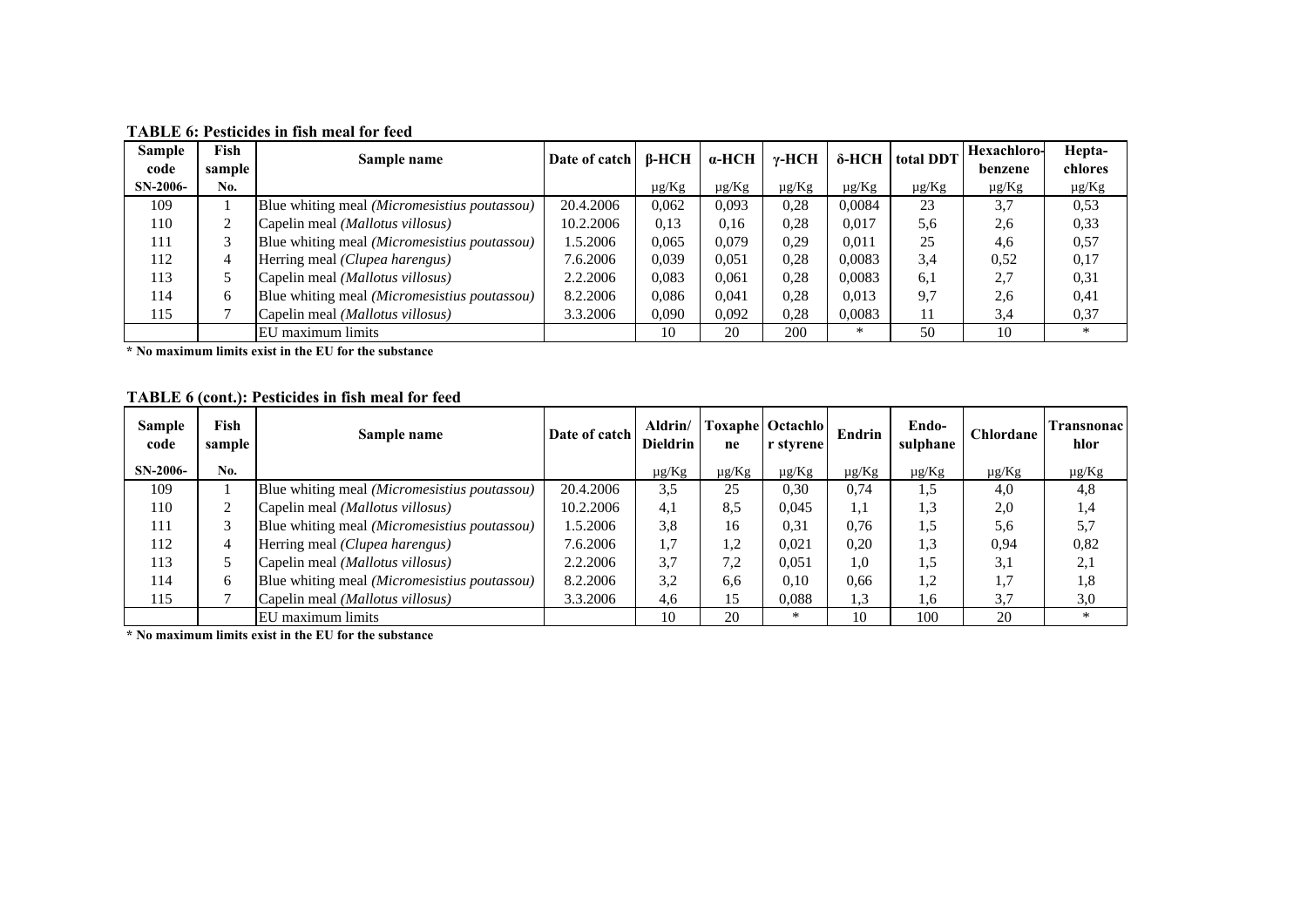| Sample<br>code | Fish<br>sample | Sample name                                 | Date of catch 1 | β-HCH      | α-HCH      | γ-HCH      | $\delta$ -HCH | total<br>DDT | Hexachloro-<br>benzene | Hepta-<br>chlores |
|----------------|----------------|---------------------------------------------|-----------------|------------|------------|------------|---------------|--------------|------------------------|-------------------|
| $SN-2006-$     | No.            |                                             |                 | $\mu$ g/Kg | $\mu$ g/Kg | $\mu g/Kg$ | $\mu$ g/Kg    | $\mu$ g/Kg   | $\mu$ g/Kg             | $\mu$ g/Kg        |
| 116            |                | Capelin oil (Mallotus villosus)             | 3.3.2006        | 0,86       | 1,6        | 0,62       | 0.33          | 162          | 45                     | 8,0               |
| 117            |                | Capelin oil (Mallotus villosus)             | 10.2.2006       | 1,2        | 3,7        | 1,1        | 0,088         | 65           | 26                     | 8,4               |
| 118            |                | Blue whiting oil (Micromesistius poutassou) | 8.2.2006        | 0,88       | 2.3        | 0,47       | 0.18          | 108          | 23                     | 6,4               |
| 119            | 4              | Blue whiting oil (Micromesistius poutassou) | 20.4.2006       | 0,83       | 2.4        | 0.62       | 0,18          | 323          | 50                     | 10                |
| 120            |                | Herring oil (Clupea harengus)               | 7.6.2006        | 0,85       | 1.8        | 0,88       | 0.26          | 54           | 8.8                    | 4,3               |
| 121            | 6              | Blue whiting oil (Micromesistius poutassou) | 1.5.2006        | 0,82       | 2.4        | 0,55       | 0.18          | 357          | 50                     |                   |
| 122            |                | Capelin oil (Mallotus villosus)             | 22.2.2006       | 1,1        | $\angle 1$ | 0,63       | 0,18          | 94           | 33                     | 10                |
|                |                | EU maximum limits                           |                 | 100        | 200        | 2000       | $\ast$        | 500          | 200                    | $\ast$            |

**TABLE 7: Pesticides in fish oil for feed**

## **TABLE 7 (cont.): Pesticides in fish oil for feed**

| <b>Sample</b><br>code                               | Fish<br>sample | Sample name                                 | Date of catch | Aldrin/<br>Dieldrin | ne         | <b>Toxaphe Octachlo</b><br>r styrene | Endrin     | Endo-<br>sulphane | Chlordane  | l`ransnonac<br>hlor |  |
|-----------------------------------------------------|----------------|---------------------------------------------|---------------|---------------------|------------|--------------------------------------|------------|-------------------|------------|---------------------|--|
| SN-2006-                                            | No.            |                                             |               | $\mu$ g/Kg          | $\mu$ g/Kg | $\mu$ g/Kg                           | $\mu$ g/Kg | $\mu$ g/Kg        | $\mu$ g/Kg | $\mu g/Kg$          |  |
| 116                                                 |                | Capelin oil (Mallotus villosus)             | 3.3.2006      | 59                  | 136        | 1,1                                  | 15         | 14                | 63         | 47                  |  |
| 117                                                 |                | Capelin oil (Mallotus villosus)             | 10.2.2006     | 36                  | 69         | 0,53                                 | 7.7        | 12                | 37         | 23                  |  |
| 118                                                 |                | Blue whiting oil (Micromesistius poutassou) | 8.2.2006      | 27                  | 60         | 1.1                                  | 4.0        | 9.3               | 36         | 21                  |  |
| 119                                                 | 4              | Blue whiting oil (Micromesistius poutassou) | 20.4.2006     | 55                  | 242        | 3.3                                  | 7.7        | 18                | 102        | 112                 |  |
| 120                                                 |                | Herring oil (Clupea harengus)               | 7.6.2006      | 18                  | 43         | 0,28                                 | 3.4        | 12                | 15         | 15                  |  |
| 121                                                 | 6              | Blue whiting oil (Micromesistius poutassou) | 1.5.2006      | 55                  | 256        | 3.3                                  | 7.4        | 13                | 111        | 114                 |  |
| 122                                                 |                | Capelin oil (Mallotus villosus)             | 22.2.2006     | 43                  | 85         | 0,76                                 | 10         | 16                | 50         | 33                  |  |
|                                                     |                | EU maximum limits                           |               | 100                 | 200        | $\ast$                               | 50         | 100               | 50         | *                   |  |
| No maximum limits exist in the EU for the substance |                |                                             |               |                     |            |                                      |            |                   |            |                     |  |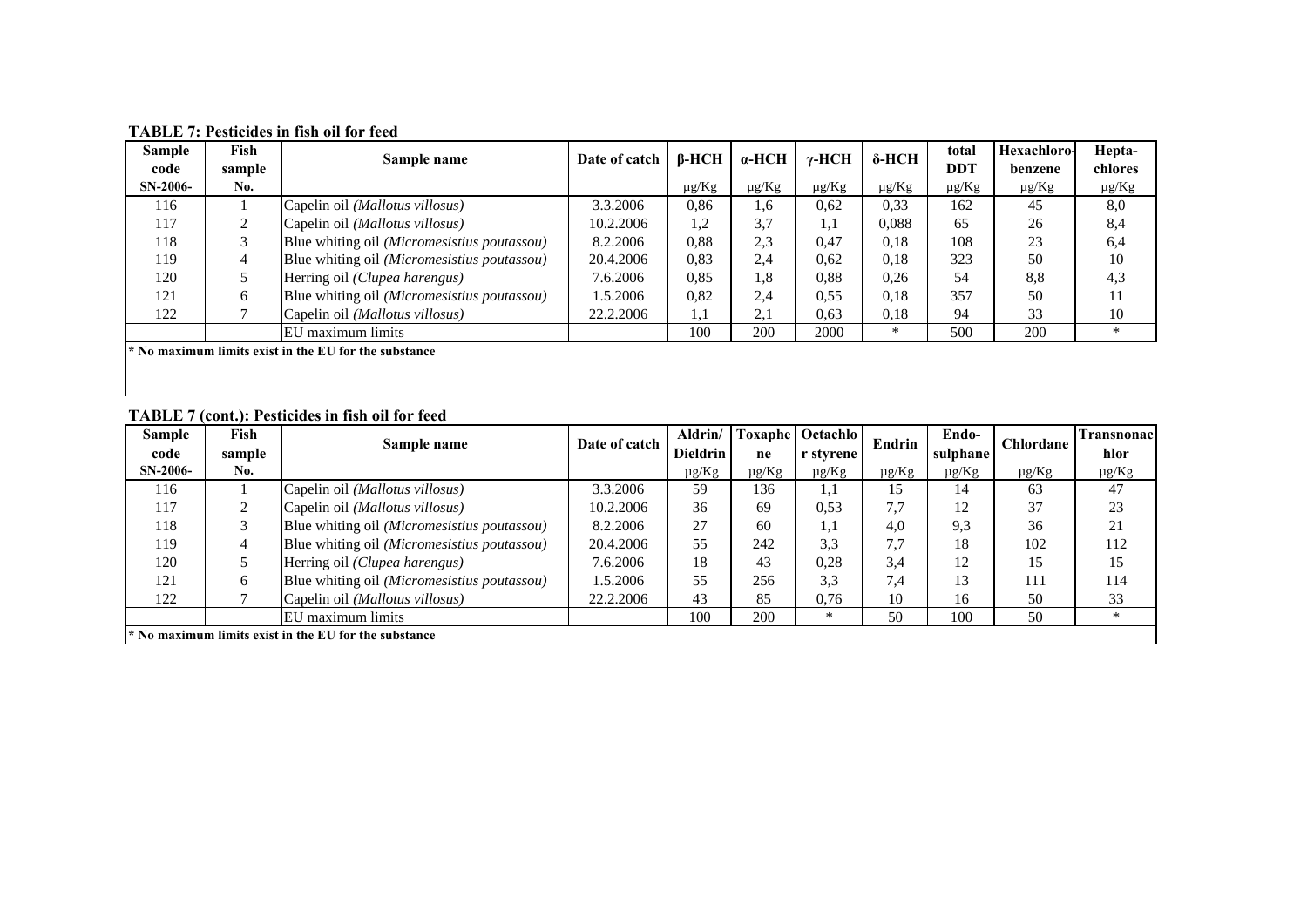|             |                           |                    |                              |                                      | g kg <sup>-1</sup> wet weight |               |                        |      |           |             |      |
|-------------|---------------------------|--------------------|------------------------------|--------------------------------------|-------------------------------|---------------|------------------------|------|-----------|-------------|------|
| Sample code | <b>Fish sample</b>        | Sample name        |                              | <b>Fishing</b>                       | length                        | fat           | <b>Na</b>              | Mg   | ${\bf P}$ | $\mathbf K$ | Ca   |
| SN-2006-    | No.                       |                    |                              | ground                               | $\mathbf{cm}$                 | $\frac{0}{0}$ | $g kg^{-1}$ wet weight |      |           |             |      |
| 68          | $\mathbf{1}$              | monkfish           | Lophius piscatorius          |                                      | 33-70                         | 0,42          | 1,13                   | 0,20 | 1,68      | 2,87        | 0,08 |
| 69          | $\boldsymbol{2}$          | haddock            | Melanogrammus aeglefinus     | ${\bf S}$                            | 50-59                         | 0,39          | 0,63                   | 0,25 | 2,30      | 4,14        | 0,10 |
| 70          | 3                         | haddock            | Melanogrammus aeglefinus     | ${\bf S}$                            | 40-49                         | 0,32          | 0,69                   | 0,26 | 2,33      | 4,23        | 0,10 |
| 71          | 4                         | haddock            | Melanogrammus aeglefinus     | $\mathbf S$                          | 30-39                         | 0,38          | 0,69                   | 0,28 | 2,33      | 4,08        | 0,10 |
| 72          | 5                         | lumpfish           | Cyclopterus lumpus           | NE                                   | $25-29$                       | 18,3          | 1,47                   | 0,15 | 1,61      | 2,13        | 0,07 |
| 74          | 6                         | lumpfish           | Cyclopterus lumpus           | NE                                   | $30 - 35$                     | 19,1          | 1,47                   | 0,15 | 1,49      | 2,17        | 0,07 |
| 75          | 7                         | catfish            | Anarhichas lupus             | $\mathbf N$ and $\mathbf N\mathbf W$ | 30-35                         | 0,38          | 0,99                   | 0,24 | 2,35      | 3,78        | 0,12 |
| 76          | ${\bf 8}$                 | deepwater redfish  | Sebastes mentalla            | <b>SW</b>                            | 32-36                         | 1,8           | 0,75                   | 0,29 | 2,05      | 3,84        | 0,11 |
| 77          | 9                         | cod                | Gadus morhua                 | <b>SW</b>                            | 45-59                         | 0,35          | 0,86                   | 0,24 | 2,21      | 4,02        | 0,11 |
| 78          | 10                        | cod                | Gadus morhua                 | <b>SW</b>                            | 60-74                         | 0,4           | 0,93                   | 0,30 | 2,71      | 4,83        | 0,11 |
| 79          | 11                        | cod                | Gadus morhua                 | <b>SW</b>                            | $+75$                         | 0,3           | 0,78                   | 0,24 | 2,23      | 4,10        | 0,08 |
| 80          | 12                        | greenland halibut  | Reinhardtius hippoglossoides | N and NW                             | 50-59                         | 10            | 0,62                   | 0,21 | 1,91      | 3,42        | 0,07 |
| 123         | 13                        | greenland halibut  | Reinhardtius hippoglossoides | N and NW                             | $+60$                         | 9             | 0,98                   | 0,20 | 1,77      | 3,17        | 0,06 |
| 124         | 14                        | lobster            | Homarus gammarus             | S                                    | $+60$ g                       | 0,5           | 2,46                   | 0,38 | 2,89      | 3,11        | 0,52 |
| 125         | 15                        | lobster            | Homarus gammarus             | S                                    | $-60$ g                       | 0,55          | 2,21                   | 0,40 | 3,12      | 3,47        | 0,35 |
| 257         | 16                        | shrimp             | pandalus borealis            |                                      |                               |               | 2,93                   | 0,35 | 2,33      | 2,98        | 0,61 |
| 260         | 17                        | herring            | Clupea harengus              | NE                                   | 30-35                         | 6,3           | 0,65                   | 0,30 | 2,69      | 3,79        | 0,39 |
| 267         | 18                        | shrimp             | pandalus borealis            | N and NW                             |                               | 0,58          | 2,66                   | 0,38 | 2,74      | 3,39        | 0,54 |
| 268         | 19                        | shrimp             | pandalus borealis            | <b>NE</b>                            |                               | 0,21          | 2,52                   | 0,40 | 2,66      | 3,52        | 0,47 |
| 269         | 20                        | shrimp             | pandalus borealis            | N and NW                             |                               |               | 3,41                   | 0,36 | 2,15      | 3,42        | 0,67 |
| 270         | 21                        | shrimp             | pandalus borealis            | <b>NE</b>                            |                               | 0,34          | 3,19                   | 0,48 | 2,50      | 3,26        | 0,68 |
| 277         | 22                        | catfish            | Anarhichas lupus             |                                      | $40 - 45$                     | 0,65          | 0,90                   | 0,23 | 2,30      | 3,75        | 0,13 |
| 278         | 23                        | redfish            | Sebastes mentalla            | <b>SW</b>                            | $30 - 40$                     | 1,2           | 0,72                   | 0,29 | 2,28      | 4,01        | 0,14 |
| 279         | 24                        | redfish            | Sebastes mentalla            | <b>SW</b>                            | 40-44                         | 2,5           | 0,62                   | 0,30 | 2,39      | 4,22        | 0,15 |
| 280         | 25                        | deepwater redfish  | Sebastes mentalla            | N and NW                             | 39-47                         | 1,4           | 0,74                   | 0,27 | 1,93      | 3,71        | 0,10 |
| 306         | 26                        | halibut            | Hippoglossus hippoglossus    | S                                    | 119                           | 0,67          | 0,52                   | 0,25 | 2,73      | 4,61        | 0,05 |
| 307         | $27\,$                    | halibut            | Hippoglossus hippoglossus    | N and NW                             | 141                           | 12            | 0,31                   | 0,22 | 2,43      | 4,28        | 0,03 |
| 308         | 28                        | halibut            | Hippoglossus hippoglossus    | E and SE                             | 100                           | 2,5           | 0,28                   | 0,28 | 2,85      | 4,83        | 0,04 |
| 309         | 29                        | halibut            | Hippoglossus hippoglossus    | S                                    | 99                            | 2,1           | 0,34                   | 0,25 | 2,71      | 4,71        | 0,04 |
| 319         | 30                        | orange roughy      | Hoplostethus atlanticus      | N and NW                             | 57                            |               | 1,00                   | 0,20 | 1,61      | 3,11        | 0,07 |
| 322         | 31                        | orange roughy      | Hoplostethus atlanticus      | N and NW                             | 50                            |               | 0,73                   | 0,21 | 1,60      | 3,12        | 0,07 |
| 326         | 32                        | orange roughy      | Hoplostethus atlanticus      | N and NW                             | 49                            |               | 0,94                   | 0,19 | 1,46      | 2,84        | 0,07 |
| 328         | 33                        | orange roughy      | Hoplostethus atlanticus      | N and NW                             | 51                            |               | 0,99                   | 0,20 | 1,56      | 2,88        | 0,08 |
|             |                           | EU action level    |                              |                                      |                               |               |                        |      |           |             |      |
|             |                           | EU maximum limits  |                              |                                      |                               |               |                        |      |           |             |      |
|             |                           | EU m.l. Crustacean |                              |                                      |                               |               |                        |      |           |             |      |
|             | EU m.l. Halibut & redfish |                    |                              |                                      |                               |               |                        |      |           |             |      |

## **TABLE 8: Trace elements and heavy metals in fish muscle**